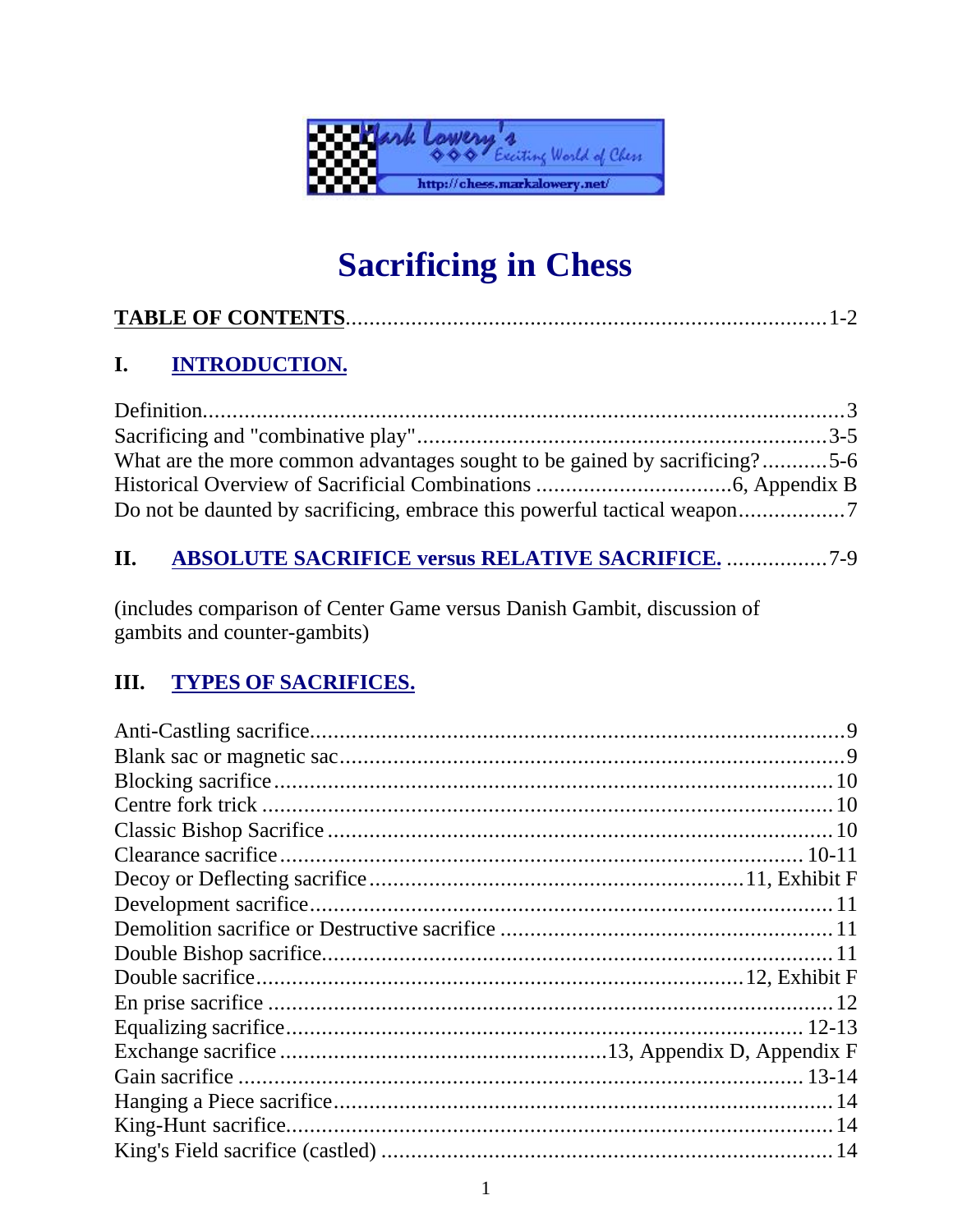# **IV. SOME ADDITIONAL CONCEPTS.**

| V.                                                                                                                            |  |
|-------------------------------------------------------------------------------------------------------------------------------|--|
| VI.                                                                                                                           |  |
|                                                                                                                               |  |
|                                                                                                                               |  |
| <b>APPENDIX C:</b> Volokitin-Rublevsky, Budva, Montenegro 2004<br>(team competition) pawn sacrifices & Knight sacrifice 40-41 |  |
|                                                                                                                               |  |
| <b>APPENDIX D:</b> Exchange sacrifice:                                                                                        |  |
| Cramling, P - Goutor, V., GM Cramling simultaneous, St. John's, Vancouver, BC,                                                |  |
|                                                                                                                               |  |
| <b>APPENDIX E: Sacrificial Waterfall</b>                                                                                      |  |
| Bronstein, D. – Pramshuber, I., Krems, International Tournament,                                                              |  |
|                                                                                                                               |  |
|                                                                                                                               |  |
| <b>APPENDIX F:</b> Double Sacrifice (combining an En prise sacrifice of a pawn                                                |  |
| as a Decoy sacrifice followed by an Exchange sacrifice)                                                                       |  |
|                                                                                                                               |  |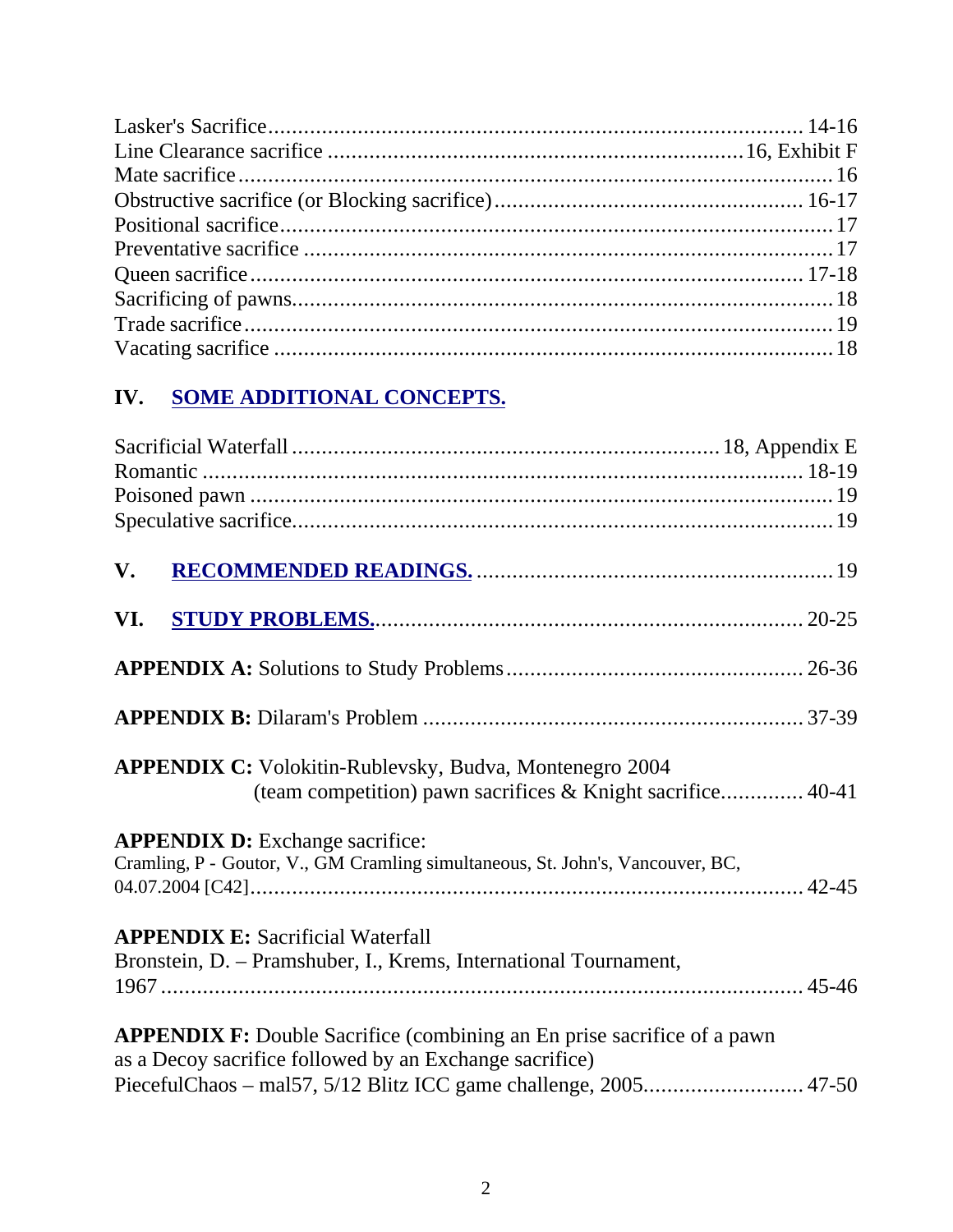

# **Sacrificing in Chess**

# **I. INTRODUCTION.**

**Sacrifice is the intentional offering of a piece or a pawn to capture intending to gain some advantage.** You will also see the term "**sham sacrifice**," because a sacrifice is intended to be a false "gift" to the opposing player.

**Giving up material for compensation (some advantage) is the preeminent theme in sacrificing in chess**. A player sacrifices material, but intends to get it back, and/or gain significant other advantage such as better development, positional superiority, and/or mate or threaten mate shortly if the opponent takes - or by force of the sacrificing move or pawn advance must take - the material offered up for sacrifice.

Sacrificing in chess perhaps is best viewed as the epitome of **combinative play**, because most often it centers play on the board precisely upon using coordination of quick activity by a player's pieces and/or pawns in surgical strikes designed to crush the opponent under the weight of the combinations employed. However, sacrificing also may be much more a finesse maneuver, designed to reap an advantage later.

Combination may be defined as "a series of forcing moves with an unifying purpose, leading either to winning material, improving one's position, or checkmate. May involve an initial sacrifice of material." (quoted from: Chess Dictionary at Chess Odyssey (http://www.angelfire.com/games5/chessodyssey/chessterms.htm)

In the chess world, often you may see the definition more restrictive. The more restrictive definition requires a sacrifice as part of the series of play activity on the board. Typically, this more restrictive definition is "a forced variation with a sacrifice which leads to a positive result. The classification of chess combinations by Chess Informant utilizes this definition as its basis." (emphasis removed; quoted from: http://www.sahovski.com/products/acc/index.php).

The later restrictive definition *is too restrictive* in my view, because it fails to take into consideration that all chess games involve moves and pawn advances made in combination with one or more goals in the player's mind (some successful, some not).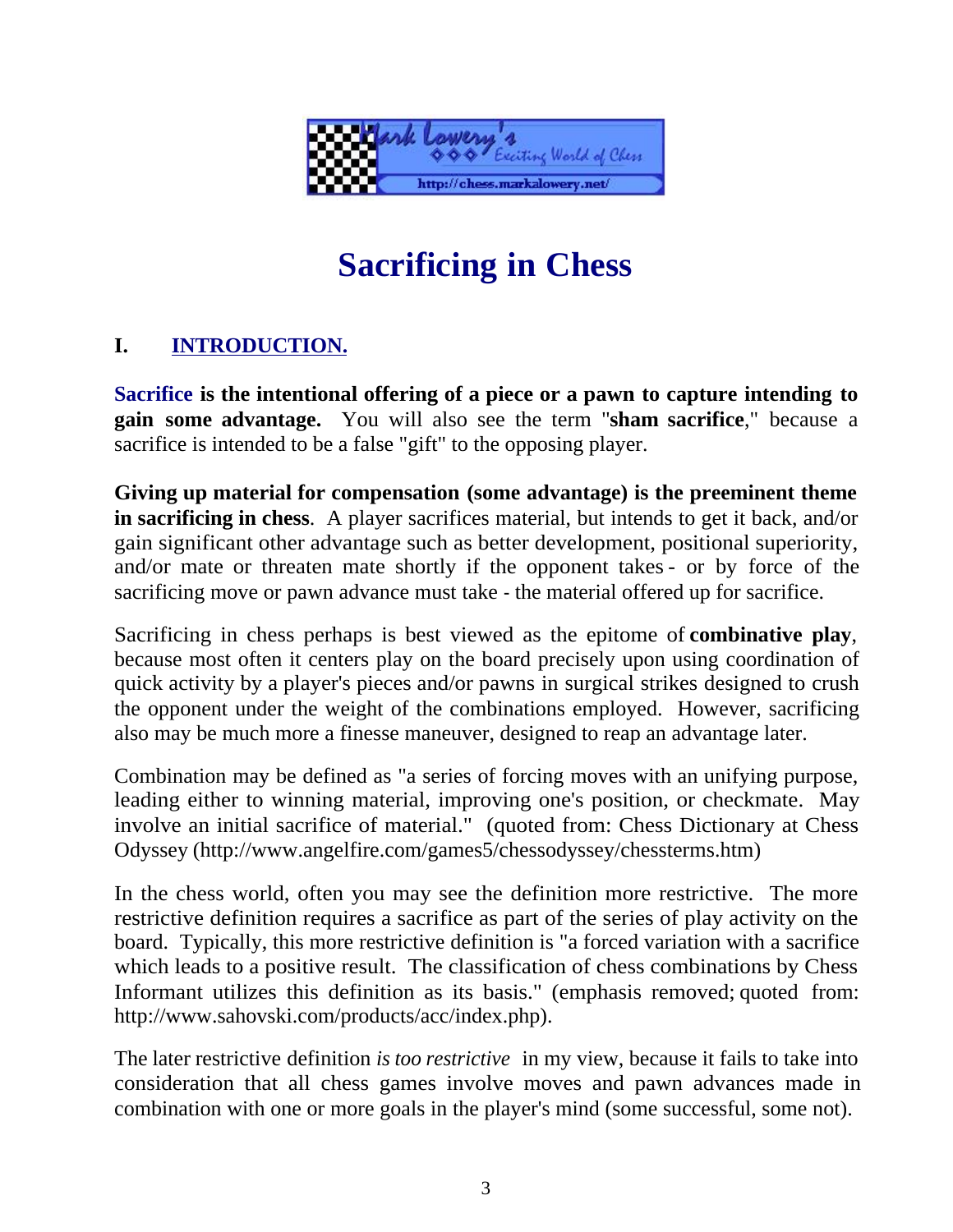A single move or pawn advance, *by itself* , whether as a tactical maneuver or for strategic purposes, or both, can never gain any advantage. This is true whether intended simply to reach some advantage of an immediate nature, or the more complex setting up for gaining advantage later in the play of the game.

By force of logic, any move or pawn advance must be combined with something else on the board during play of the game...another move or moves by one or more pieces or a pawn advance or more than one pawn advance, or some combination thereof. Accordingly, the broader first definition is more in line with my chess philosophy and how I advocate a chess player learn and play chess.

The single move or pawn advance viewed within a narrower focus lens tends toward a more restrictive definition. However, past the first move or pawn advance in the game by the players, then each player already develops and modifies his or her game plan utilizing combinations of moves and pawn advances in the manner that he or she hopes will win the game (his or her "**chess vision**"). Therefore, a single move or pawn advance must either have been preceded by various moves and/or pawn advances (some combination or combinations) and/or be succeeded by a various moves and/or pawn advances to "realize" the advantage. Therefore, in isolation, the single move or pawn advance can not be said to have gained any advantage.

For example, consider the single pawn advance resulting in a pawn fork intended to result in the capture of an opposing fighting unit. A second pawn advance, one of actually capturing either of the forked opposing fighting units, must follow. Therefore, a combination of two pawn advances is necessary to actually "secure" or "obtain" the intended advantage, not just the initial single pawn advance. Another example is opening/closing lines. Doing so is advantageous only if the player may utilize the open line or closed line advantageously either immediately or later in play. Whether the player successfully does so dictates whether the advantage is realized. However, simply opening or closing the line is not the true advantage sought to be obtained, but rather the ability of the player to utilize the open or closed line advantageously for the player's game plan. Thus, the single move or pawn advance that opens or closes the line must be combined with another or other moves and/or pawn advances or pawn advances to realize the advantage.

A "combinational player" may be viewed within the context of the broader definition of "combination" to be a player who is strongly oriented toward understanding how to play, and plays, for direct attacks not shying away from complications that may arise. The player relies heavily upon his or her ability "to work" his or her pieces and pawns with precise coordination to further both the offensive and defensive aspects of his or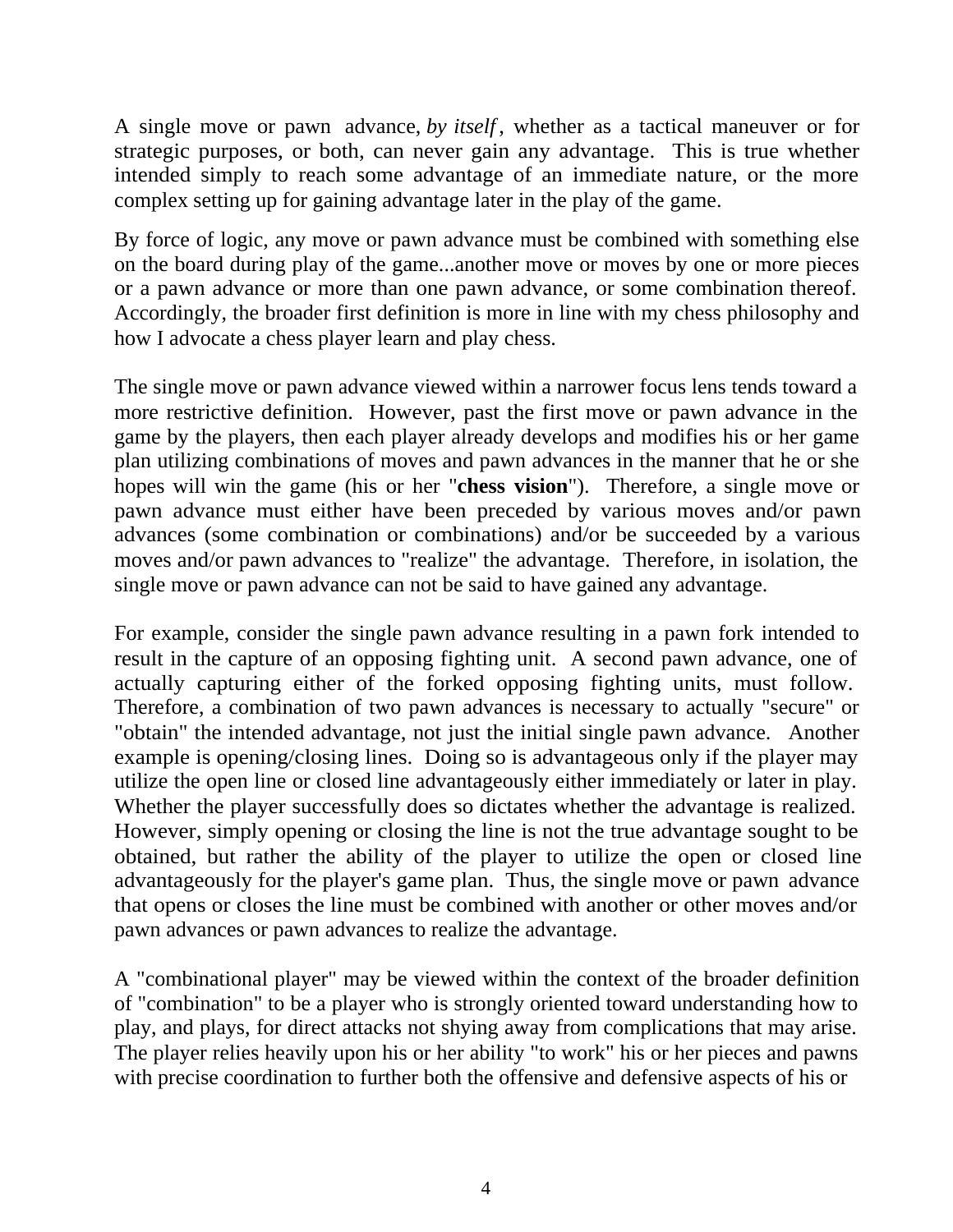her game plan. Some of the more beautiful and breath-taking "artful play" in the chess world often involves the "surprise factor" of the launching of some sacrificial combination against an opponent.

**What are the more common advantages sought to be gained by sacrificing?** Examples include: sacrificing to obtain positional superiority; to break a defensive pawn structure; to gain material advantage; to draw, lure, or pull an opposing piece or pawn to a square; to block or obstruct a defensive line or offensive attack; to decoy or distract or divert; to free a pinned piece; to open a fork opportunity; to obtain better development; gain tempo or tempi; create domination in the center of the board; create attacking opportunities; and/or to launch a mating net. This list is not exhaustive because a sacrifice or multiple sacrifices may be utilized to obtain virtually every tactical and strategic goal in chess. In many situations, a sacrifice may accomplish one or more.

Important to remember also is that sometimes a player may offer a sacrifice intending to gain a particular advantage, **but instead gains a different advantage** because of subsequent moves or pawn advances. Further, the player doing the sacrifice **may intend to gain alternative or different advantages depending on what the opposing player does in response, or in some cases gain more than one advantage**.

Sometimes simply called a **sac**, some in the chess world refer to this as slang. I do not subscribe to such disparagement of the shortened version "sac." Also, whether an advantage is obtained or not does not dictate whether a sacrifice has occurred, but only whether the player is successful in doing the sacrifice. Sacrificing any piece or a pawn requires careful consideration of the consequences. Failing to do so usually results in detriment to the player making the sacrifice.

Put another way, sacrificing can be summarily viewed as follows:

"Is your opponent's bishop sitting on a square that you need in order to secure a checkmate? How about luring him away with a queen sacrifice? The sacrifice is a time honored chess strategy where you purposely put your pieces in harm's way in order to force your opponent's piece to move. Savvy players will recognize the sacrifice, but it may not be so obvious to others. Make sure that you can see all the possible moves towards the end goal, whether it may be a checkmate, or capturing your opponent's queen. It would be foolish to sacrifice your piece for nothing. Good planning is the secret to the sacrifice...."

(source: Avler Chess Strategies, http://www.avlerchess.com/strategies.html)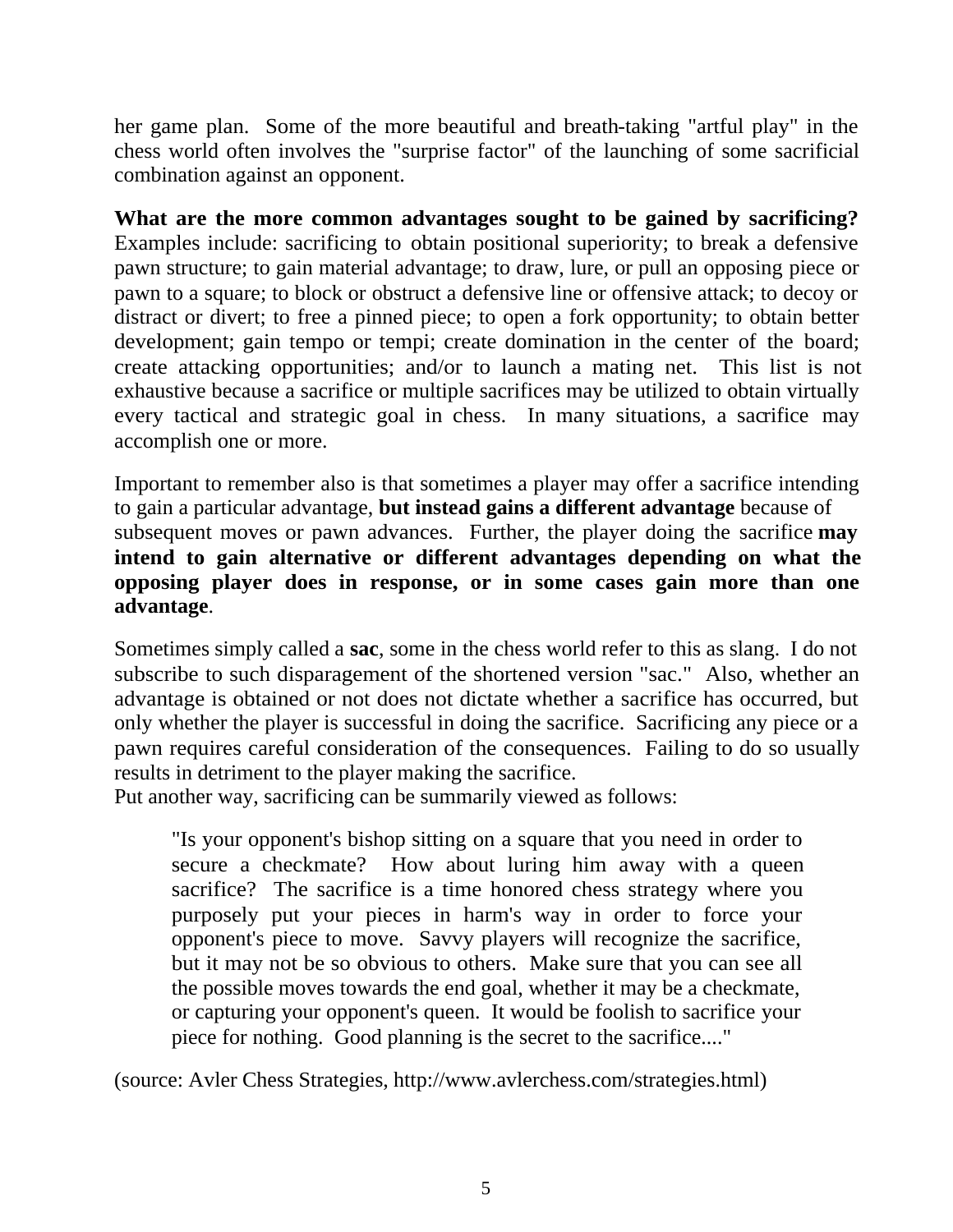Like with exchanges and the concepts of "winning the exchange" or "losing the exchange," similar labels can be applied to sacs. **If the player successfully reaches an advantage** whether intended or not, then it could be said that the player "**won the sac**." **If the player does not reach an advantage** whether intended or not, or the opposing player gains an advantage of some nature, then the player could be said to have "**lost the sac**."

**Sacrificing pieces and pawns has been part of the game of chess from its earliest beginnings.** Dilaram's Problem, provided in Appendix B (pages 35-37), is an historical problem from ancient Arab manuscripts centered precisely on winning what appeared to be a lost game by making significant sacrifices of material.

The Classic Bishop Sacrifice (reviewed later) is an example of an early development for sacrificing in the modern game of chess. The Classic Bishop Sacrifice "was first recorded in *Greco's Handbook* published in 1619. Since that time, it has been played thousands of times and is now an important (but elementary) part of every tournament player's chess weaponry." The Complete Book of Chess Strategy, IM Jeremy Silman, at 116. The nineteenth century (1800s) saw the tactic of sacrificing rise prominently as a weapon in a player's tactical and strategic arsenal with players such as GM Karl Ernst Adolf Anderssen (1818-1879) (often Anderssen, A. in game notations). While Anderssen's Mate is named after him, Anderssen, a fierce competitor, was a staunch proponent of playing sacrificial chess. He is best known for the "Immortal Game" in London in 1851 and the well-known so-called "The Evergreen" game in Berlin 1852.

The later got its name from GM Wilhelm Steinitz who put the mark on this game of being the "evergreen in Anderssen's laurel wreath." These two games are hallmarks in the theoretical realm of sacrificial chess. Anderssen's talent for ensnaring opponents into "unseen mates" using sacrifices is a treasure to examine! A separate tutorial at the website provides both games for review.

While later analysis showed perhaps that a more "prosaic" line would have won The Evergreen Game without much trouble for White, GM Garry Kasparov pointed out that the chess world would have lost one of its crown jewels if the game had instead taken that turn. [From source: http://www.brainsturgeon.com/iversen/000415b.htm].

The two games represent just some of the masterpieces of artistic playing that come along in chess that I mentioned in My Chess Philosophy! Anderssen's ability to develop the checkmate move...Be7#...in two different games from two different mating patterns and mating nets, is an entertaining comparison for using combinative play. The famous American player, Paul Morphy, who had a short but illustrious career in chess in the mid-1800s, was another strong adherent to combinative play.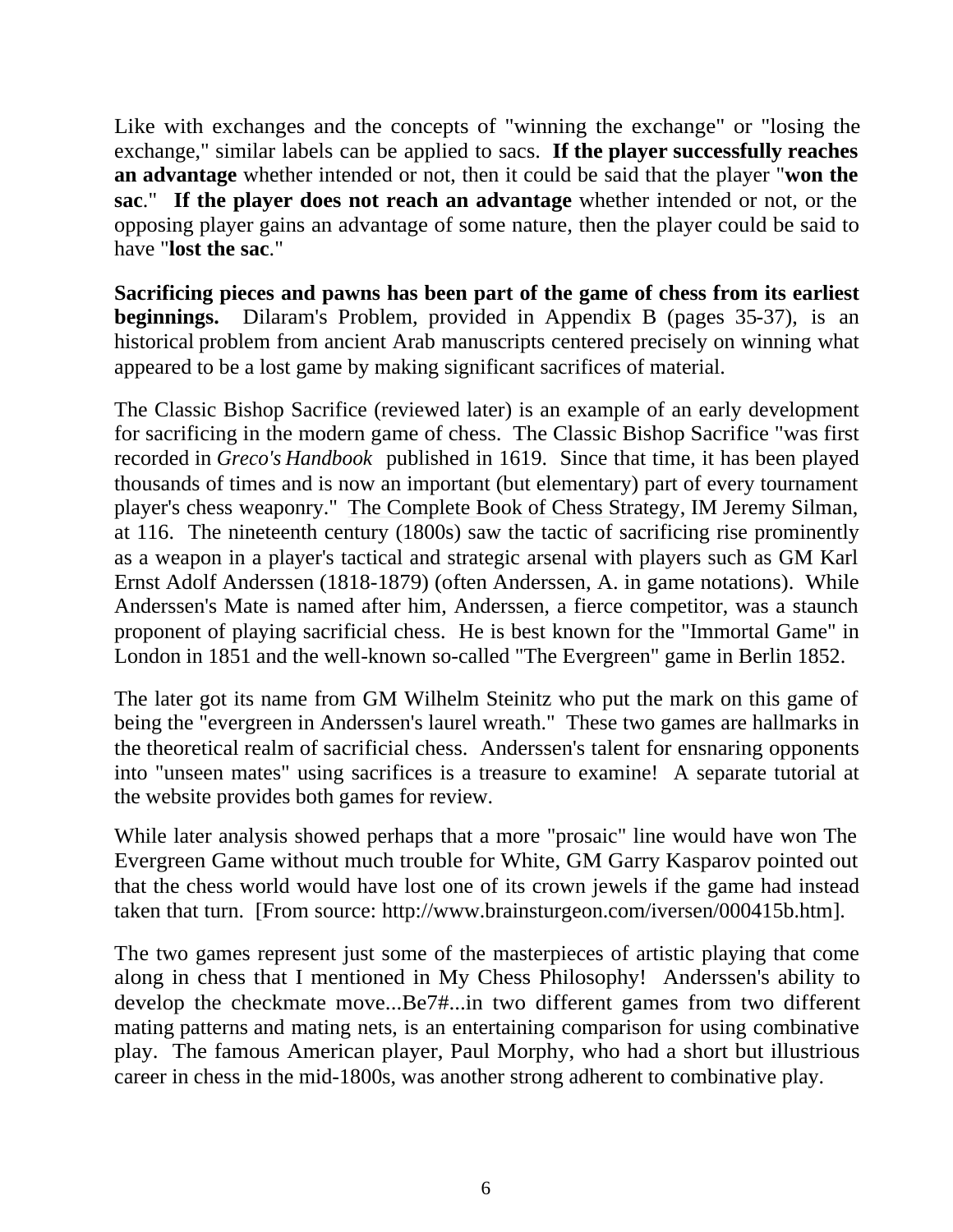# **Sacrificing in chess should not be viewed as a daunting mountain to climb. Embrace sacrificing in chess and do not be daunted by it. It is a powerful tactical tool, as it is in our lives.**

Making sacrifices in chess is like making sacrifices in life to a great degree. We all at one point or another, and usually more than once, make a sacrifice in our lives. Most often, but not always, we do so after calculating the pros and cons. Hopefully, we calculate correctly and are able to withstand the pressures of sacrificing. We try to determine the risk(s) involved and whether we may gather our forces to make the sacrifice worthwhile...of some benefit to us. We factor in finances, other body functions for one example if the sacrifice is of a physical nature such as being an organ donor, friendships, power, respect, esteem, religious beliefs, morals, ethics, and so on.

Sometimes a sacrifice in life leads to an immediate need to gather our forces. Sometimes, a sacrifice is made but the affects will not have much if any immediate impact. In this later category, the consequences will not be finally determined until after some time has passed. Therefore, other factors may come into play.

Sacrifices in chess are no different. Think of mistakes and blunders as just some of the factors that may affect the outcome in chess. Sometimes, sacrifices in chess are so powerful that they are game deciding sacrifices. The player launching a sacrifice always hopes that the sacrifice will be a game-deciding factor. However, playing a gambit is just one example where a player is betting on the risk involved in making the sacrifice. The player is hoping he or she has calculated correctly so that he or she may gather his or her forces and obtain the intended goal(s) of the sacrificing.

People who give up a kidney or part of their liver for organ donation are just some of the comparable examples to those we experience in life. The person calculates the risk involved and bets that he or she may live the rest of their life without complications and without needing the organ donated to live.

# **II. ABSOLUTE SACRIFICE versus RELATIVE SACRIFICE.**

In this tutorial, similar to pins, I provide a basic two-pronged framework for viewing and building up your knowledge of sacrifices to consider. Offering a piece or a pawn for capture in a sacrifice either may be viewed as an **absolute sacrifice** or **relative sacrifice**. This framework is premised upon the following definitions.

**1.** An **absolute sacrifice** occurs when the opposing King must capture the undefended attacking piece or pawn, or another opposing piece or pawn must capture the attacking piece or pawn, so that the attacked opposing King can get out of check.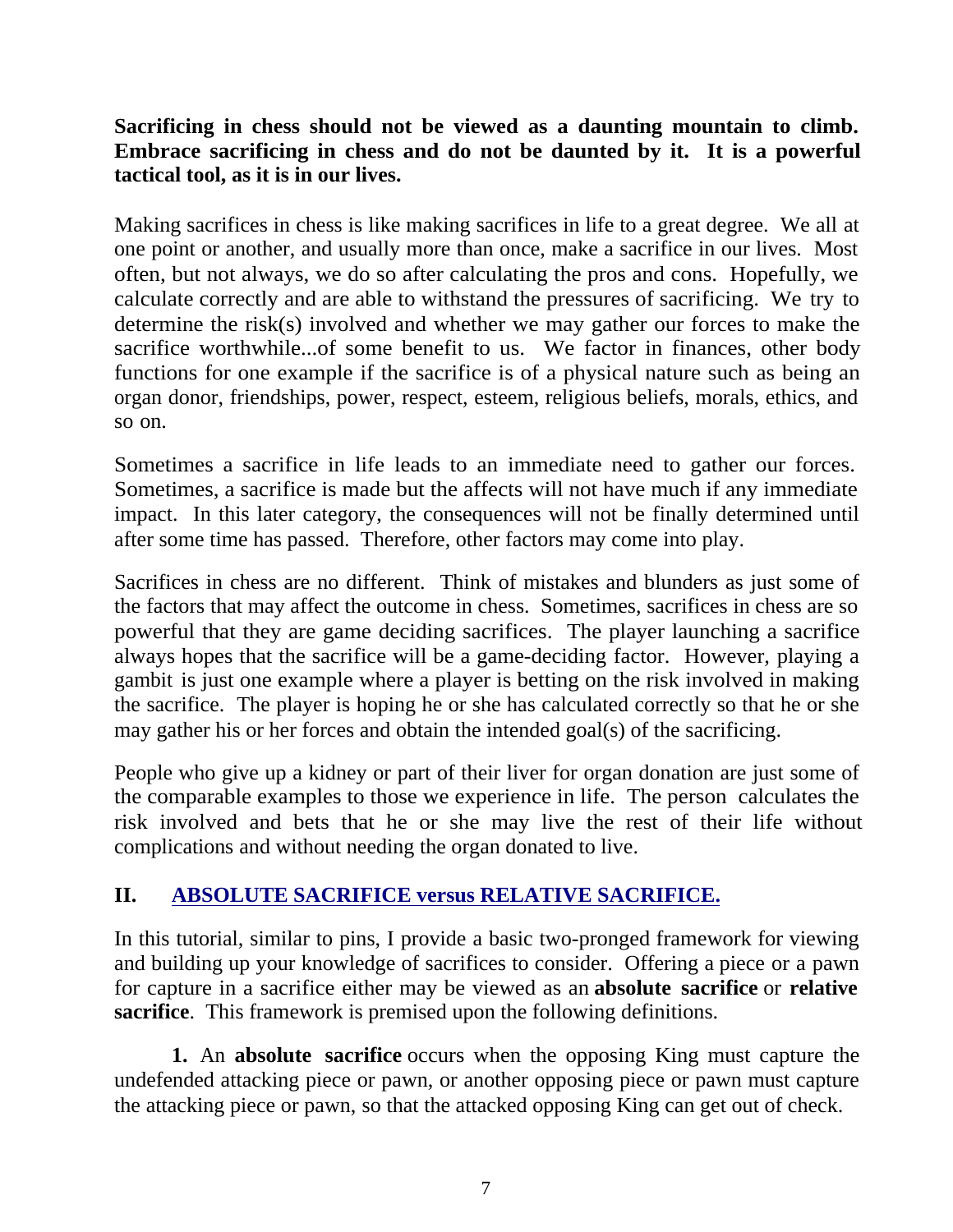Thus, absolute sacs are **always forced sacs.** See and compare Blank sac or Magnetic sac under Section IV, Types of Sacrifices.

**2.** A **relative sacrifice** occurs when the opposing player **may accept the sacrifice** by capturing the piece or pawn offered up for sacrificing, **or may decline the sacrifice** by not capturing and making a different move or pawn advance.

**Gambit openings usually involve early relative sacs.** A gambit is an opening variation involving one player offering to sacrifice at least a pawn or a piece or sometimes a piece and a pawn, or two pawns, in order to gain a lead in development, gain tempo or tempi, create domination in the center of the board, create attacking opportunities, and/or obtain positional advantage.

Let us compare the Center Game versus the Danish Gambit to see the difference in goals. A gambit involving an early traditional sacrifice is a classical line, although in many cases there are variations available. White playing the Center Game opens the game with an exchange of pawns in the center of the board. In the Danish Gambit, however, White sacrifices two pawns on the Queenside to gain raking Bishops (which are Bishops aligned on adjacent diagonals aimed toward Black's Kingside), for development advantage and positional advantage via successive relative sacrifices. The following are the differences in the moves.

1.e4 e5 2.d4 exd4 3.Qxd4 (typical Center Game; pawns exchanged) 1.e4 e5 2.d4 exd4 3.c3 (Danish Gambit; White offers another pawn for capture)

In the Danish Gambit, instead of capturing Black's pawn in an exchange which occurs in the Center Game, White offers up a second pawn to capture by Black's pawn. Black either may accept the gambit by capturing White's pawn at c3 that is attacking Black's pawn at d4, or decline the gambit and make some other move or pawn advance.

Typical other moves include 3...Qe7 and 3...Qd5 (see Modern Chess Openings, 14th ed. (MCO-14), Nick de Firmian, at pp.136-139). If the gambit is accepted, White follows with offering a third pawn to capture (White's pawn at b2), by moving 4.Bc4 instead of capturing Black's pawn with White's pawn at b2. When Black takes White's pawn at b2, then White captures Black's pawn at B2 with White's Queen  $Bishop (5.Bxb2).$ 

White has given up two pawns, losing three pawns to Black's one pawn. However, White gains in development with the raking Bishops, making a Kingside castle for Black less favorable as a defensive maneuver.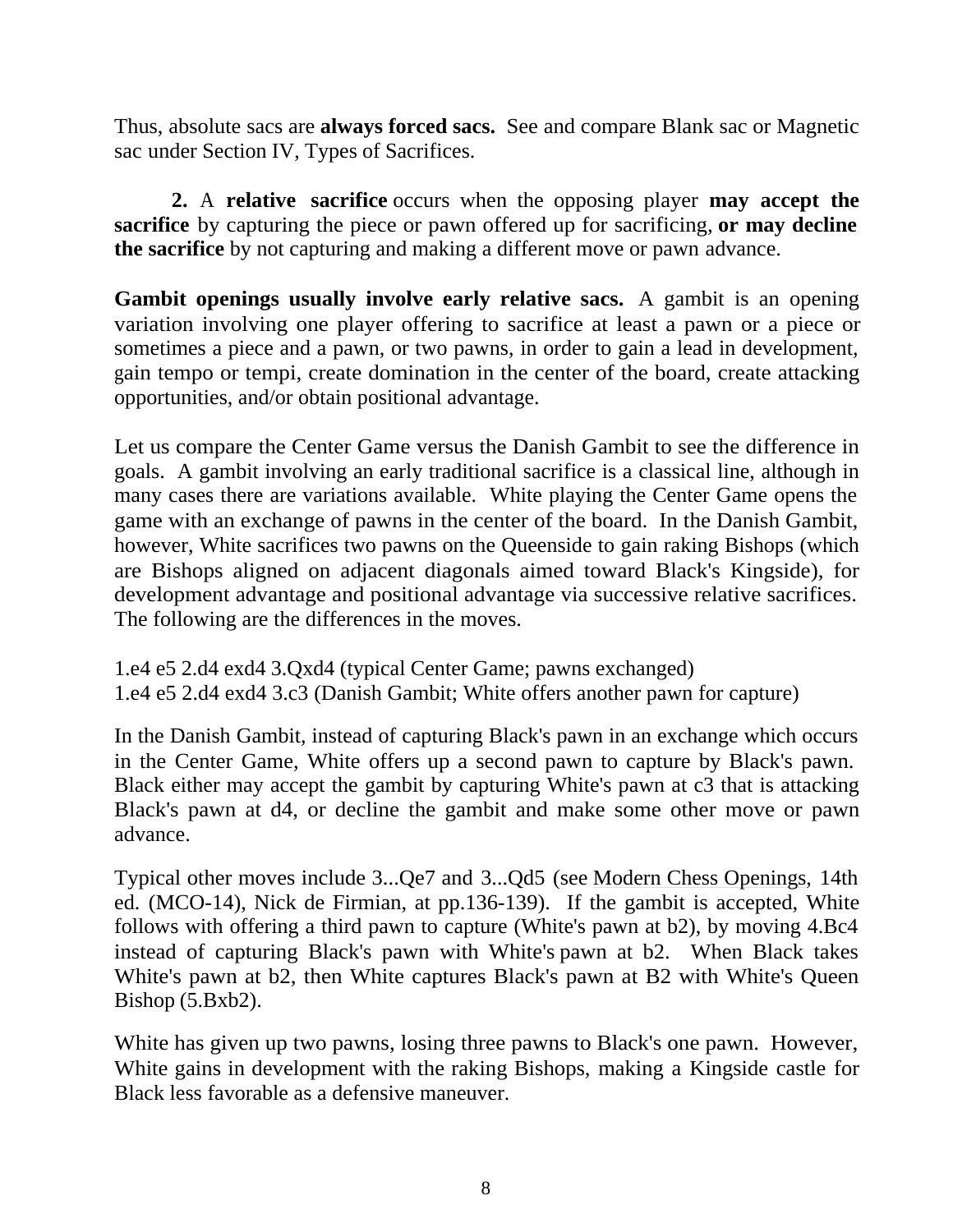The combinative power of both Bishops aimed at the Kingside most notably is shown in Lasker's Sacrifice. As Black's defenses to the Danish Gambit if accepted by Black became known, the gambit fell out of favor by the 1920s in tournament and top level of play.

Today, most Grandmasters generally do not play the gambit in serious levels of play, although some younger Grandmasters have somewhat resurrected the gambit. The Danish Gambit, however, is still seen in lower levels of play.

Many openings have variations that involve sacrificing. For example, the King's Indian Defense, Samisch (ECO E81) has a c5 sacrifice line. This line was played in V. Korchnoi – J. Polgar, Roquebrune 30' 1992, ending in a draw (1/2-1/2). The game can be reviewed online at http://www.chessgames.com/perl/chessgame?gid=1083675.

A **counter-gambit** occurs when the opposing player makes a similar sacrifice for similar goals to those employed and sought by a player who does a gambit. A **counter-gambit** is a "violent attempt by Black, involving the sacrifice of a pawn or more, to wrest the initiative from White at an early stage of the game."

Hopefully, by now, you have a keen understanding of the importance of a player having a sound understanding of sacrificing in chess in order to advance much beyond the beginner level.

# **III. TYPES OF SACRIFICES.**

Sacrifices and combinations using sacrifices may be known by a wide variety of names and labels, some expressed slightly differently for the same type of sacrifice. For example, "Chapters in Leonid Shamkovich's The Modern Chess Sacrifice, include Sacrifice of pursuit, the Developing sacrifice, the Preventative sacrifice, the retarding sacrifice, and the strategic sacrifice."

(quotation from source: http://www.queensac.com/advancedtactics.html)

A collection of games from the book can be played and reviewed online at: http://www.queensac.com/chessblog/bookgames/shamkovich/modernchesssac.htm

**Anti-Castling sacrifice.** See Preventative sacrifice below.

**"Blank Sac" or "Magnetic Sac".** A blank sac or magnetic sac is always an absolute sacrifice. A blank sac or magnetic sac occurs when the sacrifice results in pulling (or drawing) the opposing King onto the sacrifice square. A blank sac or magnetic sac most often occurs when the opposing King is put in check by the piece or pawn, and the opposing King must capture the attacking piece or pawn to get out of check.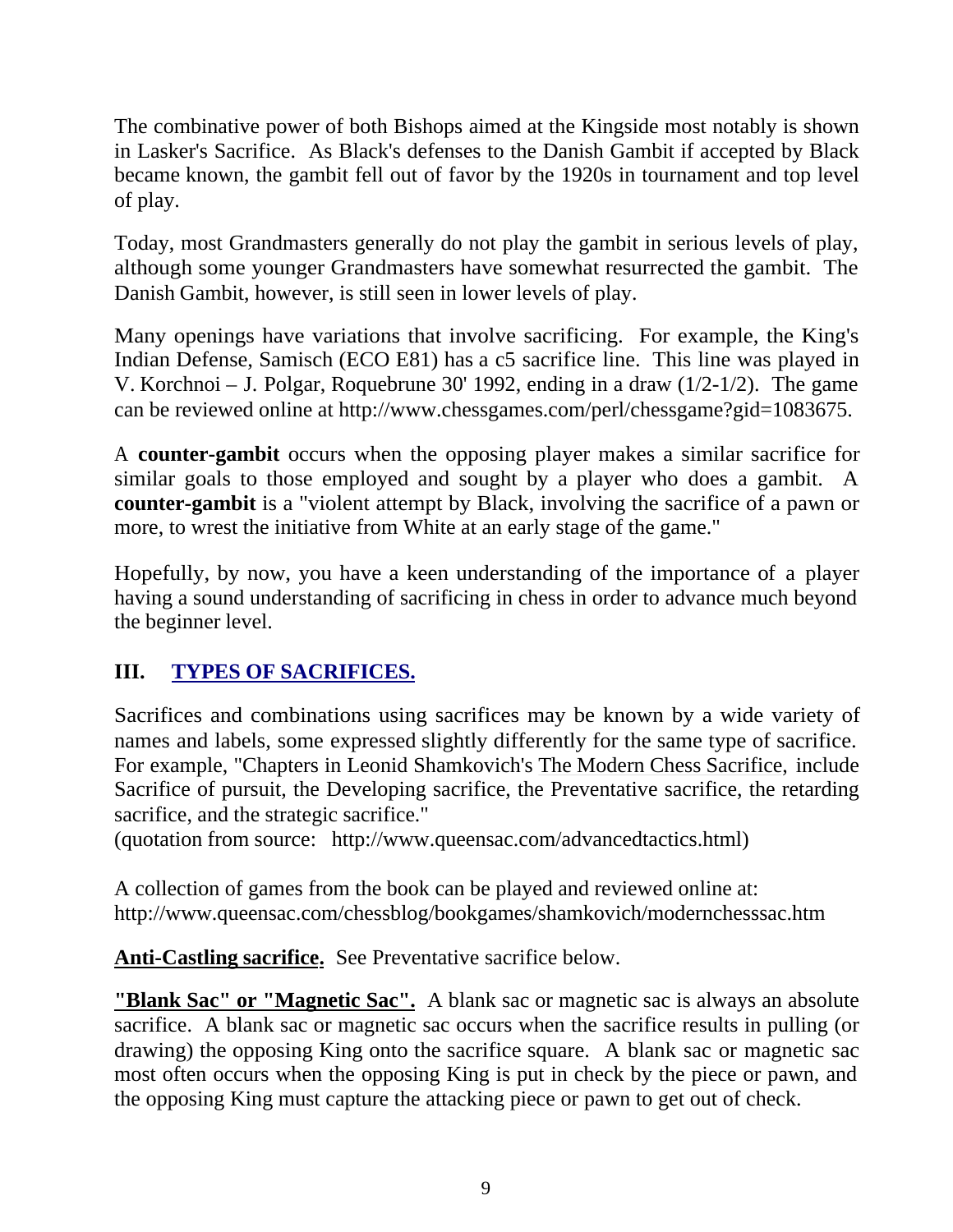However, a blank sac or magnetic sac alternatively may occur when the King is not put into check by the piece or pawn, but the opposing King must still capture the piece or pawn because the opposing player only has his or her King on the board and the opposing King has no other move available.

**Blocking sacrifice.** See Obstructionist sacrifice below.

**Centre fork trick.** A series of moves where a Knight is sacrificed for a center pawn, knowing that it can be recovered by a pawn fork and the enemy's central pawn structure will be destroyed by doing so.

(source: http://www.angelfire.com/games/SBChess/glossery.html)

**Classic Bishop Sacrifice.** This sacrifice also called the **"**Greek Sacrifice" (see also the particularly deadly and aggressive sacrificial line called Lasker Sacrifice below). Most often, the Classic Bishop Sacrifice is described as White sacrificing his or her King Bishop at h7 against Black's King castled to the Kingside. However, Black may do the same type of Bishop sacrifice at h2 against White's King castled to the Kingside. The Classic Bishop Sacrifice most often occurs via capturing the opposing pawn on the sacrifice square.

Usually, the Classic Bishop Sacrifice is a relative sacrifice because the opposing player may choose not to capture the Bishop and move the King to another square if it is open (f8 or h8 for Black, and f1 or h1 for White). Rarely is such a foolish move done, instead of capturing the attacking Bishop.

There are three primary reasons for doing the Classic Bishop Sacrifice:

- **1.** breaking the defensive pawn front shielding the castled King;
- **2.** opening the h file; and
- **3.** drawing the opposing King to a bad square.

Usually, these are intermediary goals. The real advantage sought generally is to put the opposing King into a more vulnerable, less defended position, to increase attacking pressure, and to develop and launch a mating net.

**Clearance sacrifice.** The player sacrifices the vacating piece to make room for use of the previously occupied square to further the goal(s) of the player. (source: http://www.angelfire.com/games/SBChess/glossery.html). A corresponding sacrifice may be employed to force an opposing piece or pawn to vacate a square enabling the player to utilize the square (i.e., freeing the square) for some purpose, or to open a line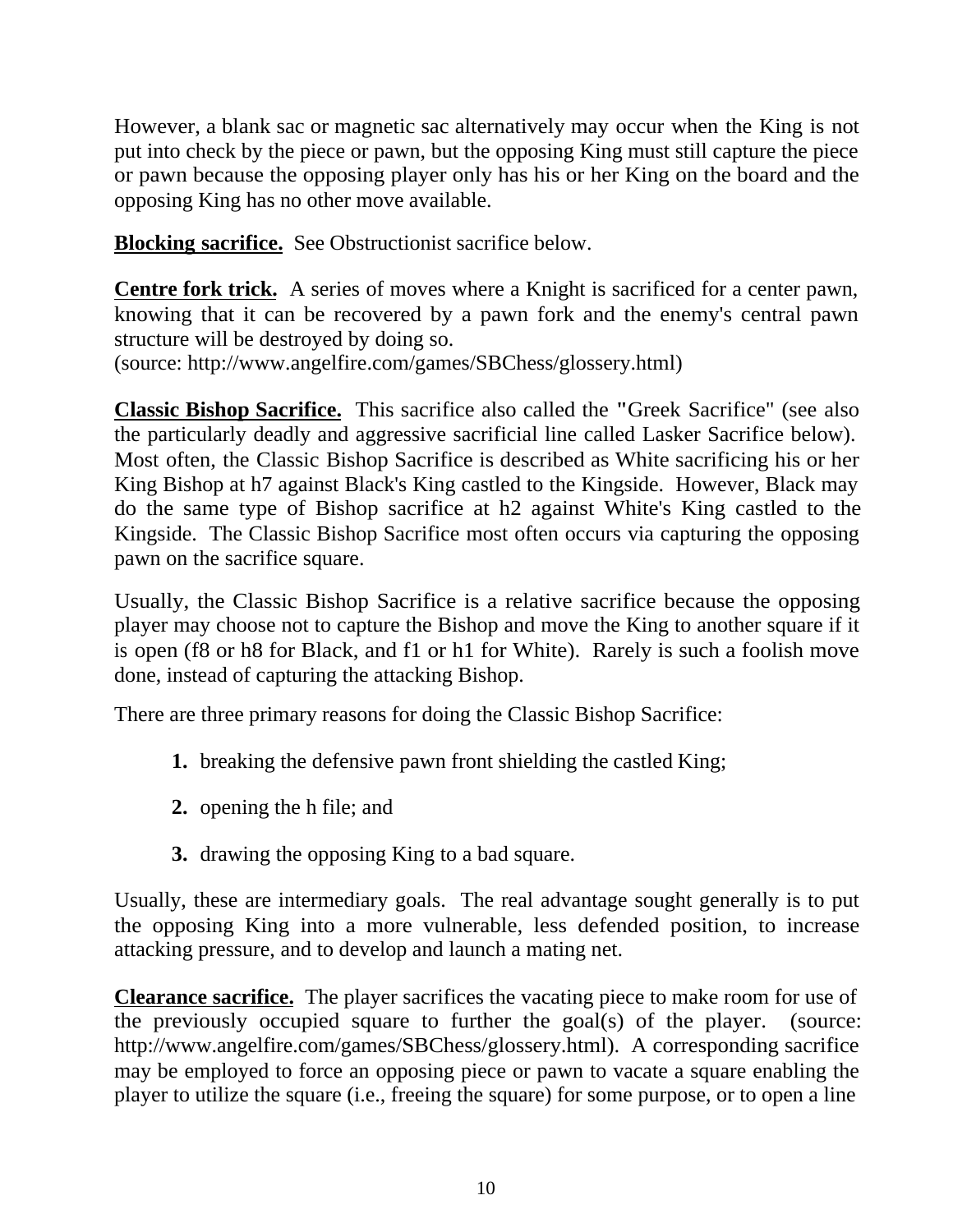(file, rank, or diagonal) that runs through that square (see Vacating sacrifice). Compare Decoy or Deflecting sacrifice. See also Line Clearance sacrifice.

**Decoy or Deflecting sacrifice.** A sacrifice that lures a defending opposing piece (including the opposing King) or pawn to a particular square upon which it becomes ineffectual to stop or prevent the intended goal of the player. One example would be a sacrifice to lure the opposing King outside of the "square" (refer to the "square rule") so that a player can then successfully push a pawn to promotion.

**Development sacrifice.** Also called Sacrifice for Development, this sacrifice is used to obtain advantage in development of the player's pieces. There are two principal varieties. First, the sacrifice gives the player a tempo or more than one tempo that allows the player to develop other pieces while the opposing player is dealing with the sacrifice and its consequences. The second is where the sacrifice results in an exchange or trade, or more than one exchange or trade, after which the player doing the sacrifice winds up with his or her other pieces more developed than the opposing player.

A common aspect seen in games is that the player doing the sacrifice may also gain a material advantage in the process. The Danish Gambit reviewed above is an example of a Development sacrifice, because after the sacrifice of the two pawns by White, White winds up with both Bishops developed to the Queenside on adjacent diagonals lined up toward Black's Kingside (called raking Bishops).

**Demolition sacrifice or Destructive sacrifice.** A sacrifice seeking to destroy an opponent's position, usually the defensive position around the opposing King. However, it can be used to destroy a pawn structure, or any other defensive position on the board.

**Double Bishop sacrifice.** This sacrifice is a particular strong sacrifice involving back-to-back sacrifices of both Bishops in a specific attacking method to break up the opponent's defensive position around the opposing King's position. The prime example is Bxh7+ combined with Bxg7+ (White against Black) and Bxh2+ (Black against White) combined with Bxg2+ (Black against White). The power of the Bishop Pair often is a powerful incentive not to sacrifice both Bishops. Double Bishop sacrifices have been used quite successfully in a variety of ways after Emmanual Lasker's surprise introduction of this tactic in Amsterdam in 1889. Lasker's beautiful and artful creation known as the Lasker Sacrifice (see below), "created a blueprint for future similar [D]ouble [B]ishop sacrifices that destroyed the lives of dozens of his opponents' [K]ings."

(source: http://www.chessbase.com/newsdetail.asp?newsid=1238).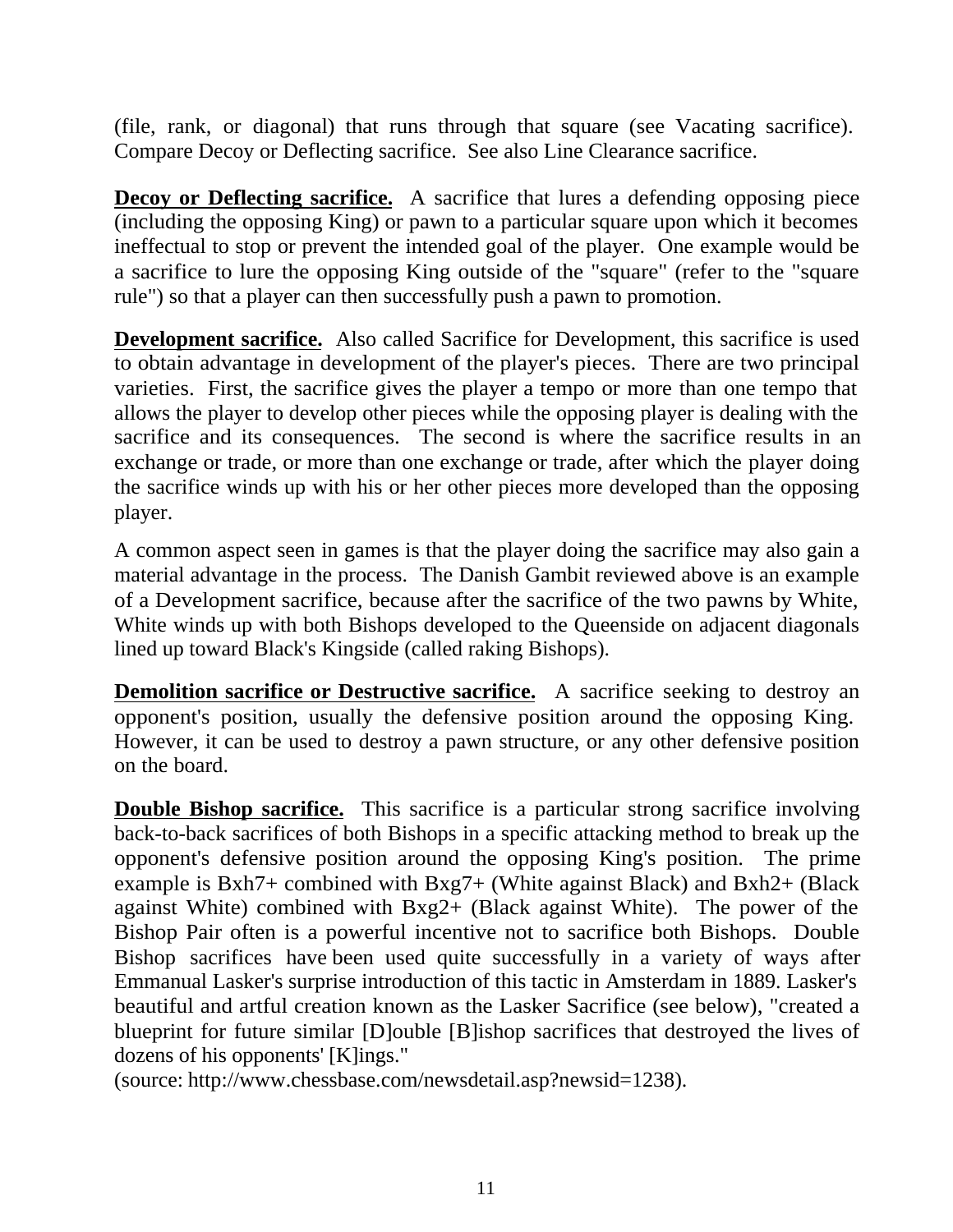**Double sacrifice.** A sacrifice involving back-to-back sacrifices of two different pieces, or a piece and a pawn.

**En prise sacrifice.** The sacrifice of a piece or pawn left en prise (undefended and subject to capture without cost to the opponent), while making another move or pawn advance. Often a player may leave a piece or a pawn en prise unintentionally...the player failing to realize the piece or pawn was en prise. This would not be a sacrifice because it was unintentional. However, if a player intentionally leaves a piece or a pawn en prise intending to gain some advantage if the other player captures the piece or pawn, then the player has done an en prise sacrifice if the other player does capture the piece or pawn left en prise. A true "sham sacrifice", because accepting the sacrifice comes with a cost to the opponent! Compare Hanging Piece sacrifice.

**Equalizing sacrifice.** This is a bad sacrifice, which allows the opponent to equalize in the game. Most often, the sacrifice allows Black to get into the game in an equal position of strength. However, Black may also gain superiority and allow White back into the game by making a sacrifice that winds up better for White than Black.

An example of an Equalizing sacrifice occurred in the following game. White allows a thunderous equalizing sacrifice at move 28, which allowed Black to equalize, and as things turned out ultimately proved fatal for White. The diagram is of the board position just after White's 28th move. The full game pgn notation follows. Thereafter, I provide some commentary and then is a synopsis of the game quoted from The Chess Drum (http://www.chessdrum.com).

After White's 28th move 28.Qd3



P. Karagianis - S. Muhammad, Lindsborg International [9th Rd.], Lindsborg, Kansas, 2003, 0-1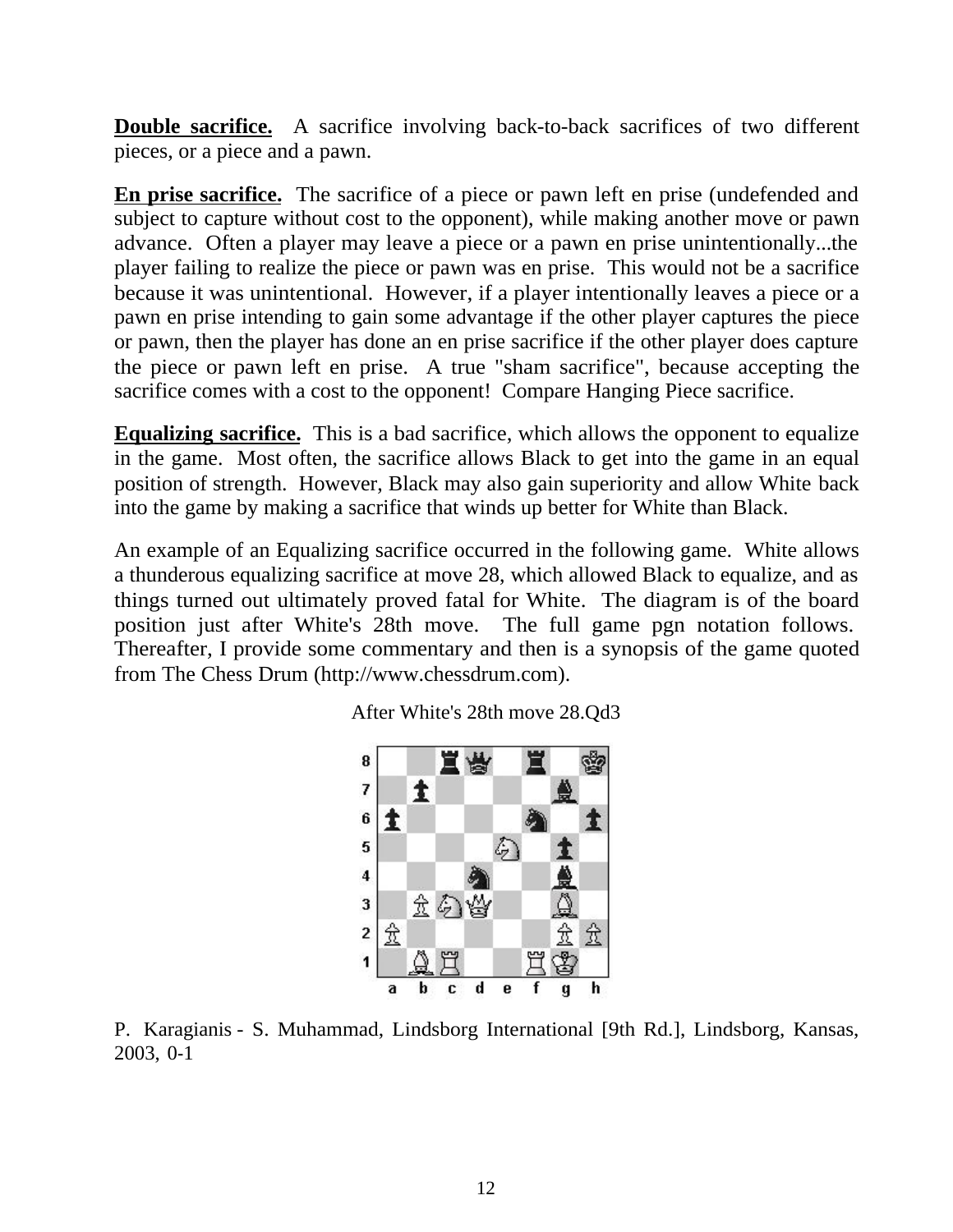1. d4 Nf6 2. Nf3 g6 3. c4 Bg7 4. Nc3 O-O 5. Bg5 d6 6. e3 c5 7. Be2 h6 8. Bh4 cxd4 9. Nxd4 Nc6 10. O-O Bd7 11. Qd2 Rc8 12. Rac1 a6 13. Rfd1 Ne5 14. b3 Kh7 15. f4 Nc6 16. Nf3 Bf5 17. Bd3 Bg4 18. Rf1 Kh8 19. Nd5 Ng8 20. f5 g5 21. Bg3 e6 22. fxe6 fxe6 23. Nc3 d5 24. cxd5 exd5 25. Bb1 d4 26. exd4 Nxd4 27. Ne5 Nf6 28. Qd3 Rxc3 29. Rxc3 Be2 30. Rc8 Bxd3 31. Rxd8 Ne2+ 32. Kf2 Ng4+ 33. Ke1 Rxd8 34.Bxd3 Nxg3 35. Nf7+ Kg8 36. Nxd8 Bc3+ 37. Kd1 Ne3+ 38. Kc1 Ngxf1 0-1

White's 28th move allows an equalizing sacrifice of White's Knight at c3. While equal in material at the point of White's 28th move, Black's position is much less favorable. Black's Kingside has been opened up quite a bit while White's King is in a much better defended position. White cannot capture Black's Rook at c3 after 28...Rxc3! If 29.Qxc3 then Ne2+ fork checking gets White's Queen at c3. If 29.Rxc3, then some possibilities are: 29...Be2+ forking White's Queen and Rook at f1. 29...Ne2+ fork checking with discovered attack (Black's fork check attacks White's Rook at c3 and Black's Queen attacks White's Queen) 30.Kh1 30...QxQ 31.NxQ (lures White's Knight at e5 away from threat of Ng6 fork checking Black's King and Rook at f8) 31...Nxc3 and attacking White's Bishop at b1.

Karagianis played an unambitious line against the King's Indian and Muhammad equalized fairly easily. While the central pawns had been traded, all pieces remained on the board until Muhammad hit his opponent with a thunderous blow 28… Rxc3! An intense firefight ensued as pieces started zipping across the board and mass exchanges occurred. In the diagrammed position, there are several ways that black can go wrong, but the IM-elect played **34…Nxg3!** The only winning move. On 34...Bxe5 35.Bxe5 Nxe5 36.Bxe2 the game is equal as are 34…Nf4 and 34…Nxe5. The game ended neatly after 35.Nf7+ Kg8 36.Nxc8 Bc3+! 37.Kd1 Ne3+ and black will net a piece. *Mr. Karagianis later wrote to The Chess Drum, "I was too quick to play 28. Qd3? which allowed the equalizing sacrifice Rxc3! After 28. Kh1! however, finding a way to defend the kingside light squares is quite difficult."*

(quoted from: http://www.thechessdrum.net/chesscrackers/CC\_marapr04.html

**Exchange sacrifice.** A sacrifice of a rook in exchange for a minor piece in return for compensation of some kind. In Appendix D (pages 41 to 43), and Appendix F (pages 47-50) is a full annotated game example is provided where a desperate Exchange sacrifice became a very good one because White missed a critical exchange of Rooks after the sacrifice.

**Gain sacrifice.** Also called Sham Sacrifice for Gain, and Give-to-Get, this sacrifice is employed so that the player winds up with material advantage (i.e., gains). There are two principal varieties.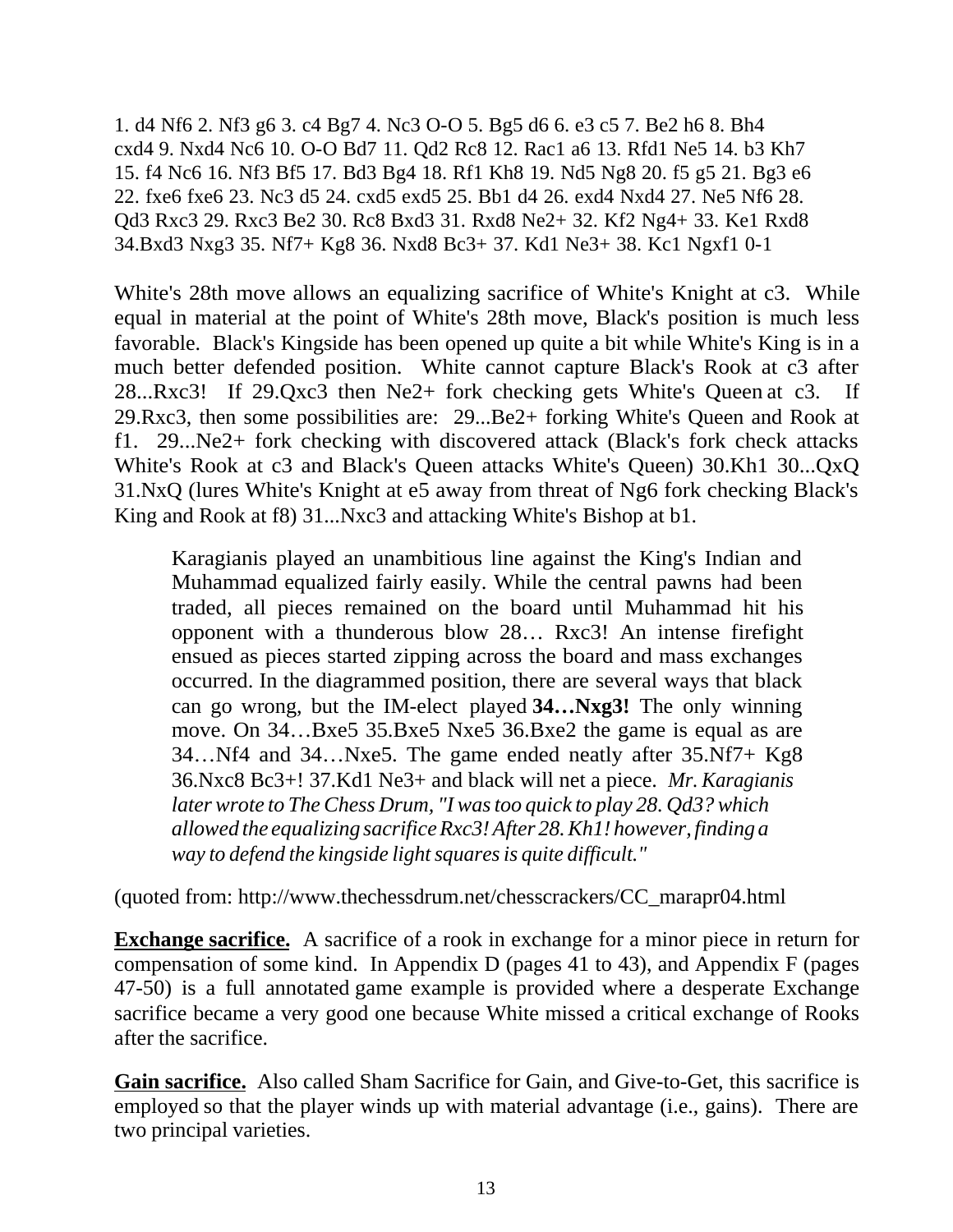**1.** First, the player sacrifices a piece or a pawn and subsequent consecutive moves results in the player capturing either (1) a higher value piece (e.g., major material for minor material), or (2) two opposing pieces or an opposing piece and an opposing pawn, two or more pawns, or more rarely additional opposing material, for the sacrificed piece or pawn. This process may occur because the sacrifice sets up a follow-up fork, absolute pin, skewer, or x-ray attack.

**2.** Second, and a variation on the give to get, the player's piece or pawn is sacrificed to enable the player to successfully push a pawn to promotion.

**Hanging a Piece sacrifice.** This sacrifice is similar to En Prise sacrifice, in that a piece is left undefended and subject to capture, but unlike en prise it may come with a cost to the opponent if the piece is captured. However, the cost to the opponent that is obvious may not necessarily be the goal intended by the player if the opponent captures the piece.

**King-Hunt sacrifice.** A sacrifice to lead off, or further the goal of concerted action, directed toward "hunting the King," e.g. flushing the King out from a defensive position.

**King's Field sacrifice (castled).** A sacrifice on the Kingside in the opposing player's side of the board directed toward a King castled to the Kingside. The Classic Bishop Sacrifice and the Lasker Sacrifice are prime examples involving King's Field sacrifice (castled).

**Lasker's Sacrifice.** Also called "Lasker sacrifice" and "Lasker's Combination," this "is the sacrifice of both Bishops, a destructive assault upon the enemy King's castled position." (quotation source:

http://www.bkchess.com/Chess\_Equipment/Chess\_Books/chess\_books.html).

Lasker's Sacrifice is a King's-Field sacrifice (castled) involving a Double Bishop sacrifice against Black's King castled to the Kingside. The line is launched with a Classic Bishop Sacrifice at h7 by White, after which White follows up with the deadly and aggressive Qh5+, followed by the Queen Bishop taking Black's pawn at g7 in a second sacrifice (the Double Bishop sacrifice). "IM Malcolm Pein of London Chess Center [says] that this sacrifice is credited to Emmanuel Lasker...'This totally shreds the [K]ingside and with the [Q]ueen already in attendance it usually only requires the addition of one more piece, commonly a [R]ook to force mate.'

The sacrifice was first seen in Em Lasker - JH Bauer, Amsterdam 1889 [E. Lasker – J. Bauer [A03] Amsterdam (1), 26.08.1889], but also in Kirilov - Furman USSR Ch Qualifier 1949 and many others!"

(source: http://www.chessbase.com/newsdetail.asp?newsid=1238)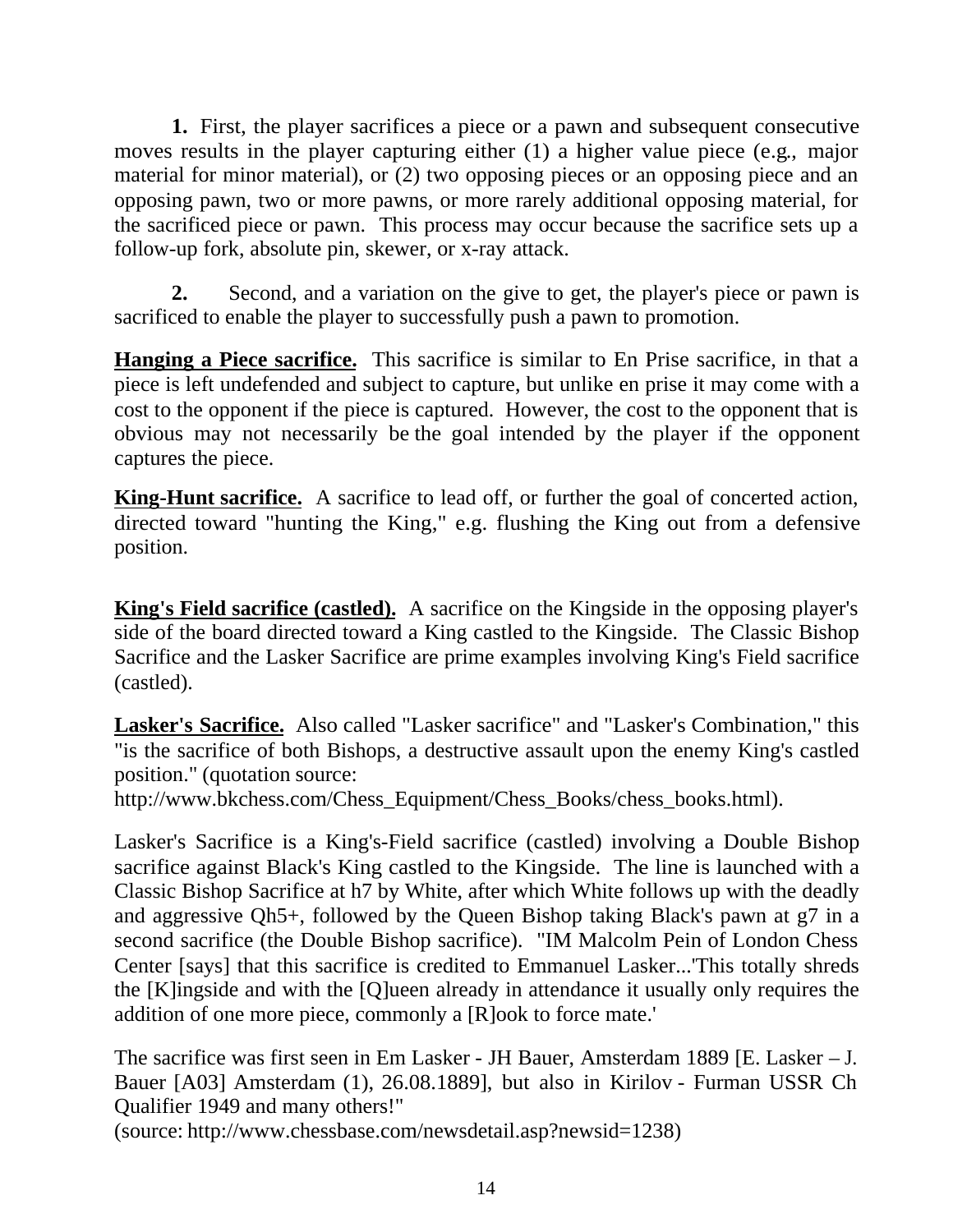The Chessbase article reviews a surprise striking of the Lasker sacrifice in GM play. The first day of the Essent Chess Tournament in Hoogeveen, The Netherlands, in 2003, saw the most aggressive player in the "Crown Group" (Judit Polgar, Ivan Sokolov, Anatoly Karpov and Levon Aronian) strike against the most experienced one with the classical Lasker sacrifice.

Perhaps Karpov may be forgiven just a small bit for falling prey to Lasker's Sacrifice because of the demanding heated cauldron that often characterizes GM play. As Malcolm Pein observed:

"There is another funny point to this game and that is Polgar's Ra1-b1 b5-e5-e2. Commonly in this variation White plays Ra1-a2-e2 saving two moves but somehow this did not damage Polgar's chances. Karpov's thirteenth move 13. Qd6 retreated the [Q]ueen before it was attacked and was a new idea but perhaps one that won't be repeated in a hurry."

(quotation source: http://www.chesscenter.com/twic/event/essent03/rd1.html)

Below is a picture of the board from Anatoly Karpov's view (generated by Fritz), just after Judit Polgar launched the Lasker Sacrifice.



Here is how the game went and why Karpov resigned.

J. Polgar (2722) – A. Karpov (2693) [C42], Essent Hoogeveen NED (1), 12.10.2003

1.e4 e5 2.Nf3 Nf6 3.Nxe5 d6 4.Nf3 Nxe4 5.d4 d5 6.Bd3 Be7 7.0-0 Nc6 8.c4 Nb4 9.Be2 0-0 10.a3 Nc6 11.cxd5 Qxd5 12.Nc3 Nxc3 13.bxc3 Qd6 14.Rb1 b6 15.Re1 Be6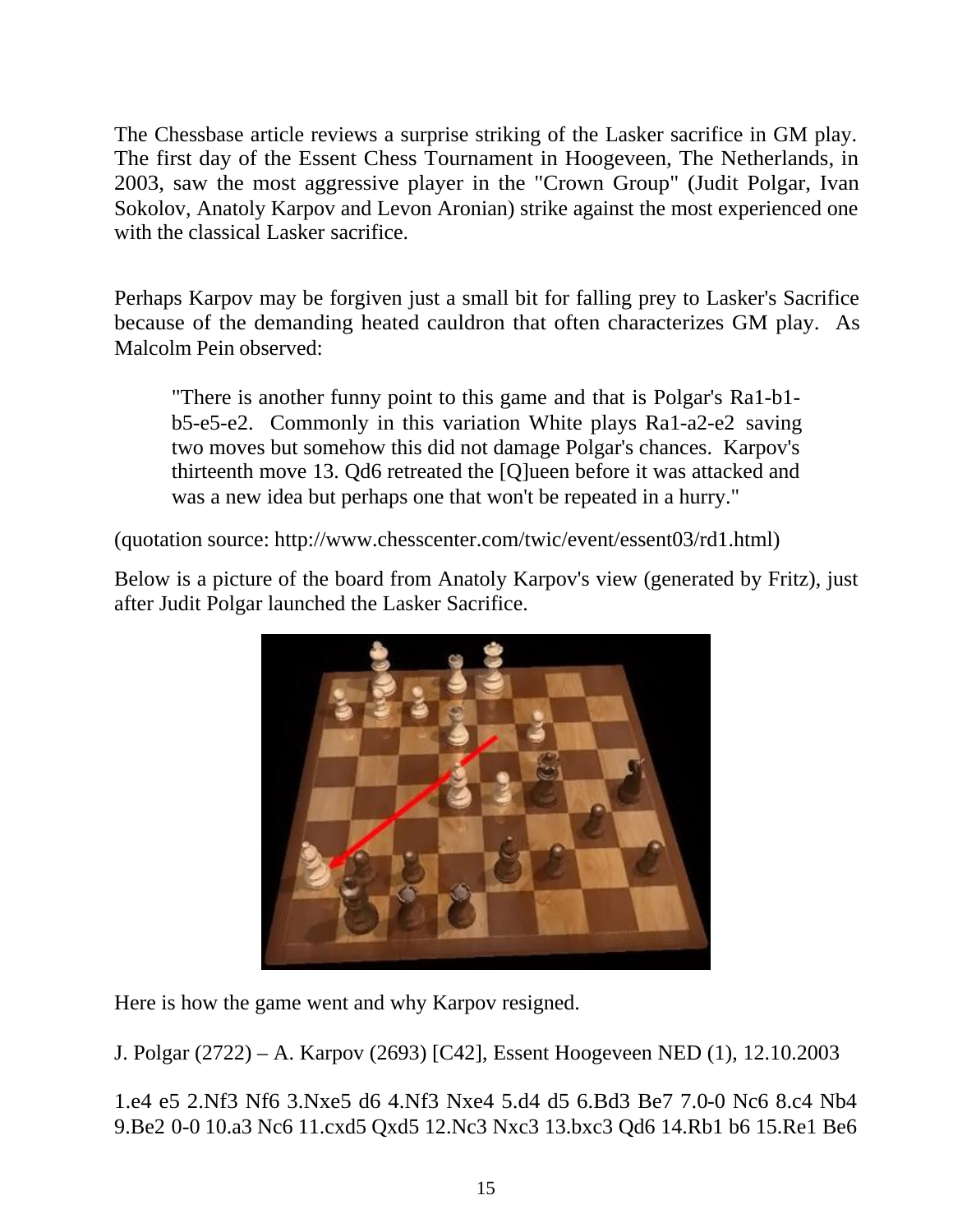16.Bd3 Rae8 17.Rb5 Na5 18.Rbe5 Nc6 19.R5e2 Bd7 20.d5 Na5 21.Ne5 Bf6 22.Bf4 Bxe5 23.Bxe5 Qxa3 24.Re3 Qc5.

White sacrificed a pawn for a very dangerous attack. In his last move, Karpov played his Queen from a3 to c5, giving Judit Polgar the chance to play the famous Lasker Sacrifice: **25.Bxh7+!! Kxh7 26.Qh5+** and Black, remembering the mechanics of the sacrifice, resigned.

Karpov resigned because of 26...Kg8 27.Bxg7 Kxg7 28.Rg3+ Bg4 29.Rxg4+ Kf6 30.Qg5 mate. There is no defense: 27...f6 28.Bxf6 Rxf6 29.Rg3+ Bg4 (29...Kf8 30.Qh8+ Kf7 31.Qg7#) 30.Rxg4+ Rg6 31.Qxg6+ Kh8 32.Rh4 is also mate. (source: http://www.chessbase.com/newsdetail.asp?newsid=1238)

Judit Polgar was not the only one to launch a Lasker Sacrifice on the first day of the tournament. White also employed Lasker's Sacrifice in I. Sokolov, (2695) - L. Aronian, (2649) [D39] Essent Hoogeveen NED (1), 12.10.2003.

You may review these two games from Essent Hoogeveen 2003, and Lasker's game with Bauer from Amsterdam in 1889, online at: http://www.chessbase.com/games/2003/essent031.htm

Hopefully you noted from the above information that Lasker's Sacrifice is not limited to a particular opening. Lasker's Sacrifice was launched in these three games, each with a different ECO...A03 in Lasker's game, C42 in Polgar's game, and D39 in Sokolov's game.

**Line Clearance sacrifice.** A sacrifice that opens a line into the opposing King, or which later forces the opening of a line into the opposing King.

**Mate sacrifice.** A sacrifice that launches a mating attack and opens up a mating net against the opposing King. Most often, a mating sacrifice involves sacrificing major material (see e.g., Queen sacrifice) to force checkmate.

**Obstructive sacrifice (or Blocking sacrifice).** A sacrifice resulting in obstructing (blocking) the opposing player from using a line or square offensively or defensively by his or her pieces or pawns. Opposite of a Clearance sacrifice, it is a material sacrifice with the intention to close a line or block a square. The sacrifice may be used to obstruct (block) the opposing King or another opposing piece or pawn from fleeing, in which case the goal is to create an entrapment or entombment. Usually, the intent in this later aspect is to follow closely on the heels of the sacrifice with mate of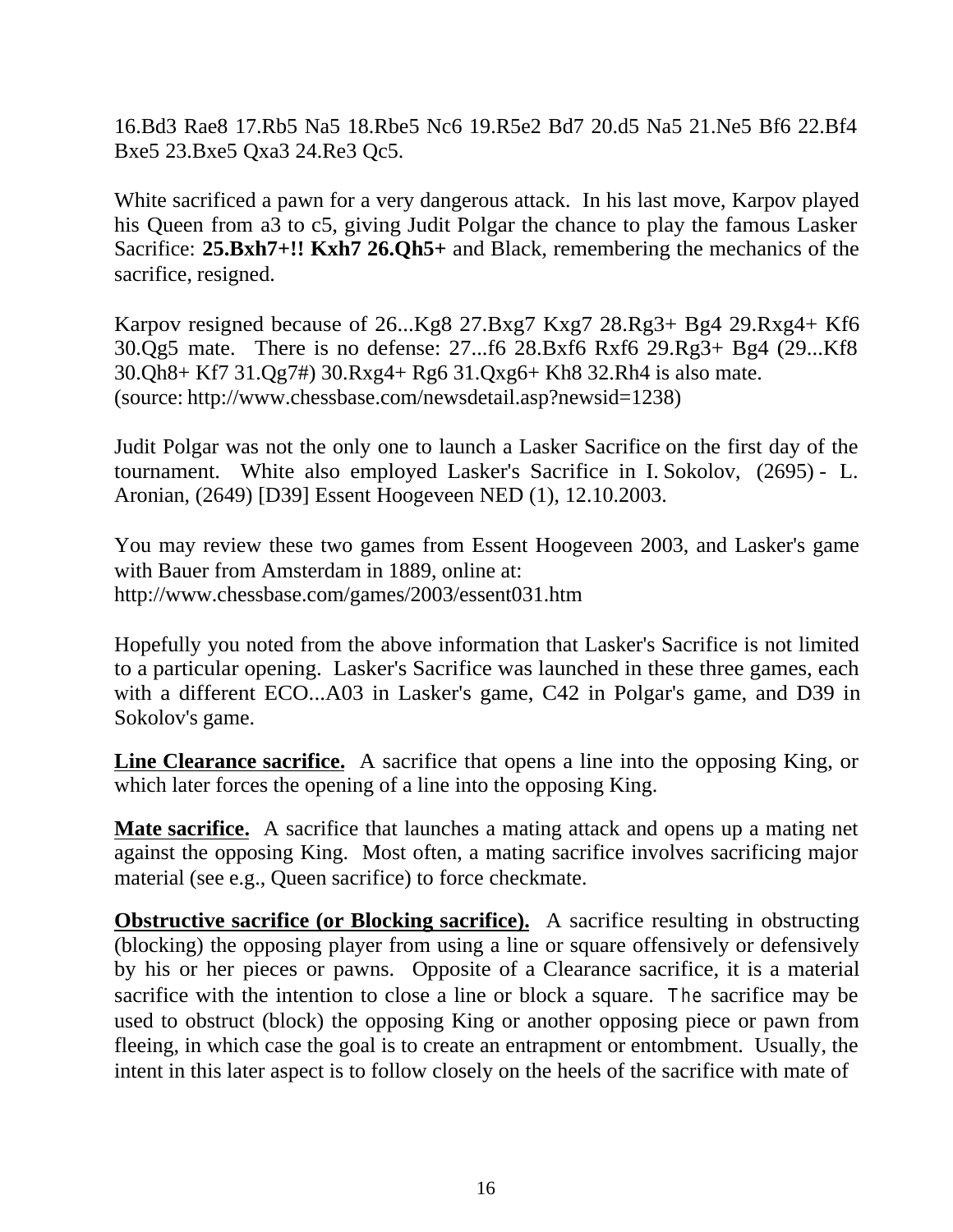the entrapped or entombed opposing King (in which case it also would be a Mate sacrifice) or with capture of the entrapped or entombed opposing piece or pawn.

**Positional sacrifice.** Also called Sham Sacrifice Positional, this sacrifice is targeted either toward creating positional superiority for the player and correspondingly positional inferiority for the opposing player, breaking the opposing player's defensive positional structure (usually but not always the opposing pawn structure), or freeing up the player's position. The later freeing up of a player's position through this sacrifice commonly is employed when the player has material advantage but backward development (positional inferiority). The Material Return problem at the website is of this variety. A Positional sacrifice is one that is not followed by immediate material gain, or even the recovery of the sacrificed material, but instead seeks strategic advantage or compensation (e.g., superior pawn structure, better ability to activate and coordinate pieces, and/or domination in the center of the board.

**Preventative sacrifice.** This sacrifice also is called the Anti-Castling sacrifice. A Preventative sacrifice is usually intended to lead to concentrated, coordinated attacks of a direct assault nature on the opponent's King trapped in the middle of the board in the central files (d-file or e-file). However, generally this sacrifice may involve three different tactical maneuvers.

**First**, and most often seen, the sacrifice results in the opposing King being forced to move and capture the sacrificed piece or pawn because it is checking the opposing King, thereby depriving the opposing player from being able to castle for the rest of the game. Common to this variety is an early Exchange sacrifice of the Queens on the home square of one of the Queens, whereby one player's Queen captures the opposing Queen putting the opposing King in check and forcing the opposing King to move and capture the player's Queen.

**Second**, and more unusual, is the situation where the opposing player has moved one Rook and the player sacrifices to capture the player's other Rook to prevent the opposing player from being able to castle.

**Third**, although rarely encountered, is where an opposing Rook is already off the board and the player captures the other opposing Rook by sacrificing the capturing piece or pawn, thereby preventing the opposing party from castling.

**Queen sacrifice.** This sacrifice arguably is the most devastatingly potent tactical weapon that a player employs to gain uncompromising advantage. Sacrificing the Queen is one of the hardest things for a player to do. A player's natural tendency is not to give up his or her strongest piece on the board, and with good reason. However, as with any sac, the very purpose of the sacrifice is to gain an advantage.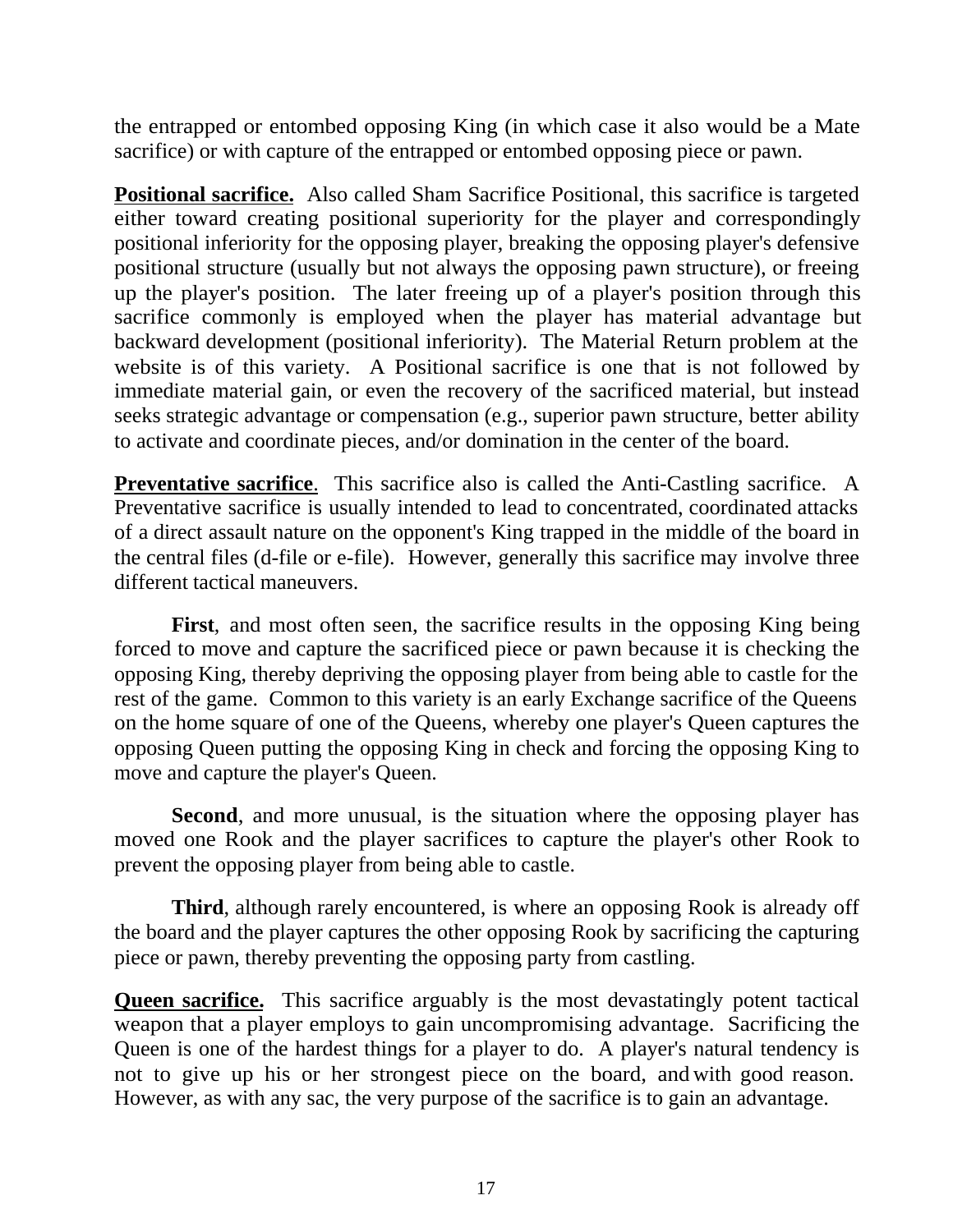Sacrificing the Queen usually requires very carefully evaluation and extreme caution, because the consequences can be deadly in reverse for the player giving up his or her Queen if things do not work out as planned.

A Queen sacrifice must be employed in a surgical strike against the opponent, where doing so will result in a won game. Taking a chance that a Queen sacrifice will be helpful in some manner simply is being foolish.

**Sacrifice of pawns.** The sacrificing of pawns is perhaps more interesting from an "artful" perspective for sacrificing in chess. The sacrificing of pieces is something every player becomes familiar with when learning chess. Learning and understanding how and when to use pawn sacrifices often is more complicated. The "holding on to one's pawns" is a familiar refrain, principally because pawns are important for defense (pawn structure) and for pushing to pawn promotion in endgames. Therefore, sacrificing a pawn or pawns must be done with careful consideration of the "positional structure" on the board.

**Trade sacrifice.** A sacrifice that forces a trade of different pieces (e.g., Bishop for a Knight, excluding a Rook sacrificed in exchange for a Bishop or a Knight – see Exchange sacrifice), or a pawn for a piece, or vice-versa, or an exchange of like pieces or a pawn for a pawn.

**Vacating sacrifice.** A sacrifice that opens a square occupied by the player's piece or pawn being sacrificed, so that the square may be used in play by the player. Compare Clearance sacrifice above.

For an interesting game involving pawn sacrifices and a deadly Knight sacrifice, see Appendix C (pages 40-41). The well-known **Fried Liver Attack** also involves a nice Knight sacrifice.

# **IV. SOME ADDITIONAL CONCEPTS.**

**Sacrificial Waterfall.** An interesting sacrificial combination technique is the Sacrificial Waterfall. This is not a technique for the faint at heart. The technique may be useful to a player who has better development, but has inferior position. The player embarks on a risky, ambitious course of cascading sacrifices to force either a change in the positional strength or seek a draw. A full annotated game example leading to a draw is presented in Exhibit E (pages 44-45).

**Romantic.** An earlier chess era when all players attacked and sacrificed. If a sacrifice was offered, it was considered cowardly not to take it. A romantic player is one who enjoys attacking and sacrificing. A risk-taking style of play involving boldly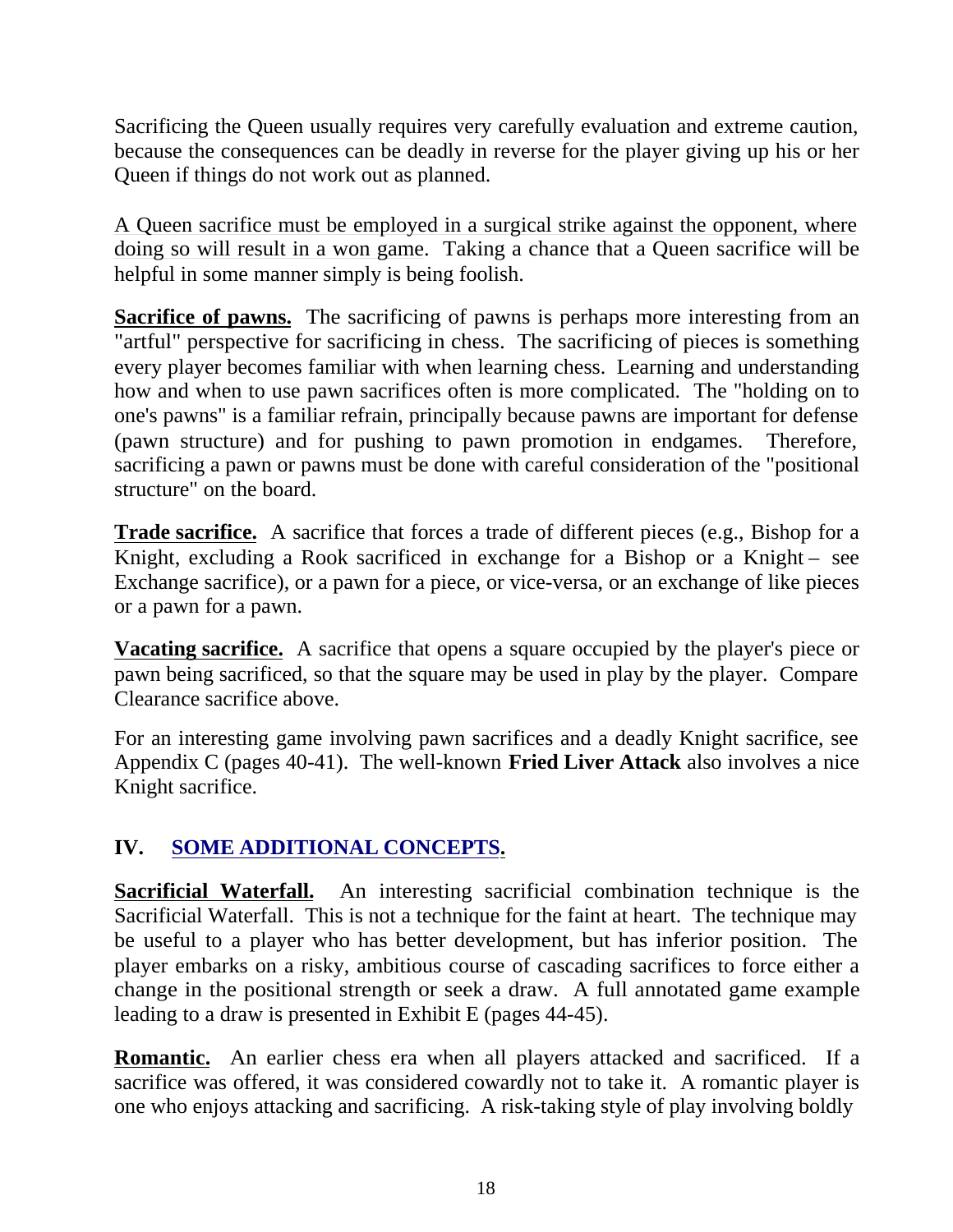executed attacks and sacrifices (often multiple sacrifices), exemplified by the style of play of Adolf Anderssen and perhaps most players prior to Paul Morphy's brief playing career in the mid-1800s. Paul Morphy introduced to the chess world a more "artful" manner for employing sacrifices and combinations, which were some of the chess world's greatest treasures and invaluable contributions to playing chess. (sources: Chess Dictionary at Chess Odyssey:

http://www.angelfire.com/games5/chessodyssey/chessterms.htm, and http://www.angelfire.com/games/SBChess/glossery.html)

**Poisoned pawn.** A pawn sacrifice in the opening that promises serious trouble for the player accepting it (e.g., White's b2 pawn in some openings). (from: Chess Dictionary at Chess Odyssey: http://www.angelfire.com/games5/chessodyssey/chessterms.htm)

**Speculative sacrifice.** A player is said to sacrifice "on spec" when his decision is based on his intuitive feel for the possibilities in a position, rather than concrete calculation of possible variations. The late world champion Mikhail Tal was especially known such speculative sacrifices, as is Alexei Shirov.

(from: Chess Dictionary at Chess Odyssey:

http://www.angelfire.com/games5/chessodyssey/chessterms.htm)

# **V. RECOMMEND READINGS.**

THE CHESS SACRIFICE Technique, Art and Risk in Sacrificial Chess, Vladimir Vvukovic (G. Bell And Sons, Ltd., PublishPlace: England, 1968), or (Three Rivers Press, September 12, 1986) ISBN 0679141030

The Art of Sacrifice in Chess, Rudolf Spielmann (Dover, New York 1995) ISBN 0-486-28449-2

The Modern Chess Sacrifice, Leonid Shamkovich (David McKay Co., September, 1978), or (Three Rivers Press (September 12, 1986) ISBN 0679141030

Understanding the Sacrifice, Sacrifice Your Way to Winning, Angus Dunnington (Everyman Chess, 2002) ISBN 1857443128 ("acquaints the reader with key aspects of all kinds of chess sacrifices, including the queen sacrifice, sacrifices in the endgames and the psychology attached to the sacrifice" (quoted from http://www.chesshouse.com/shopexd.asp?id=3066).

Lasker's Combination, The Tactician's Handbook Volume 4, ICCF International Master Victor Charushin (Pickard and Son Publishers (November 1, 1998) ISBN 1886846138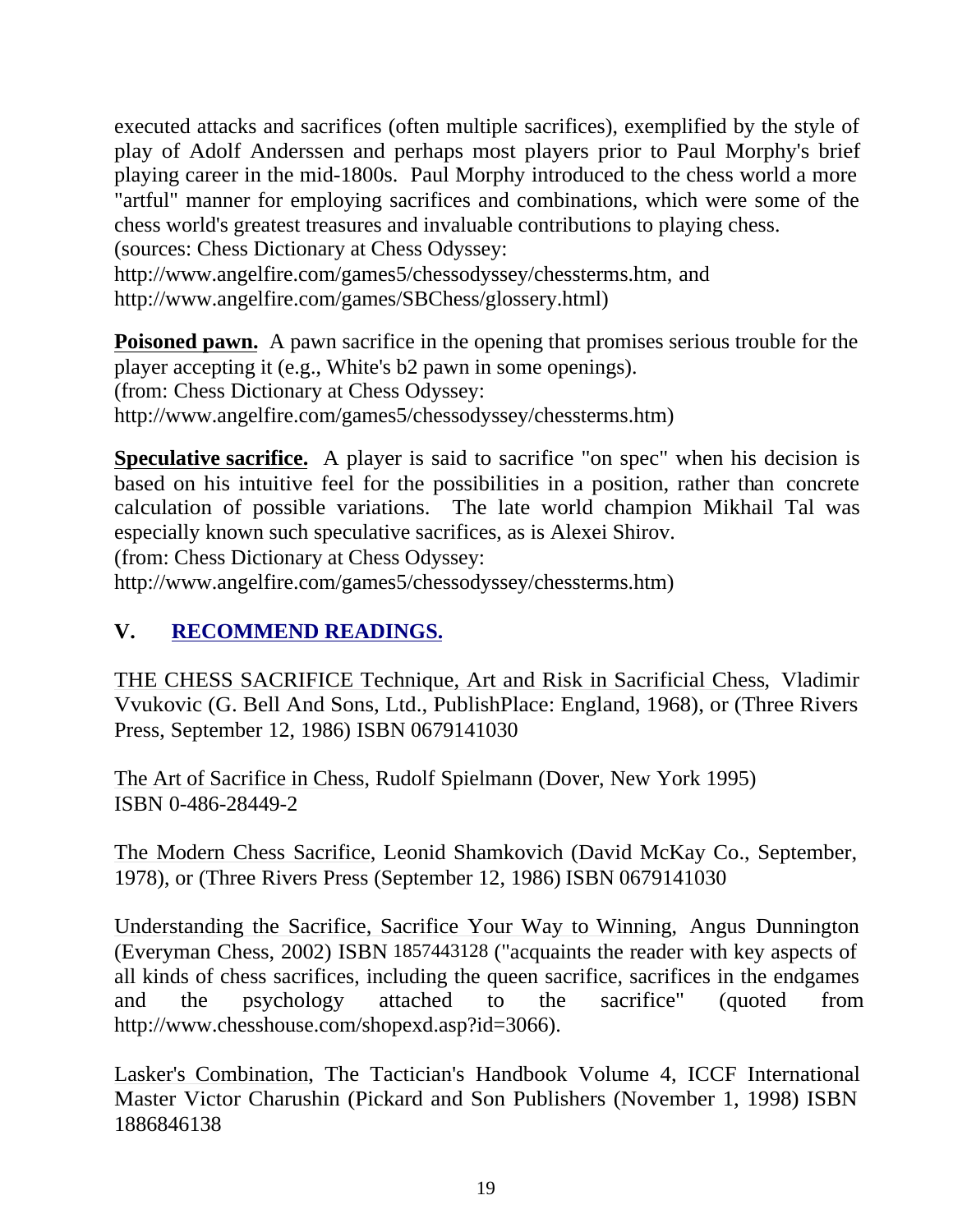# **VI. STUDY PROBLEMS.**

In this section, twenty-six study problems are presented for your review of utilizing sacs as surgical strikes against the opposing player. **Solutions along with the analysis and commentary are provided in Exhibit A to this tutorial (pages 25-35)**. The Give-to-Gain Series at the website also includes for review examples of sacrificing to gain material advantage. The Material Return problem at the website provides an example of using a sacrifice when a player has material advantage but backward development (positional inferiority) for compensation of freeing up the player's position for better play with his or her pieces.

At the website with this tutorial online, there is a companion pgn file for download that includes these study problems, the Classic Bishop Sacrifice, the Material Review problem, the Give-to-Gain series, Lasker's Sacrifice from J. Polgar (2722) – A. Karpov (2693) [C42], Essent Hoogeveen NED (1), 12.10.2003, Volokitin-Rublevsky, Budva, Montenegro 2004 (team competition) (Appendix C); Exchange sacrifice: Cramling, P - Goutor, V., GM Cramling simultaneous, St. John's, Vancouver, BC, 04.07.2004 [C42] (Appendix D), and Sacrificial Waterfall: Bronstein, D. – Pramshuber, I., Krems, International Tournament, 1967 [C42] (Appendix E).

To assist in developing your chess vision, problems range from elementary sacrificing to more complex combinative playing with sacrifices. Some problems provide which player is to move and what the intended goal is, or intended goals are, sought by the sacrifice(s). Some provide which player is to move, and leaves for you to study and determine the sacrifice(s) involved and the goal(s) sought to be achieved. To make things a little more challenging, in some the player to move first is not the player who will be sacrificing.

(study problems start next page)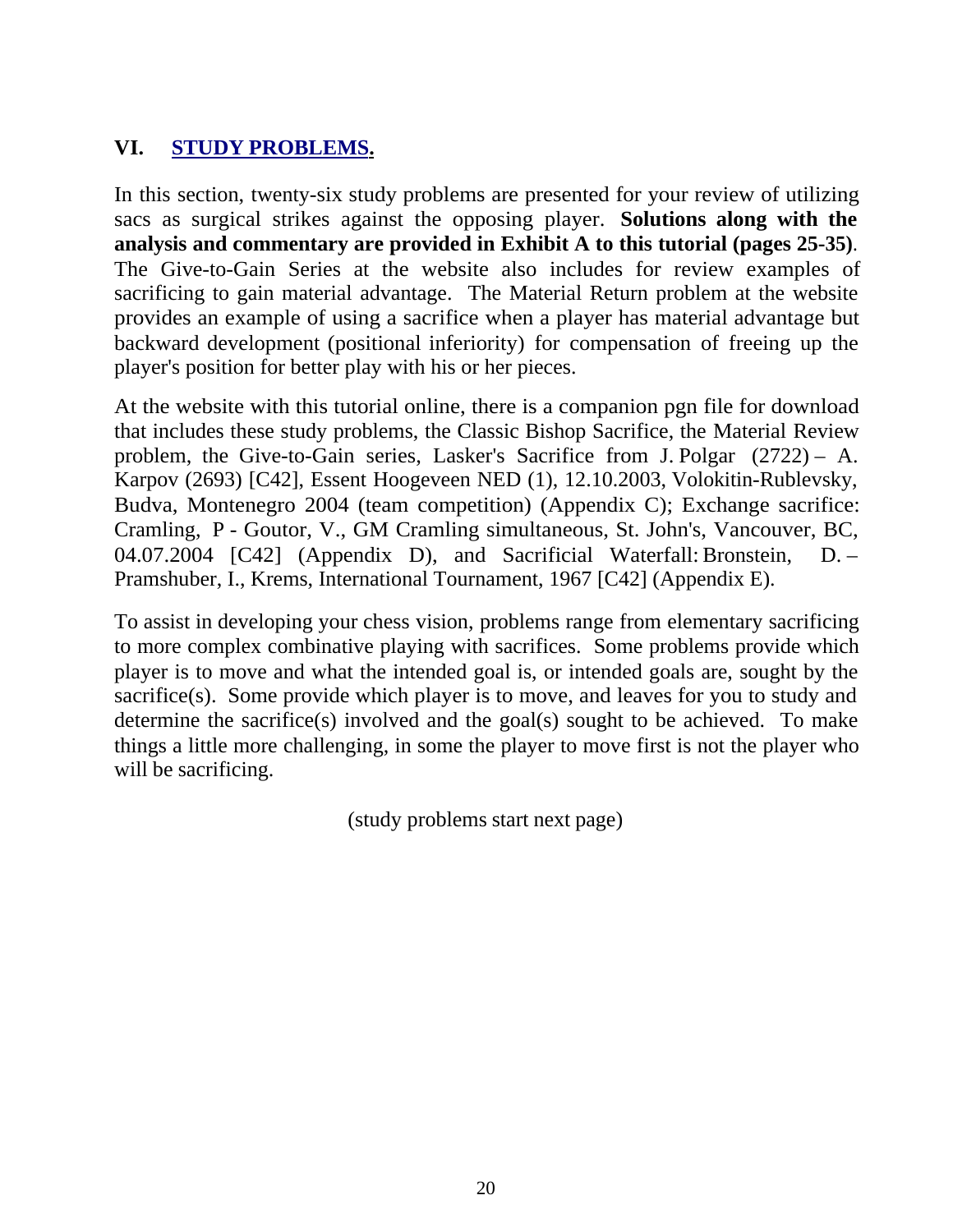## **Study Problems**



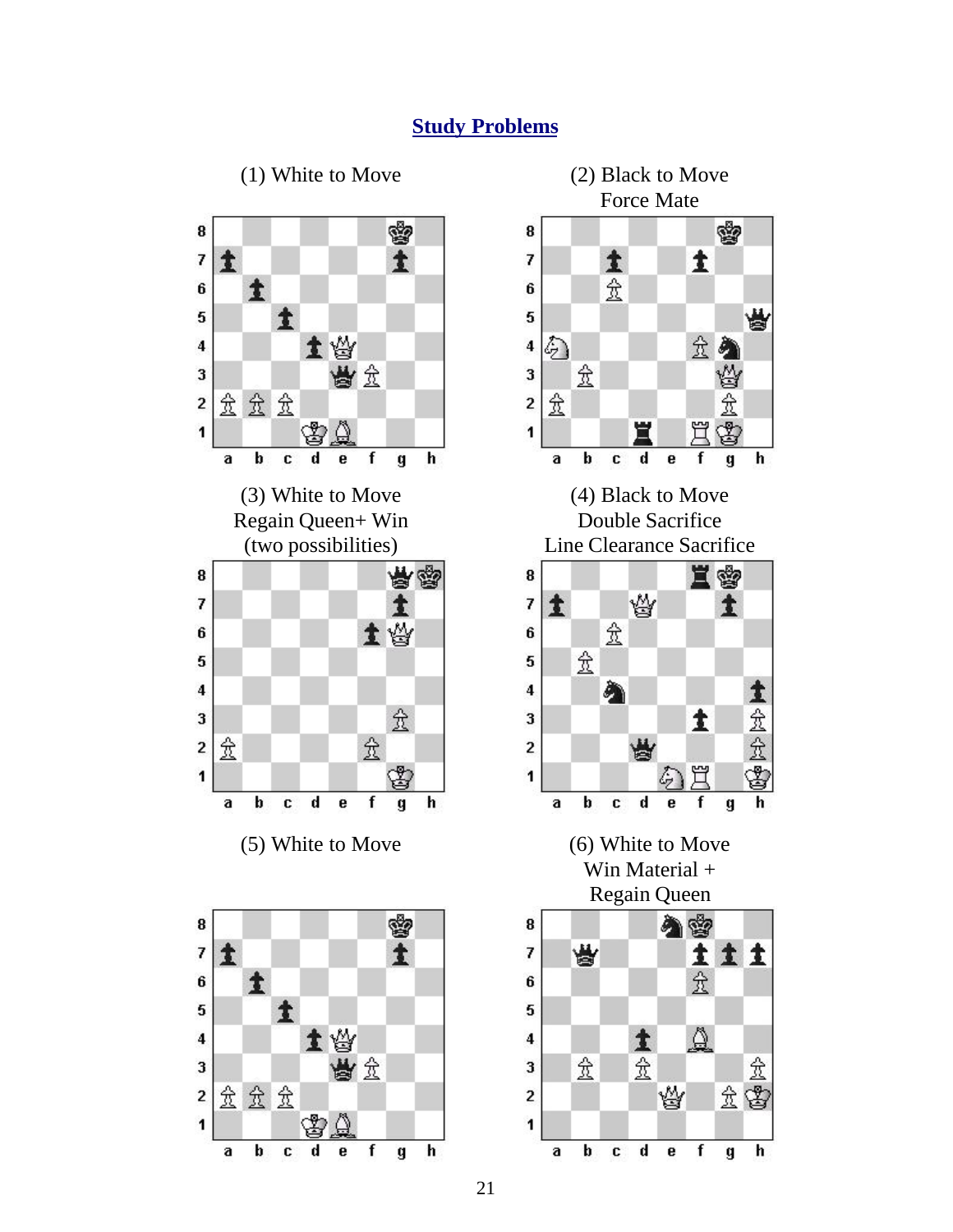

(8) Black to Move Deflect Defender + Mate 8 土密  $\overline{7}$  $\mathbf t$ 罾 Î 6 買 5 贪 ★ 允 ₩  $\overline{\mathbf{4}}$ 耳当 3 ♧ 岔岔  $\overline{c}$ 罝 1 þ d e f h a C  $\mathbf{q}$ (10) Black to Move Win White's Promoted **Queen** 8 会 Ý  $\overline{\mathbf{r}}$ 客夕里  $\mathbf t$ 6 5  $\ddagger$  $\overline{\mathbf{4}}$ 佥 佥 3  $\overline{c}$ Î 1 f þ d e h a c  $\boldsymbol{g}$ (12) White to Move Divert Defender + Mate8 鱼 罝 t 7 **S** 6  $\pm$ **ii** 5 骨  $\overline{\mathbf{4}}$  $\bar{\hat{z}}$  $\Delta$ 金  $\overline{\mathbf{3}}$ 合置 金金  $\overline{\mathbf{c}}$  $\overline{\mathbb{B}}$ 1

d

e

 $\mathbf f$ 

 $\mathbf{q}$ h

a b c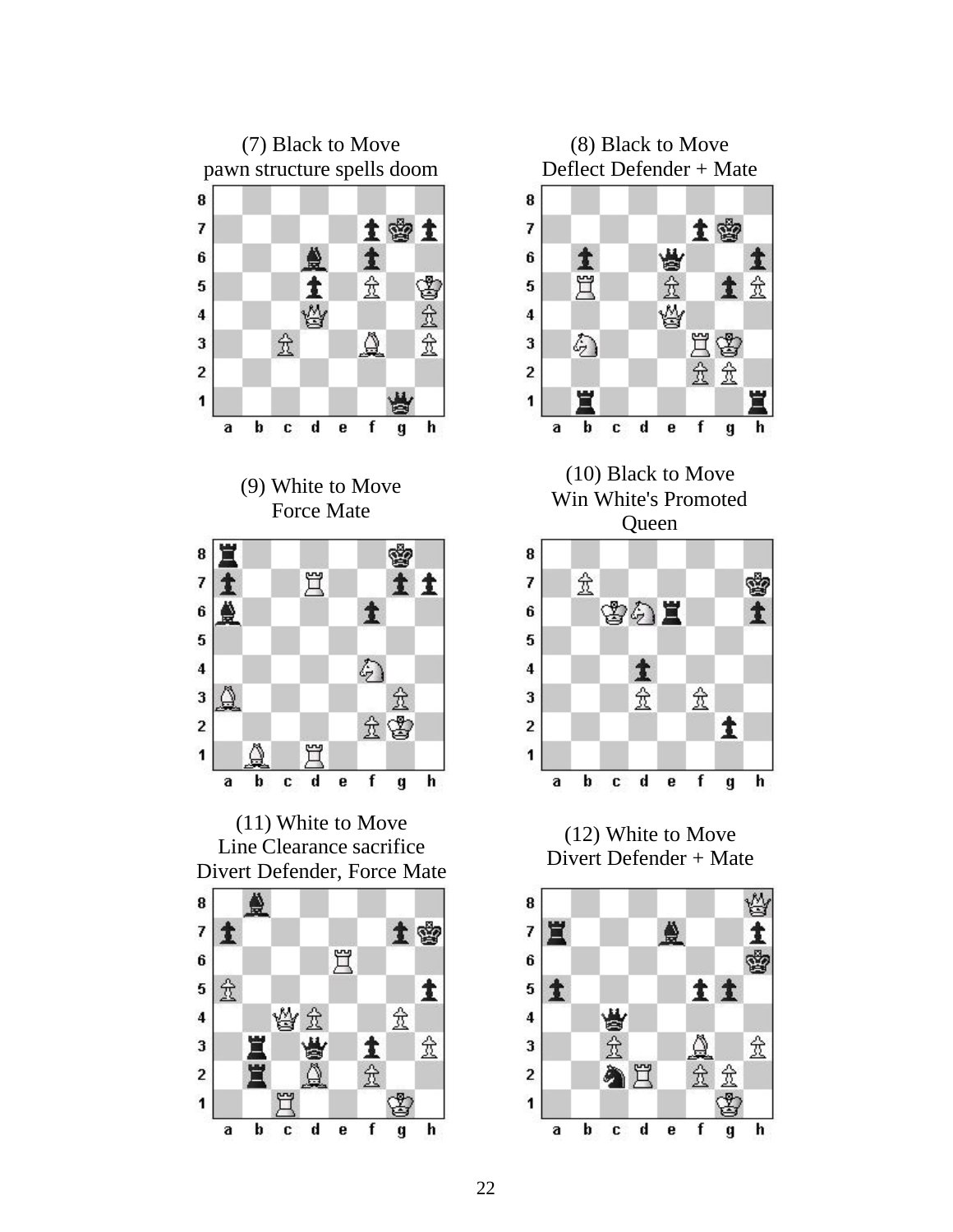

## (14) Black to Move Divert Defender, Force Mate



#### $(16)$  pawn sac + Bishop sac Set up to Mate



(18) Give-to-Gain 2 Free Pinned Piece

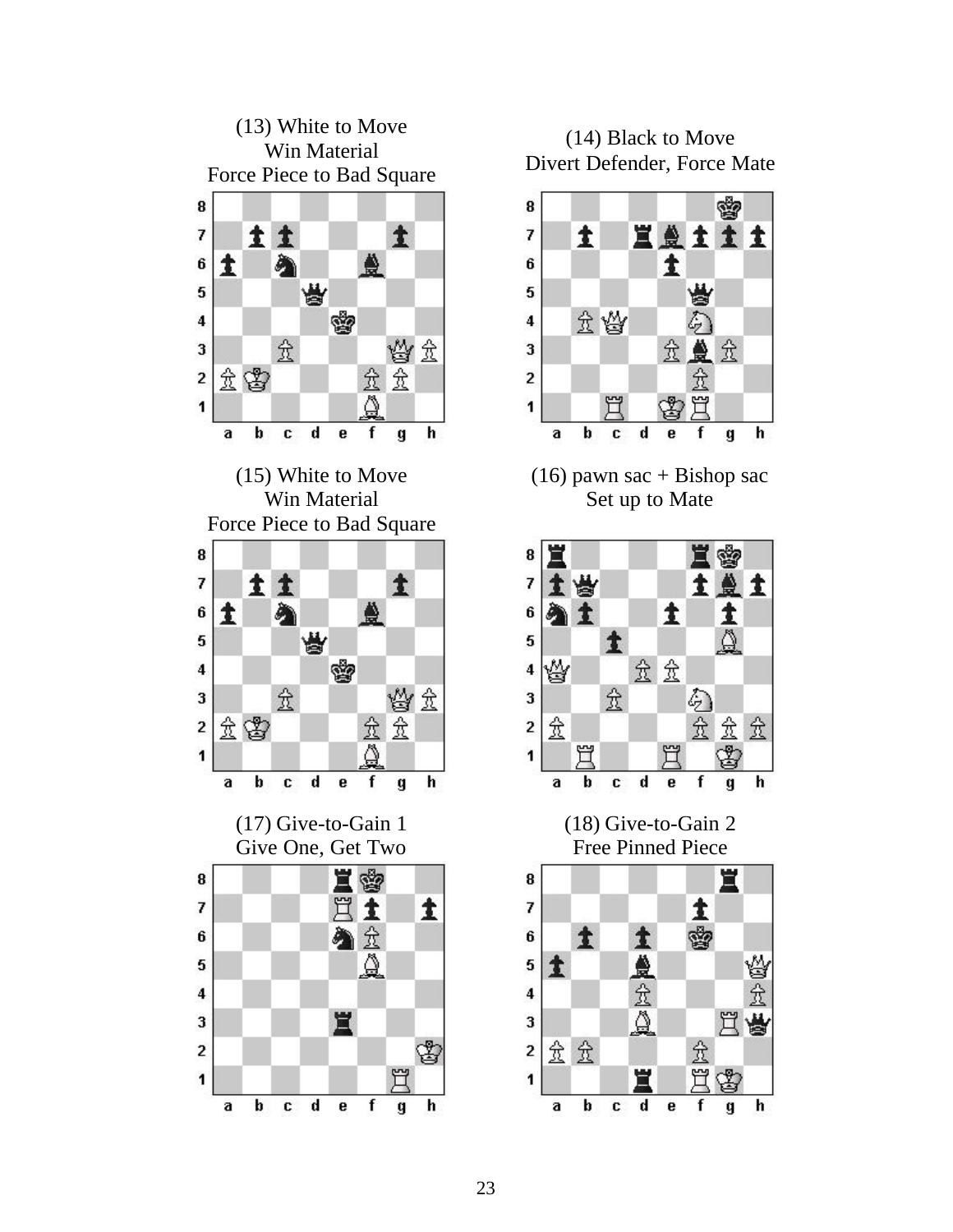





(20) Black to Move White Wins Lose pawn + Knight  $\&$ Queen Sacrifices Gain Material



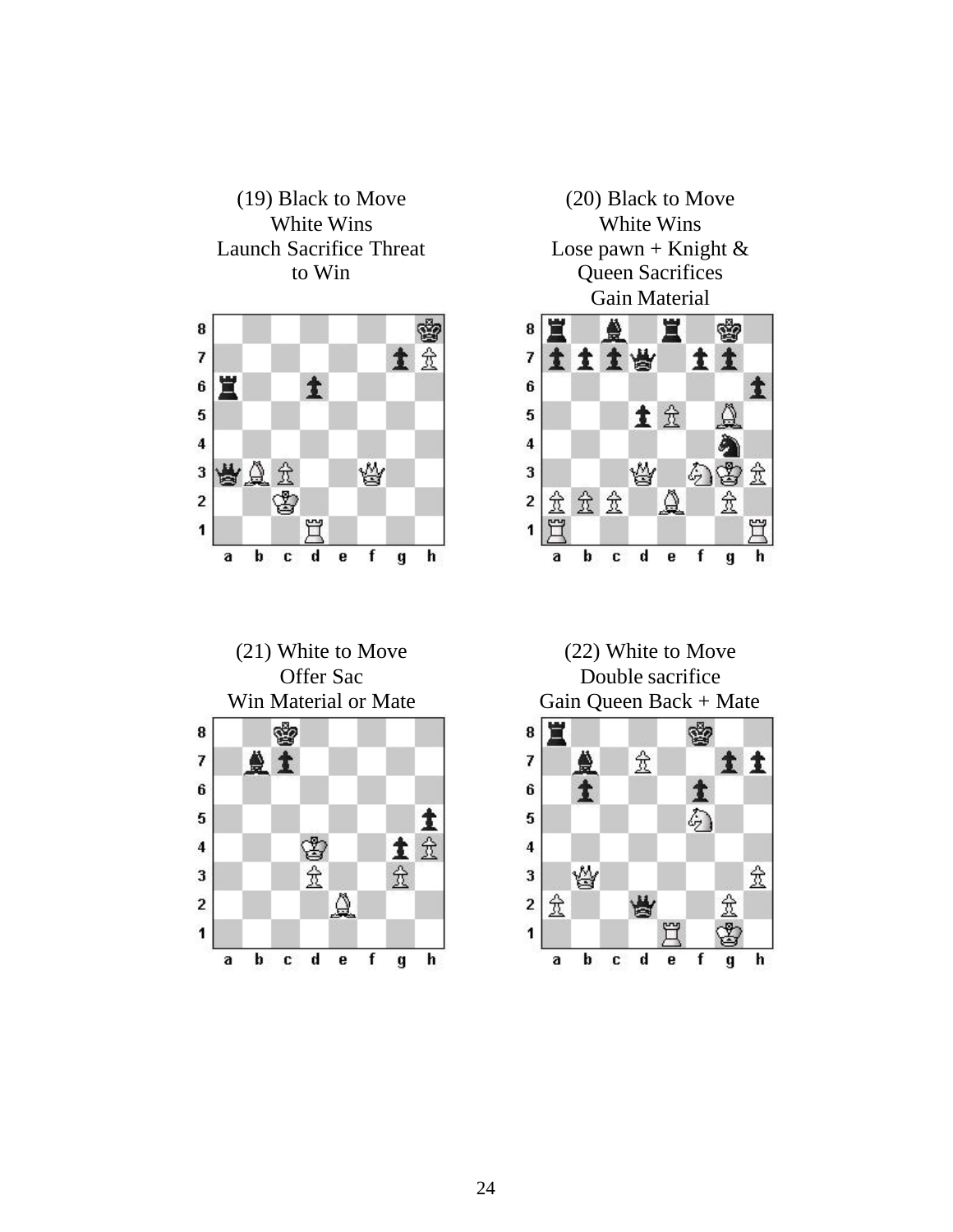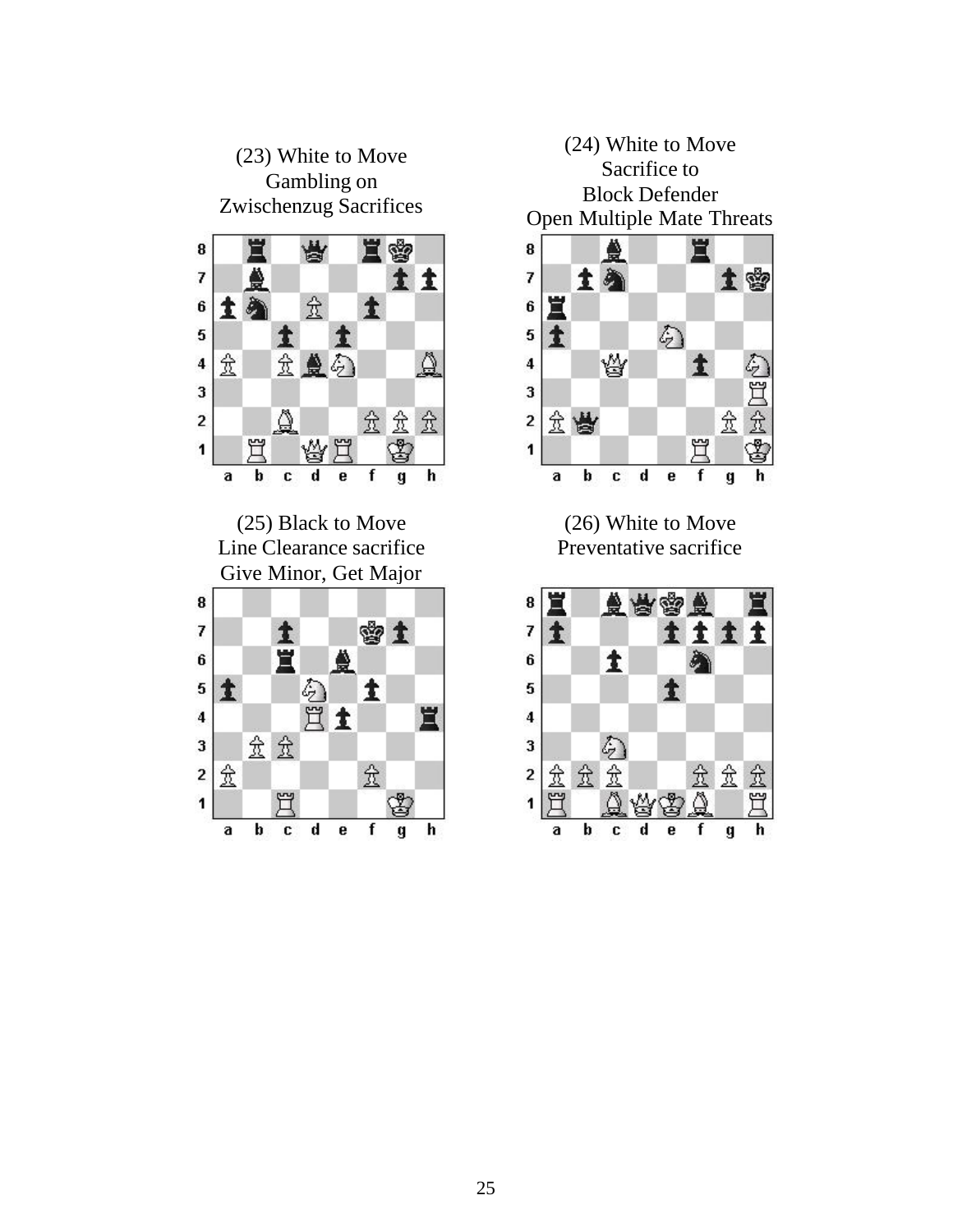## **APPENDIX A – Solutions with Annotations and Commentary to Study Problems**

(1) White to Move: Queen sacrifice  $1 -$ Game Board #5 in companion pgn file



Sacrifice to Win

**1.Qxe3** (White sacrifices White's Queen forcing an exchange of the Queens) **1...dxe3 2.Ke2** {Black will lose Black's e-pawn and lose the game.}

(2) Black to Move: Queen sacrifice 2 – Game Board #6 in companion pgn file



Force Mate

**1...Qh1+** {blank sac/magnetic sac} **2.Kxh1 Rxf1#** {Ivanov-Dinitrov 1957, colors reversed} 0-1

(cont'd next page)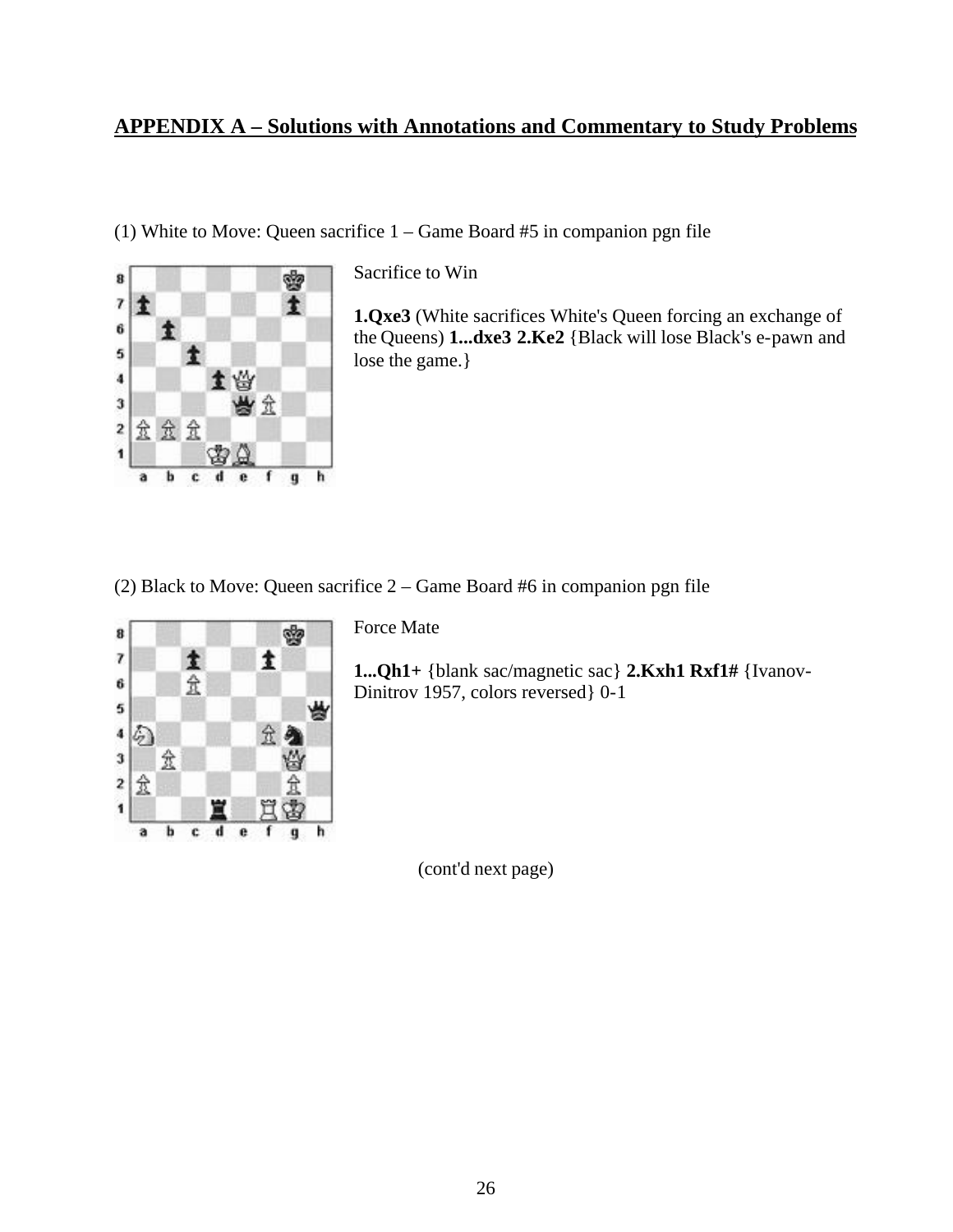(3) White to Move: Queen sacrifice  $3 -$ Game Board #7 in companion pgn file



Regain Queen + Win

{White does not need to sacrifice White's Queen to win the game, but doing so makes it very much easier. This problem shows the power of being up a tempo/having the move, and having a remote outside passed pawn }

**1.Qh5**+ {.} (1.Qb1 {White should eventually successfully promote a pawn to a Queen with precise moves and pawn advances, but a titanic struggle will occur. Fritz rates this +- (1.62).}) **1...Qh7** {Fritz rates this +- (10.41)! Obviously much better than 1.Qb1 with +- 1.62. White could engage in a three-move check, which would also be a perpetual draw check in this position, via 2.Qe8+ Qg8 3.Qh5+ Qh7 4.Qe8+ Qg8 5.Qh5+, but why do so when White wins by sacrificing and marching the a-pawn to pawn promotion and Queening?} **2.Qxh7+** {blank sac/magnetic sac, constituting a decoy or deflecting sacrifice} ({White could throw in a Zwischenzug, and still be equally successful.} 2.Qe8+ {Zwischenzug} 2...Qg8 3.Qxg8+ {blank sac/magnetic sac} 3...Kxg8 {Black will lose the race.} 4.a4 Kf8 5.a5 Ke8 6.a6 Kd8 7.a7 Kc8 8.a8=Q+) **2...Kxh7 3.a4** {Black simply cannot stop White's a-pawn from promoting to a Queen and winning the game.}  $3...Kg8$  {etc.}  $*$ 

(4) Black to Move: Queen sacrifice 4 – Game Board #8 in companion pgn file



Double Sacrifice/Line Clearance Sacrifice

{Force mate} **1...Qg2+** {absolute sac} **2.Nxg2 fxg2+** {Relative sac because White's King can move to g1} **3.Kxg2** (3.Kg1 {if declines sac and moves to g1 then simply} 3...gxf1=Q#) **3...Ne3+ 4.Kg1 (4.Kh1 Rxf1#) 4...Rxf1#** 0-1

(cont'd next page)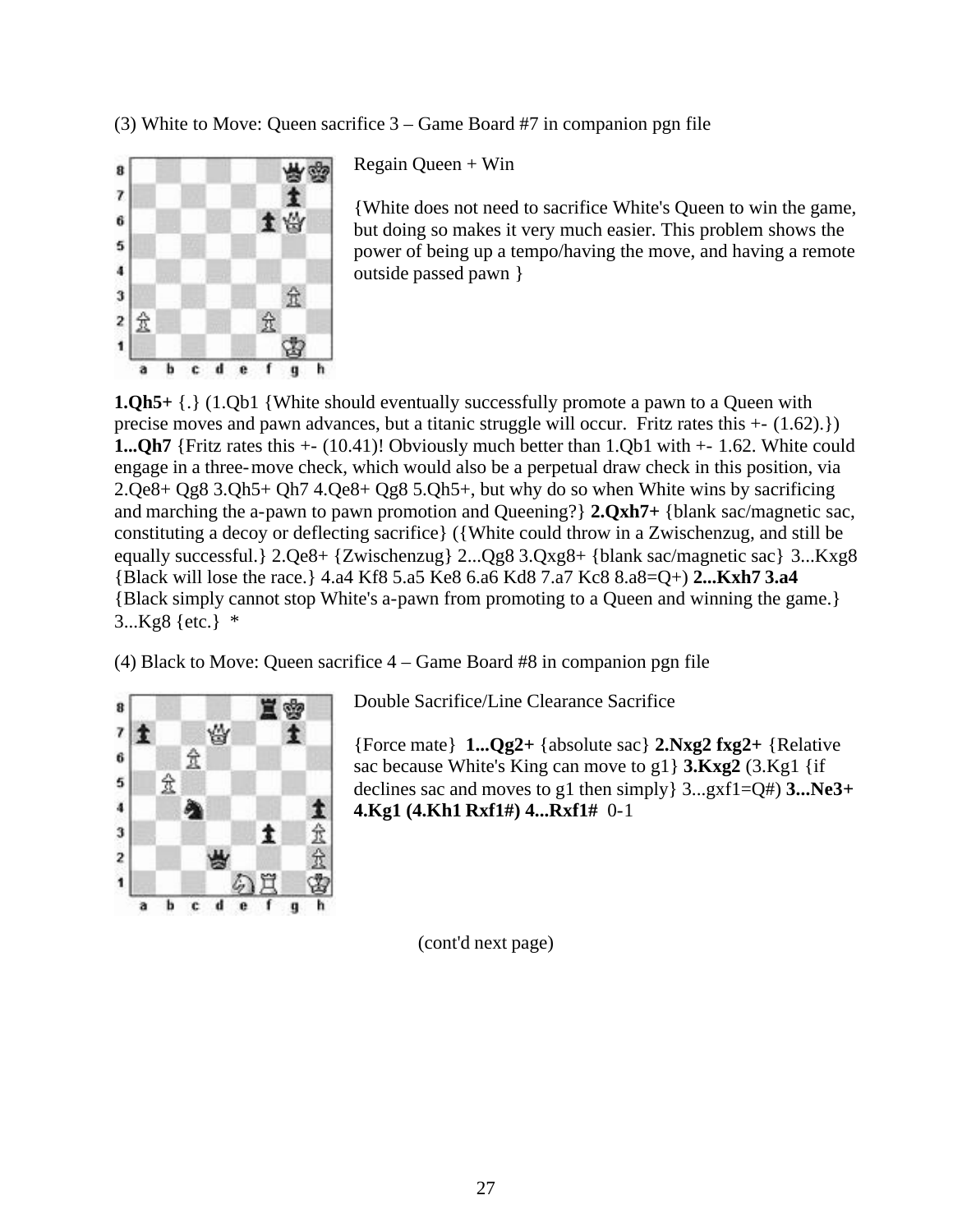(5) Black to Move: Queen sacrifice 5 – Game Board #9 in companion pgn file



Divert Defender + Win Material

**1...Qxc2+** {Relative sac because White can move White's King to a1, but doing so would be extremely foolhardy.} **2.Bxc2** (2.Ka1 Bxe4 {Skewering and winning at least a White Rook.} {If} 3.Rc1 Bxf3 4.Rxc2 Nxc2+ 5.Kb1 Bxh1 6.Kxc2 {Winning the game for Black.}) **2...Bxf3** {Winning back the Queen while forking and winning one of White's Rooks. (Huguet-Matulovic 1967)}  $*$ 

(6) Black to Move: Queen sacrifice  $6 -$ Game Board #10 in companion pgn file



Win Material + Regain Queen

**1.Qxe8+!** {Blank sac or magnetic sac wins Black's Knight} **1...Kxe8 2.fxg7** {opens up unstoppable pawn promotion} **2...Qxb3 3.g8=Q+** {regains White's Queen} \*

(7) Black to Move: Queen sacrifice 7 – Game Board #11 in companion pgn file



Force King  $Out + Mate$ 

**1...Qg6+** {King-Hunt sacrifice. Relative sac to flush out White's King to doom by regaining check and mating with pawns. **2.fxg6 fxg6+** {Regaining check and flushing out White's King.} **3.Kg4 h5#** 0-1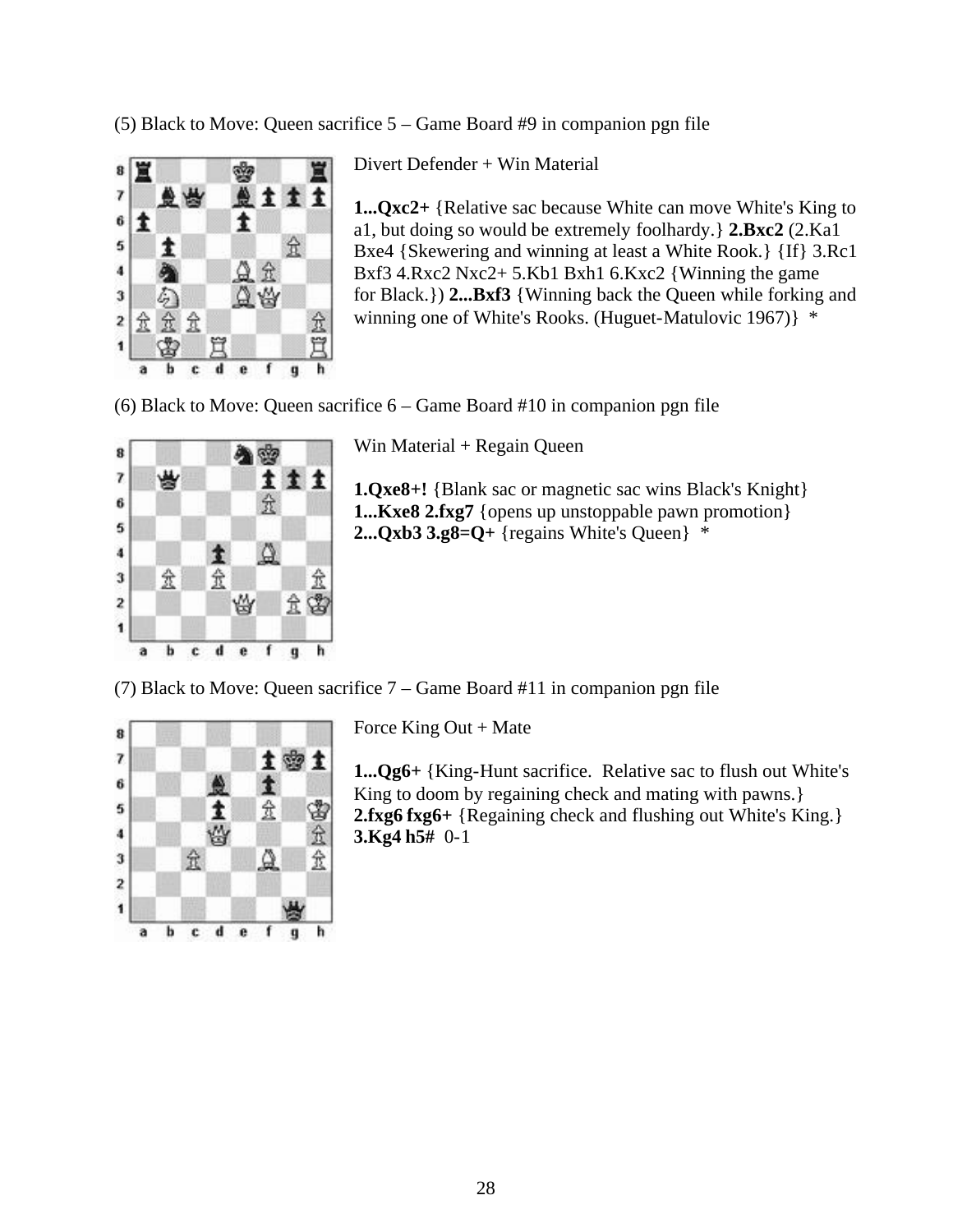(8) Black to Move: Queen sacrifice 8 – Game Board #12 in companion pgn file



Deflect Defender + Mate

**1...Qh3+** {Absolute sac/Line Clearance Sac/Decoy or Deflecting sacrifice; deflects a defending pawn and opens g file for checkmate attack on White's King} **2.gxh3 Rbg1#** {(Kholmov-Godes 1987, colors reversed)} 0-1

(9) White to Move: Rook sacrifice 1 – Game Board #13 in companion pgn file



#### Force Mate

**1.Rd8+** {Relative sac because Black's King can move to f7, but that simply yields mate even sooner...on next move.} **1...Rxd8** (1...Kf7 {declines sac} 2.R1d7#) **2.Rxd8+ Kf7 3.Ba2+ (3.Rf8#) 3...Bc4 4.Bxc4#**

(10) Black to Move: Rook sacrifice 2 – Game Board #14 in companion pgn file

\*



Win Promoted Queen

**1...Rxd6+!** {Relative sac, because White could decline to capture Black's Rook.} If **2.Kxd6** then  $(2.Kc7)$  {to defend pawn for promotion}  $2...g1=0$   $3.b8=0$   $0g3$ 

{White cannot check Black's King, and has no way to regain a tempo and the initiative absent a blunder by Black})

**2...g1=Q 3.b8=Q Qg3+** {Skewer wins White's promoted Queen.}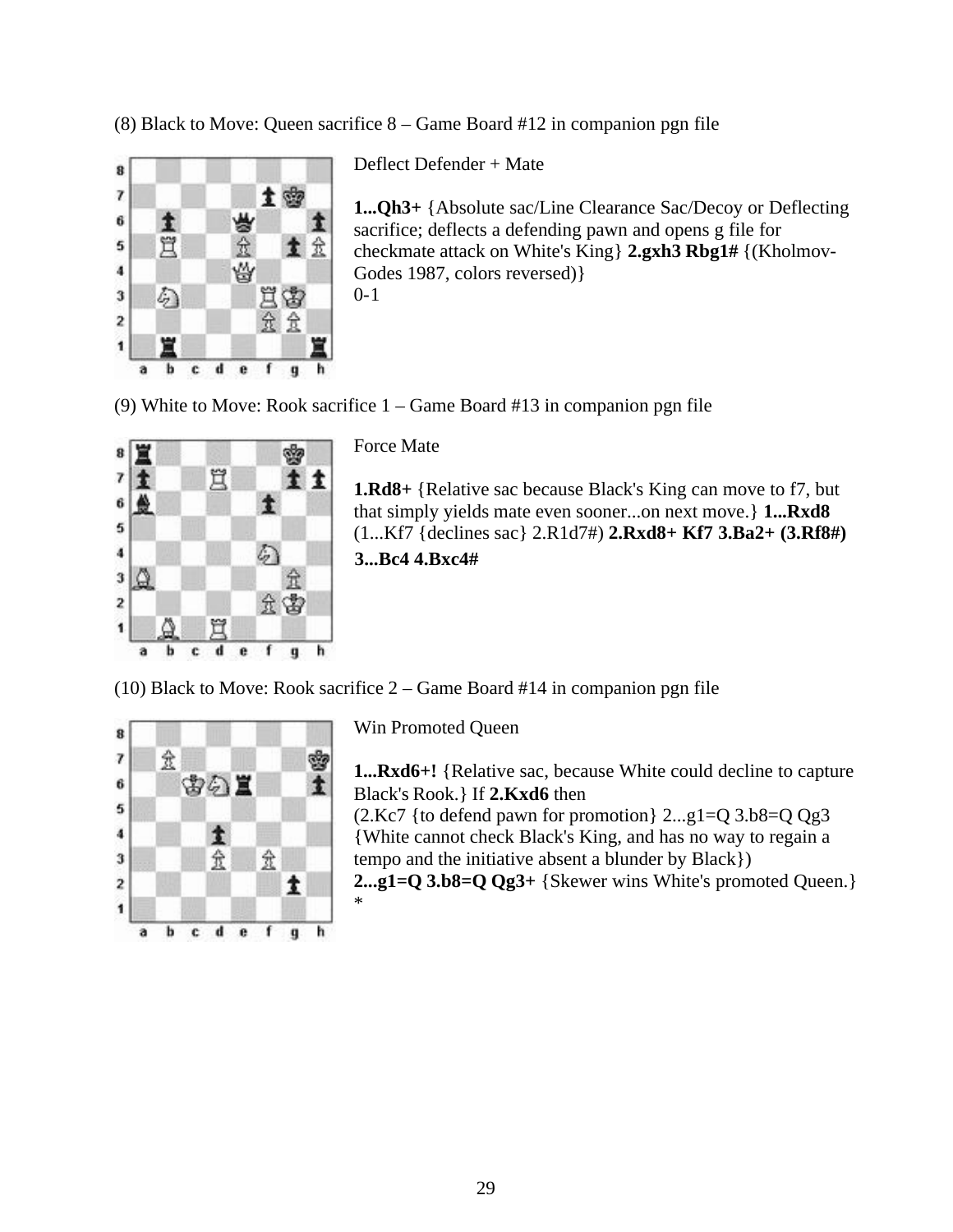(11) White to Move: Rook sacrifice 3 – Game Board #15 in companion pgn file



Divert Defender, Force Mate

**1.Rh6+** {Line Clearance sacrifice. Absolute sac diverts Black's pawn from defensive position at g7.} **1...gxh6 2.Qf7+ Kh8 3.Rc8#** {(Sadler-Lputian 1998, colors reversed)} 1-0

(12) White to Move: Rook sacrifice 4 – Game Board #16 in companion pgn file



Divert Defender + Mate

**1.Rd6+!** {Relative sac because Black could interpose the Queen to block check, but that also leads to mate.} **1...Bxd6** {Diverts Black's Bishop from being defender of f6.} (1...Qe6 2.Rxe6+ Bf6 3.Rxf6# (3.Qxf6#)) **2.Qf6#** \*

(13) White to Move: Bishop sacrifice  $1 -$  Game Board #17 in companion pgn file



Win Material, Force Piece to Bad Square

**1.Bd3+** {absolute sac forcing Black's Queen to capture} **1...Qxd3 2.Qg6+** {Skewer winning Black's Queen.} \*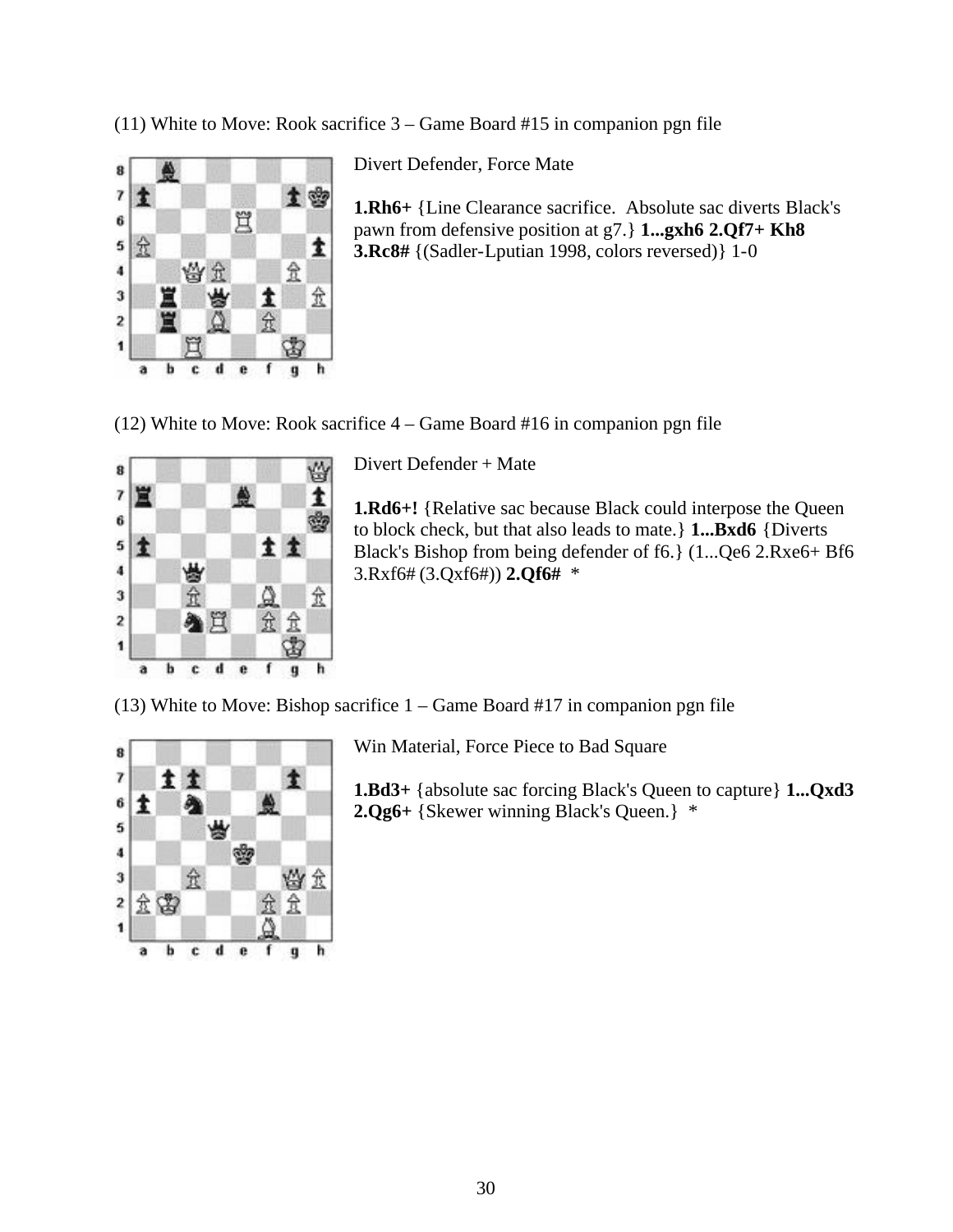(14) Black to Move: Bishop Sacrifice 2 - Game Board #18 in companion pgn file



Divert Defender, Force Mate

**1...Bxb4+** {absolute sac diverts White's Queen} **2.Qxb4 Qc2!** {yields two mate threats....2. $Qxc1\#$ , and  $2.Rd1+Rxd1$  3. $Qxd1\#$ } If **3.Rxc2** (3.Nd3 {if attempts to block Rook mate threat and defend against Qxc1#, then simply 3...Qe2#) then **3...Rd1# 1-0**

(15) White to Move: Knight sacrifice 1 – Game Board #19 in companion pgn file



Sacrifice to Mate

**1.f4+!** {Relative sac with check by pawn advance, because Black can decline the sac/not capture White's Knight at f5 and move Black's King to g4, but mate still follows. Sac offer either lures Black's King to a bad square if accepts sac, or forces Black's King to a bad square if declines sac.} **1...Kxf5** (1...Kg4 2.Nce3# (2.Nfe3#)) **2.Ne3#** 1-0

(cont'd next page)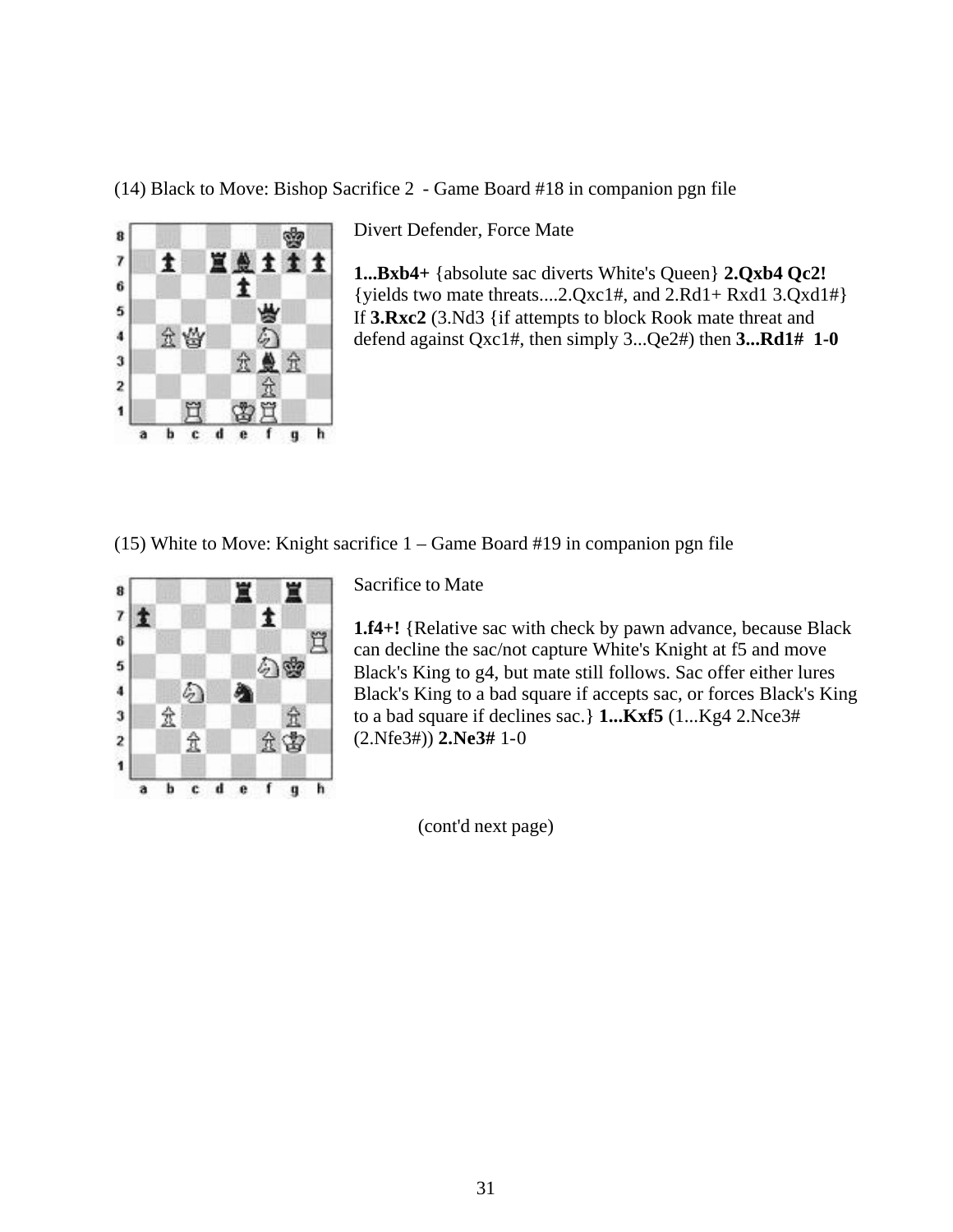(16) White to Move: pawn sac + Bishop sac – Game Board  $#20$  in companion pgn file



Setup to Mate

{from G. Kasparov - J. Pribyl, Skara 1980. Kasparov sacrifices a pawn allowing White to push a pawn toward promotion, leading to White gaining control of the 7th rank and winning the game. During the process, Kasparov also sacrifices White's Bishop to enable him to setup to launch a mating net against Black.}

**16.d5!** {White offers up White's pawn at c6 for sac} **16...Bxc3 17.Red1 exd5 18.exd5 Bg7 19.d6!** {begin the push toward pawn promotion} **19...f6 20.d7!** {White leaves White's Bishop g5 open to capture, offering it to Black for a sac} **20...fxg5** {Black accepts the sac, which subjects Black's capturing pawn to capture. White has compensation for the loss of the Bishop because Black has doubled Black's pawns in the g file, partly opened the f file weakening Black's Kingside, and Black's pawn at g5 is subject to capture by White's Knight.} **21.Qc4+** {time to force Black's King into an entombed position} **21...Kh8 22.Nxg5** {threatens 23.Nf7+! with either a decisive Exchange sacrifice 23...Rxf7 24.Qxf7, or even worse if Black moves Black's King 23...Kg8 then simply the overwhelming decisive 24.Nd6+! discovered check combined with fork attack on Black's Queen, winning the Black's Queen with no loss of material for White. Black to escape these fates would need to do luft by moving 23...h6 giving the entombed King an escape square. White would then 24.Ne6! forking Black's Rook and Bishop and bringing a second defender into position for the pawn advance to promotion at d8 as a tactical maneuver.} **22...Bf6 23.Ne6! Nc7?! 24.Nxf8 Rxf8 25.Rd6 Be7 26.d8=Q Bxd8** (26...Rxd8?? 27.Rxd8+ Bxd8 28.Qf7 {and Black would need to lose the Knight or Bishop to block the mate threat (Qf8#)} 28...Ne6 (28...Be7 29.Qxe7) 29.Qxe6) **27.Qc3+ Kg8 28.Rd7** {gaining control of 7th rank and threatening Qg7#} **28...Bf6 29.Qc4+ Kh8 30.Qf4!** {double attack on Black's Knight, but capture of the Knight is not White's goal, uses the threat to gain a tempo by forcing Black's Queen away from the 7th rank} **30...Qa6 31.Qh6!!** {Black resigns, mate on next move} 1-0

(cont'd next page)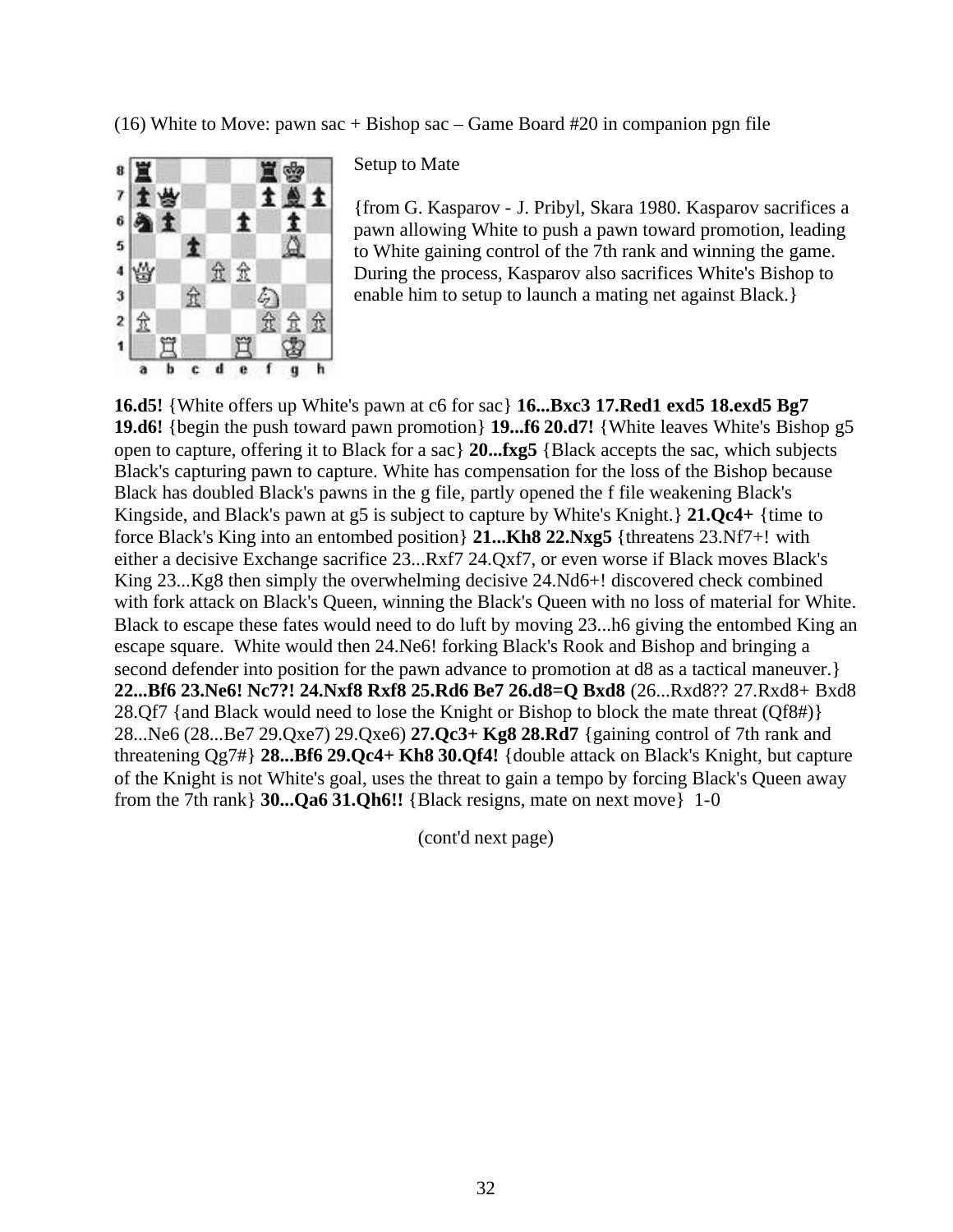(17) White to Move: Give-to-Gain 1 – Game Board #21 in companion pgn file



Give One, Get Two

**1.Rg8+!** {blank sac/magnetic sac; Line Clearance sac (delayed); forces Black's King to a bad square} (1.Bxh7! {White has option not to sacrifice by threatening 2.Rg8#. Black cannot stop from being mated. However, the moving pattern is more complex and it is always better to simplify!} **1...Ng7** (1...Re2+?! 2.Kh1! retaining mate threat)  $(1...Ng5 2.Rxg5!$  {regaining mate threat} 2...Re2+ 3.Kg3 R8xe7? (3...Re3+ 4.Kf4! {mate to follow}) 4.Rg8#) 2.Rxg7! {regaining mate threat} 2...Re2+ 3.Kg3 Re3+ 4.Kf4! {mate to follow}) **1...Kxg8 2.Rxe8+** {forces Black's Knight to divert from being defender blocking attack on Black's Rook at e3 to being defender blocking check on Black's King clearing line for attack and capture of Black's Rook at e3} **2...Nf8 3.Rxe3** {from Charbonneau-Mitkov 2004} \*

(18) White to Move: Give-to-Gain 2 – Game Board #22 in companion pgn file



Free Pinned Piece/Win Material

**1.Qg5+!** {Relative sac because Black's King can move e6. However, that would be as bad for Black.} **1...Rxg5** (1...Ke6 2.Rxh3! Rxg5+ 3.hxg5 Rd2 4.Re1+ Kd7 5.Bb5+ Kc7 (5...Bc6 6.Bxc6+ Kxc6 7.Rf3 Rxb2 8.Rxf7 {will win White a Queen through pawn promotion by White's g-pawn}) (5...Kd8 6.Rh8+ Kc7 7.Re7#) 6.Rc1+ Kd8 7.Re3 Be6 (7...Rxd4 8.Re8#) 8.g6 fxg6 9.Rxe6 {mate to follow with Re8#}) **2.hxg5+ Ke7** (or 3.Kg7) **3.Rxh3** {White goes up a Rook, with one of White's Rook behind White's outside passed pawn in the h-file. Remember the guideline: "Rooks belong behind passed pawns". (Mamedyarov-Alekseev 2004} \*

(19) Black to Move/White Wins: Threaten Mate – #23 in companion pgn file



Launch Sacrifice Threat to Win

**1...Ra8** {Black cannot capture 5.Qh8# 4...Kh5 5.Qh8#) 5.Qxg7#. White's pawn at h7 because leads to mate with 2.0h5#, so needs to defend against mate threat with the Rook**.} 2.Qf7!!** {Simply devastating for Black. White triples attacking pressure on g8.} **2...Rb8** {Black attempts to counter with a threat.} **3.Qg8+!** {White ignores threat and plays absolute sac to win. Black resigned because following continuation leads to mate. 3...Rxg8 4.hxg8=Q# 1-0 White is threatening  $2.0f8 + Kxh7$  3.Rh1+ Kg6 4.Rg1+ Kh7 (4...Kh6) {from lestri(GM)- goldendubber(GM), ICC 30 Blitz 2005)}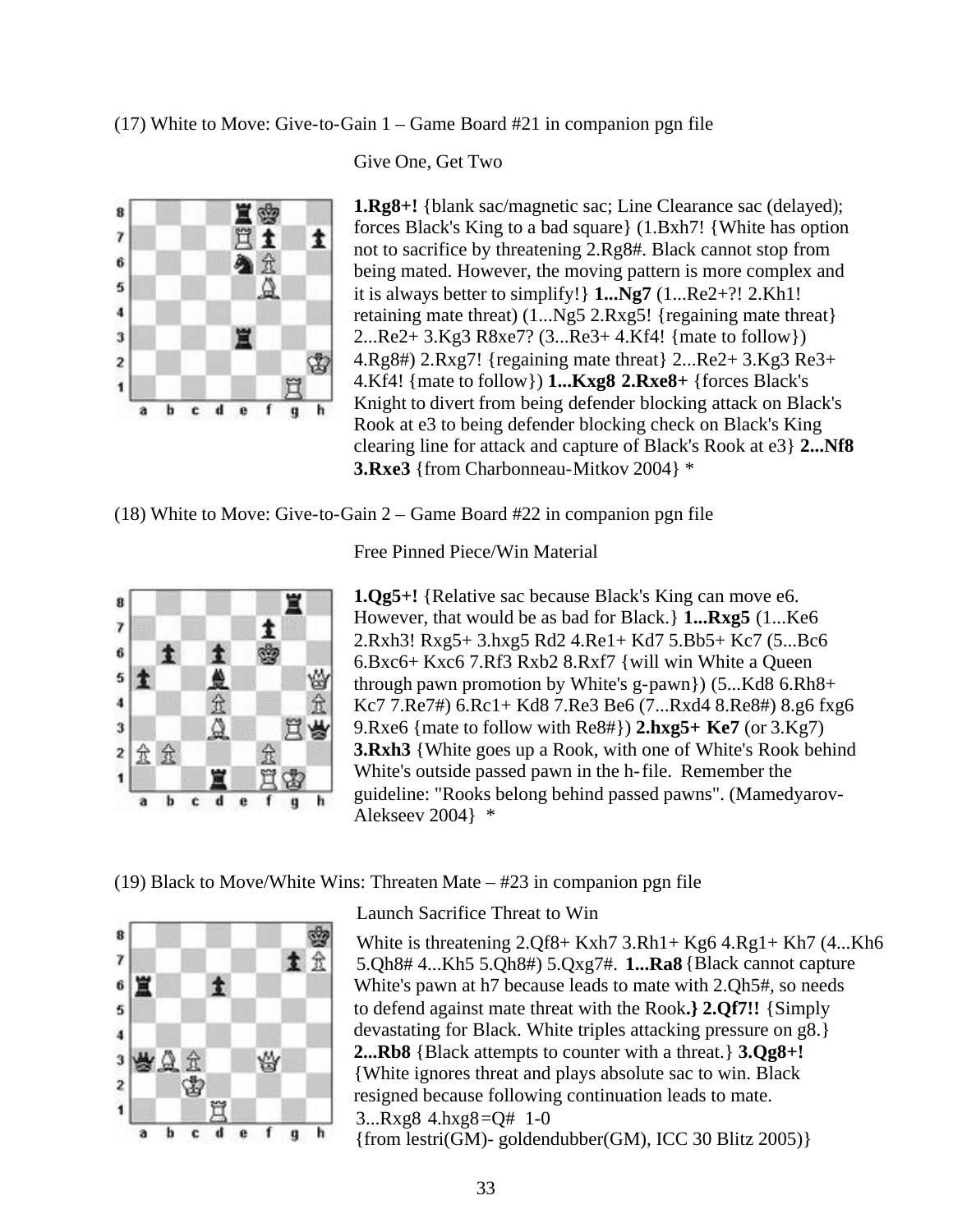(20) Black to Move/White Sacrifices  $+$  Gains  $-$  Game Board #24 in companion pgn file



Lose pawn + Knight  $&$  Queen sacrifices

{derived from one of my tournament games, mal57 v. chinta ICC Team Chess 45-45 League 2005, which I lost, but could have won)} **15...Nxe5** {lose pawn going two pawns down} **16.Nxe5** {Knight sac attacking Black's Queen and offering exchange of Knights { 16...Rxe5 { accepts exchange } 17.Bf4 {threaten Rook } **17...Re6** {preparing to defend against a forced Bishop attack on Queen} **18.Bg4!** {Bishop attacks Rook and Queen} **18...Rg6?!** {pins White's Bishop, attempt to defend against attack} **19.Qxg6!** {Relative sac. Black could decline to capture White's Queen and move Black's Queen, but that would leave Black a Rook down.} **19...fxg6** {accepts sac} **20.Bxd7** {sacrifice White's King Bishop for Black's Queen} **20...Bxd7** {White's Queen sacrifice wins the exchange of the Knights and Queens, although White loses the Bishop Pair. White goes up a Rook for two pawns and doubling of Black's pawns in the g file.} **21.Bxc7** {White regains the lost pawn} \*

(21) White to Move: Offer Sac  $-$  #25 in companion pgn file



Win Material or Mate

**1.Bxg4+** {Offering relative sac wins Black's other pawn too because if Black accepts sac offer, then} **1...hxg4 2.h5 Kd8 3.h6 Ke8 4.h7 Kf8 5.h8=Q+** {Black's King is outside the "square" for the "square rule".} \*

(cont'd next page)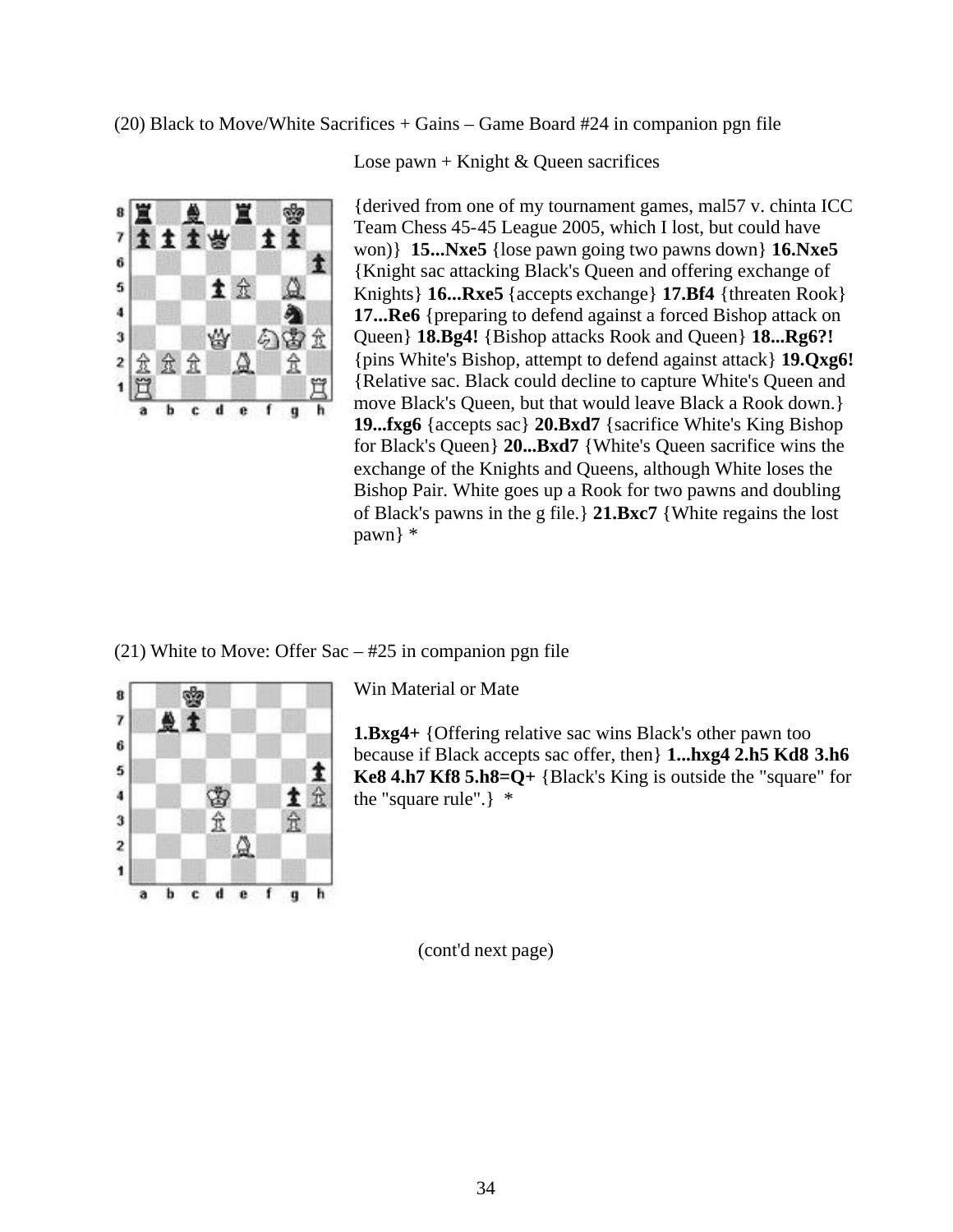(22) White to Move: – Double sacrifice – Game Board #26 in companion pgn file



Gain Queen Back + Mate

**1.Re8+** {Absolute sac} **1...Rxe8 2.Qg8+** {blank sac/magnetic sac} **2...Kxg8 3.dxe8=Q#** 1-0

(23) White to Move: Gambling on Zwischenzug Sacrifices – #27 in companion pgn file



Trying to Put Opponent Off Game Plan

{White gambles on throwing two Zwischenzug sacrifices at Black, hoping to put Black off his game plan and causing Black to blunder.} **1.Rxb6** {Zwischenzug sac #1 (relative sac).} **1...Qxb6** {accepts sac} **2.Nxf6+** {Zwischenzug sac #2. With this absolute sac, White hopes the threat of a triple fork against Black's Rooks and Queen if Black does not capture the Knight, will cause Black to blunder.} **2...gxf6?!** {White partly has succeeded. Much better for Black would have been 2...Rxf6!! leading to a won game for Black. Also, 2...Kh8 much better for Black likely leading to won game for Black.} **3.Qg4+ Kf7??** (3...Kh8! {Much better for Black likely leading to won game for Black.}) **4.Qd7+ Kg8 5.Qxh7#** \*

(cont'd next page)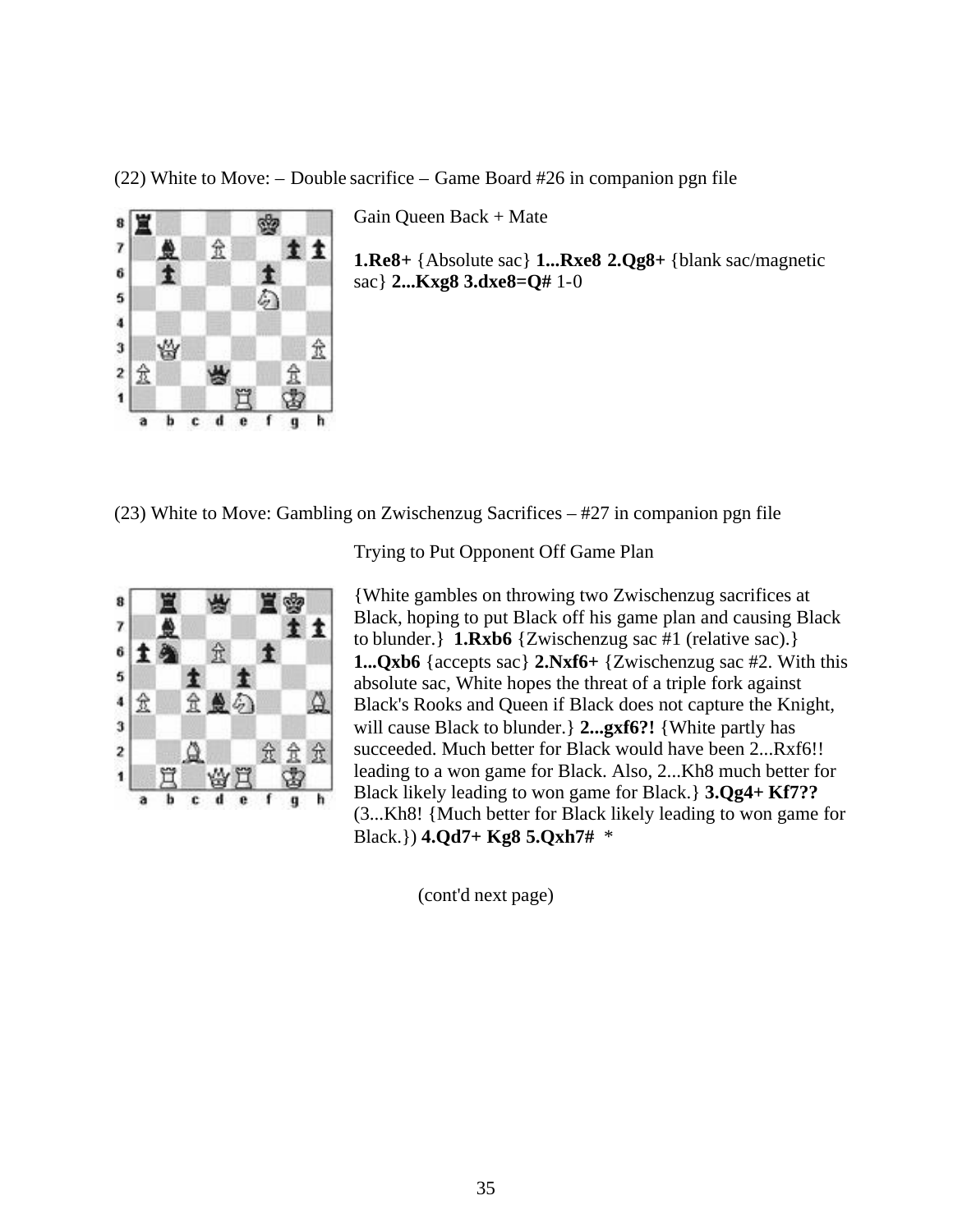(24) White to Move: – Sacrifice to Block Defender – Game Board #28 in companion pgn file



Open Multiple Unstoppable Mate Threats

**1.Qe6!!** {Obstructionist sac/Blocking sac. White threatens 2.Nf5# or 2.Ng6#. Black can defend against mate threats in three ways by capturing White's Queen offered up to sac, none of which prevent Black from being mated.} **1...Bxe6** (1...Rxe6 2.Nhg6+! Kg8 3.Rh8#) (1...Nxe6 2.Nf5+ (2.Nhg6+ Kg8 3.Ne7# (3.Rh8#)) 2...Kg8 3.Ne7#) **2.Nf5+! Kg8 3.Ne7#** 1-0

(25) Black to Move: Line Clearance sacrifice – #29 in companion pgn file



Give Minor, Get Major

**1...Bxd5!** {Line Clearance Sac} **2.Rxd5 Rg6+ 3.Kf1 Rh1+** {skewer wins White's Rook at c1; Gallagher - Vaganian 2004} \*

(26) White to Move: Preventative sacrifice – #30 in companion pgn file



Early Exchange of Queens

{from mal57-fariborz GameKnot individual challenge 2004} **8.Qxd8+** {Fritz did not like the Preventative sacrifice. White went from =  $(0.25)$  to =/+  $(-0.31)$ .  $(8.8d3$  {Fritz recommended move}) **8...Kxd8** {White miscalculated, with Black's Queenside in somewhat disarray with partly open b file and open d file, that a Preventative sacrifice forcing an early exchange of Queens and depriving Black from being able to castle would be adequate compensation. White went from being slightly ahead with even chances, to favoring Black.} 9.Bc4 e6 10.Bg5 Kc7 11.O-O Rb8 12.Na4 Nd5 13.b3 Bd6 14.Bd3 Nf4 15.Bc4 h6 16.Bh4 g5 17.Bg3 {entombed and subject to attack} 17...Nh5! 18.Nc3?? {with Black still having the King's Bishop on the board, a grievous error lining up the Knight and Rook} 18...f5 19.f3 Nxg3 20.hxg3 Bc5+! 21.Kh1 Bd4 {pin which would lose White's Knight; White resigns} 0-1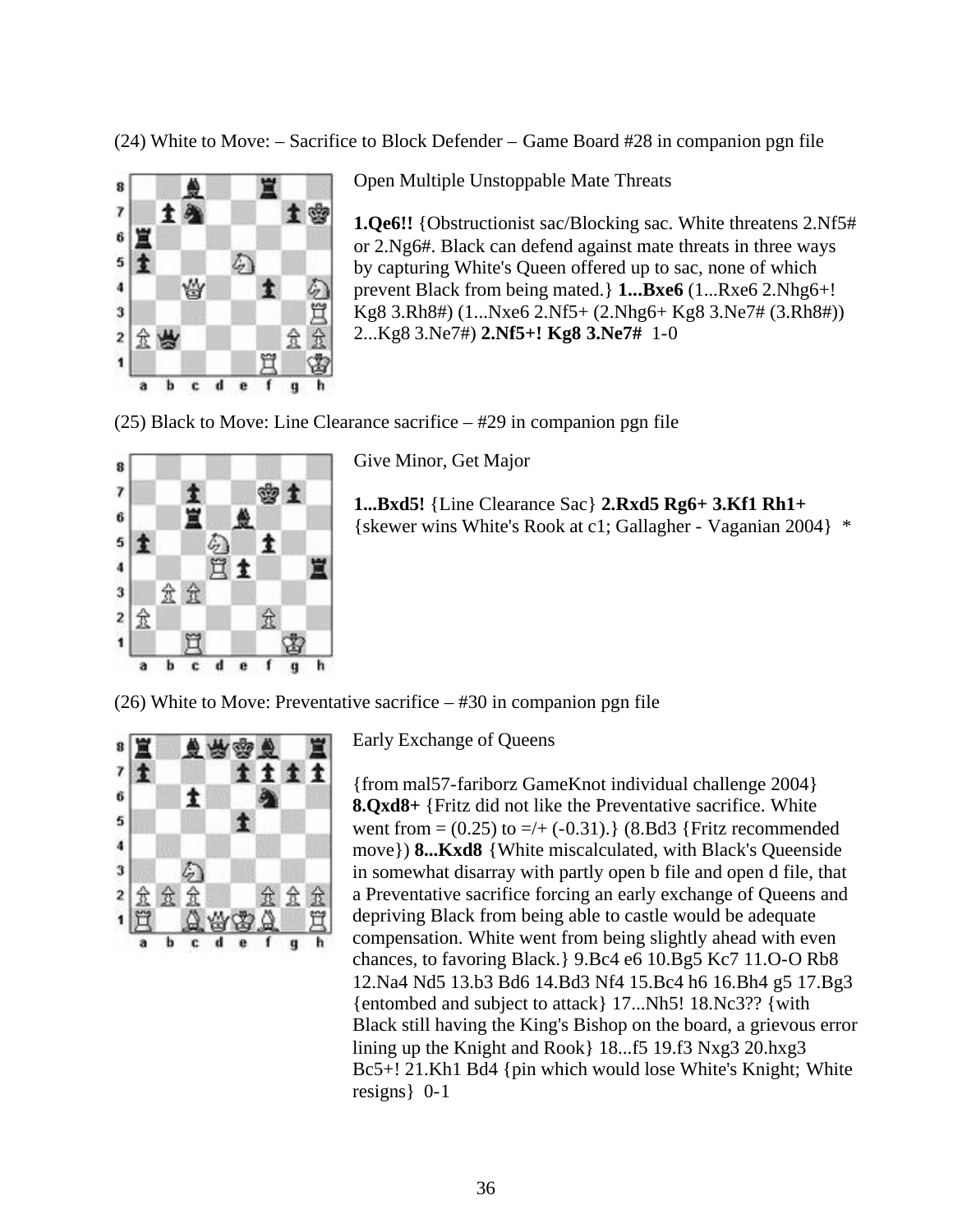## **APPENDIX B – Dilaram's Problem**

The following is taken from Hans Bodlaender's article on Dilaram's Problem at chessvariants.org:

"This problem appears in Murray's History of Chess [H. J. Murray, A History of Chess. Originally printed in the beginning of the 20th century, it has recently been reprinted. 900 pages on history of chess, containing information on historic chess variants, Shatranj-puzzles, old manuscripts on chess, and much, much more. Reprint by Benjamin Press, Northampton, Massachusetts, ISBN 0-936-317-01-9, with solution, story, and some additional historic backgrounds.]

Apparently, the problem was very popular, and several other problems have been made, which merely are a variant of this one.

In old Arabic manuscripts, written 1001 years ago, there is the story of a nobleman, who had several wives, but one was his most favorite. He called her heart's ease, or Dilaram, because his heart would know no ease without her. One upon a time, he was playing chess with a strong chessplayer, and, as was usual in those time, he played for a stake. When playing, stakes raised and raised, and finally, the nobleman staked Dilaram on the game. Unfortunately, the game went badly for the nobleman, and defeat seamed unavoidable, and finally, the game came to the following position:

Board setup: White: King a4; Rook h1, h4; Elephant h3; Knight g4; Pawn f6; g6 (7 pieces).

Black: King g8; Rook b2, b8; Knight c4 (4 pieces).

On the next page is a diagram of the position.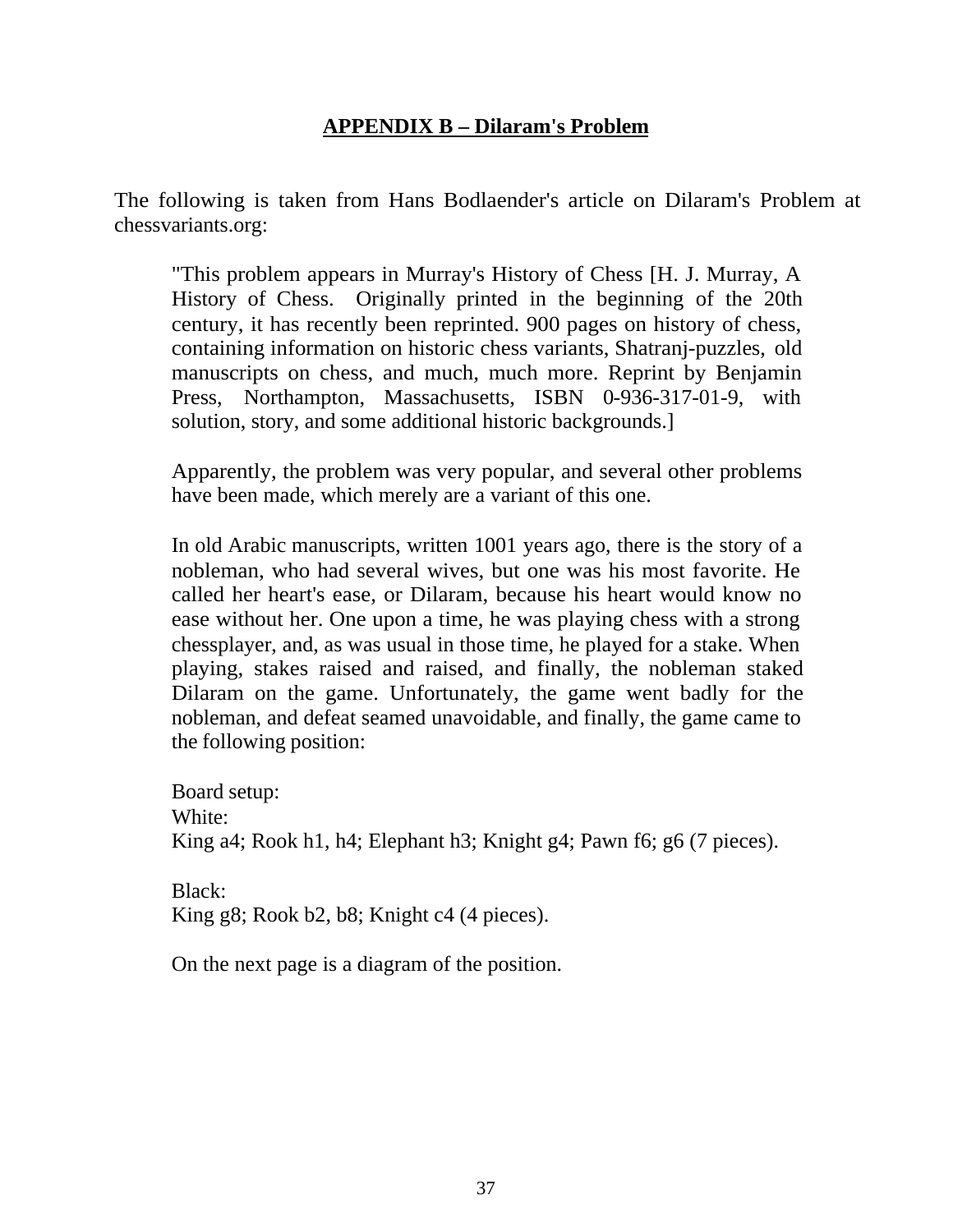| X |   |             | Ā       |                         |
|---|---|-------------|---------|-------------------------|
|   |   | $\tilde{B}$ | $\beta$ |                         |
|   | 1 |             | 9       | 門                       |
| X |   |             |         | $\overline{\mathbb{Q}}$ |
|   |   |             |         | <b>Ln</b> ù             |

White to play and win.

Those unaware of the rules of Shatranj, should know that this was the game of Shatranj, as chess was called in that time - a game, very similar to the game of chess as it is played in our times, but with differences: the game knows elephants, who jump two squares diagonally, and generals, who move one square diagonally. ["The array is similar to that of Orthodox Chess [or modern chess], with Elephants replacing Bishops and Generals replacing Queens. The game was also played with Generals and Kings transposed; so in all cases, Kings and Generals face their own kind.\*"

(quoted from: http://www.chessvariants.com/historic.dir/shatranj.html)].

Now, in the present position, the nobleman, who played the white pieces, was to move, expecting to be mated on his opponents return move.

Dilaram however saw how the happiness of her life could be saved, and shouted to her husband and lover:

Dilaram cried:

Sacrifice your two Rooks, but not me!

Fortunately, her husband and lover saw what she meant, and won the game. And, they lived happily ever after.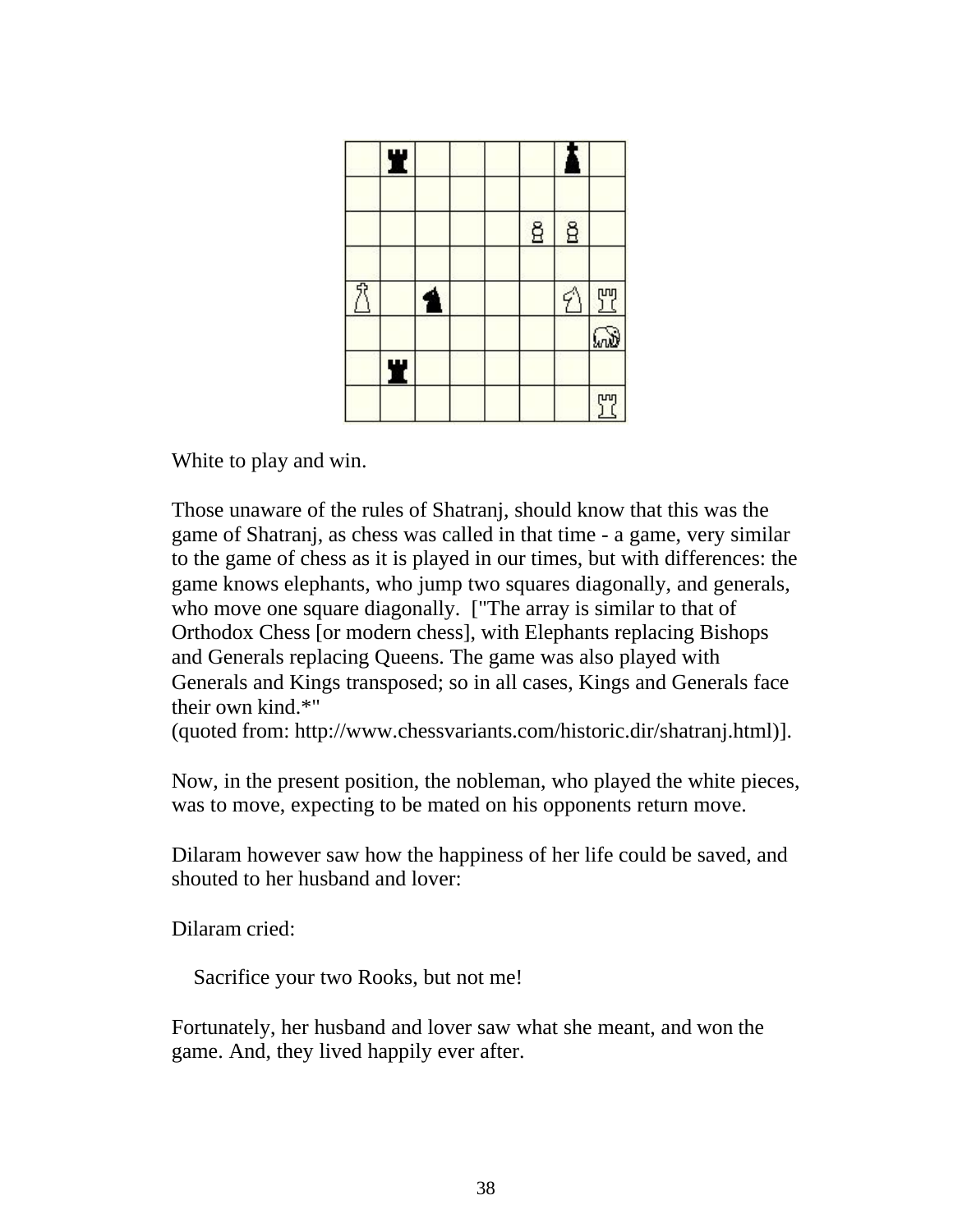Solution provided:

The orthodox chess notation is used; E stands for elephant, N for knight, etc.

1. R  $h4 - h8 + K g8xh8$ . 2. E h3 - f5 +, R b2 - h2. 3. R h1 x h2 +, K h8 - g8. 4. R  $h2 - h8 + K g8xh8$ . 5. g6 - g7 +, K  $h8 - g8$ . 6. N g4 - h6, mate.

If black plays on his second move 2. ..., Kh8-g8, then white plays 3. Rh1 - h8 +, and the game continues as after move 4 above."

I would note that regarding Dilaram's Problem and the alternative solution if Black plays 2. ..., Kh8-g8, then to me it seems that White has a second much simpler mating line than the one provided in the solution (i.e., "If black plays on his second move 2.  $...,$  Kh8-g8, then white plays 3. Rh1 - h8 +, and the game continues as after move 4 above."). Mate would follow with 3.f6-f7+, Kf8 4.Rh1-h8, mate. The squares e7 and g7 are defended by the Elephant at f5, forcing Black's King to move to e8 where it becomes entombed on a mating square. Therefore, White could have won without sacrificing anything through an opportunistic checkmate if Black moved Kg8 to get out of check, instead of blocking check with Black's Rook from b2.

Just a brief interlude on how far back in history sacrificing in chess (and indeed, chess problems) dates!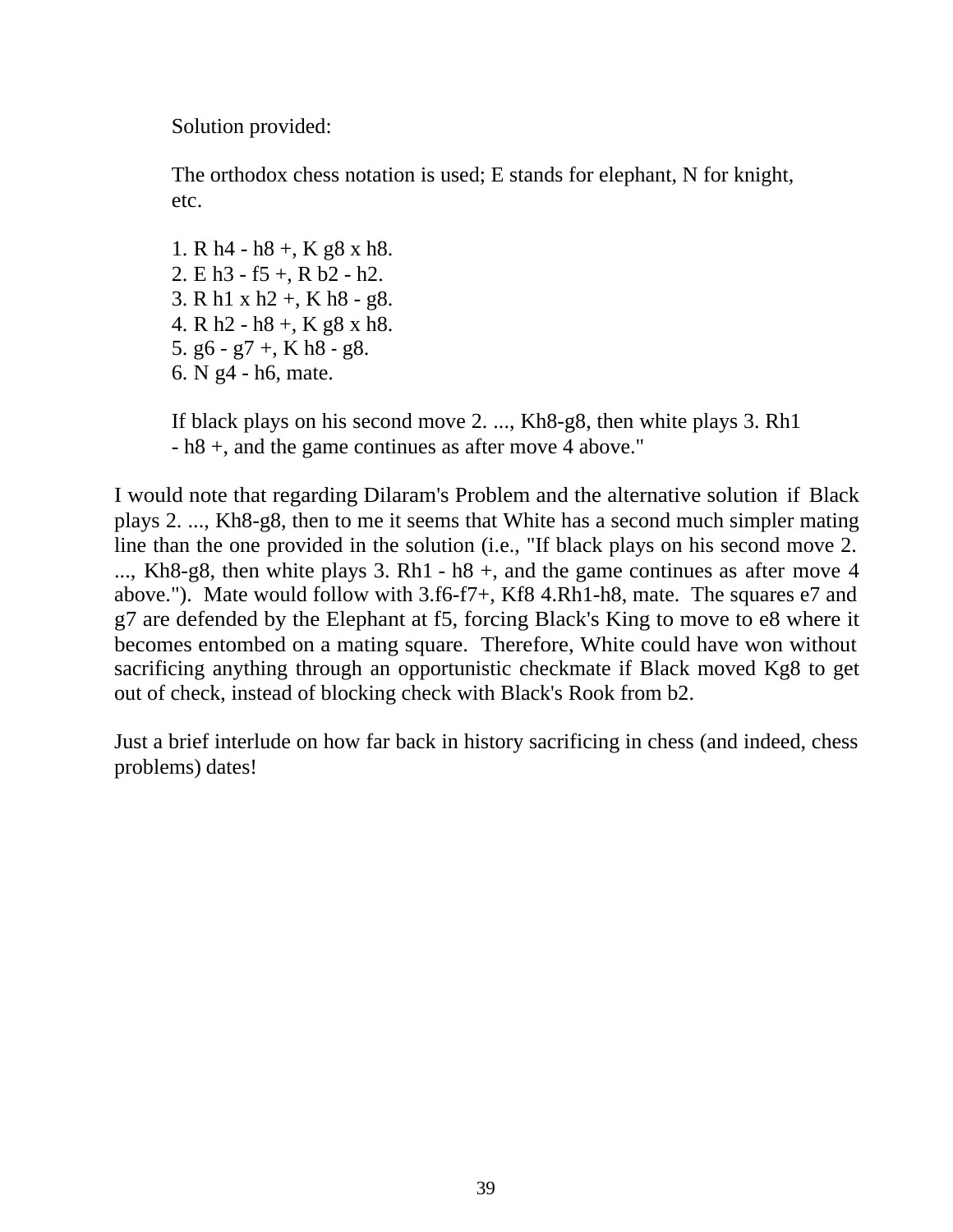# **APPENDIX C**

(source: CHESS Lubomir Kavalek, By Lubomir Kavalek, Washington Post Monday, September 27, 2004; Page C10 (taken from online at washingtonpost.com)

Andrei Volokitin, one of many young Ukrainian talents and the champion of his country. Like Bobby Fischer, he became a grandmaster at age 15, in the Slovenian coastal town of Portoroz. Volokitin's playing style is to be watched. His attractive attacking style is often spiced with intriguing sacrifices. A good example is a Sicilian defense game he played in team competition against Russian grandmaster Sergei Rublevsky.

### **Volokitin-Rublevsky, Budva, Montenegro 2004 (team competition)**

**1.e4 c5 2.Nf3 e6 3.d4 cxd4 4.Nxd4 a6 5.Be2 Nf6 6.Nc3 d6** (Black chooses the Scheveningen variation, avoiding a dangerous pawn sacrifice: 6...Bb4 7.0-0! Bxc3 8.bxc3 Nxe4 9.Qd3, for example 9...Nc5 10.Qg3 ; or 9...d5 10.Ba3 and white has a powerful initiative.) **7.0-0 Be7 8.f4 0-0 9.a4 Qc7 10.Kh1 b6** (After 10...Nc6 11.Be3 Re8, Volokitin likes the double-pawn sacrifice:12.a5!? Nxa5 13.e5!? with the idea 13...dxe5 14.fxe5 Qxe5 15.Bf4 Qc5 16.Na4 Qa7 17.Bc7 b5 18.Nb6.) **11.e5 dxe5 12.fxe5 Nfd7 13.Bf4 Bb7 14.Bd3 Nc5 15.Qg4 Nc6?!** (Black most likely missed white's brilliant answer. After 15...Rd8 16.Bg3, white has some dangerous threats, for example 16...Nc6 17.Bxh7+! Kxh7 18.Rxf7 wins; or 16...Nxd3 17.Rxf7! Kxf7 18.Rf1+ Ke8 19.Nxe6 with a powerful attack. White's light bishop on d3 plays a major role in the attack and should have been eliminated with 15...Nxd3, for example 16.cxd3 Rd8 17.Bg3 Qd7 18.Bf2 Nc6 with a playable game for black.)

**16.Nd5!!** (This isn't your everyday combination. It is a complicated, narrow path to victory. Several sacrifices are needed to destroy the pawn protection of the black king. The knight sacrifice frees the e5-pawn and gains the square f5.

Could Volokitin do it less elegantly? The simple 16.Bh6 is refuted by 16...Qxe5, for example 17.Nf3 f5!; or 17.Nxc6 Bxc6 18.Rae1 f5! and black is fine. Opening the hfile with a bishop sacrifice 16.Bxh7+!? does not quite cut it either after 16...Kxh7 17.Rf3 Nxd4! 18.Qh5+ Kg8 19.Rh3 Bxg2+ ! 20.Kxg2 f6 black thwarts the storm.) **16...exd5 17.e6!** (Attacking the base on f7 and forcing the black queen to retreat. After 17...Bd6 18.Bxd6 Qxd6 19.Bxh7+! Kxh7 20.Qh5+ Kg8 21.exf7+ Rxf7 22.Qxf7+ Kh8 23.Ra3! wins.) **17...Qc8** (Trying to stay on the same diagonal as the white queen. After 17...Od8 18.Bh6 white's attack gains a strong momentum, for example after 18...Bf6 white wins by sacrificing both bishops 19.Bxg7! Bxg7 20.Bxh7+! Kxh7 21.Qf5+ Kh8 [or 21...Kh6 22.Ra3 wins] 22.Qh5+ Kg8 23.exf7+ Rxf7 24.Qxf7+ Kh7 25.Rf5 wins; and on 18...g6 19.Nxc6 Bxc6 20.exf7+ Rxf7 21.Bxg6! Rxf1+ 22.Rxf1 Bf6 23.Be8+ Kh8 24.Bxc6 white has a decisive advantage.)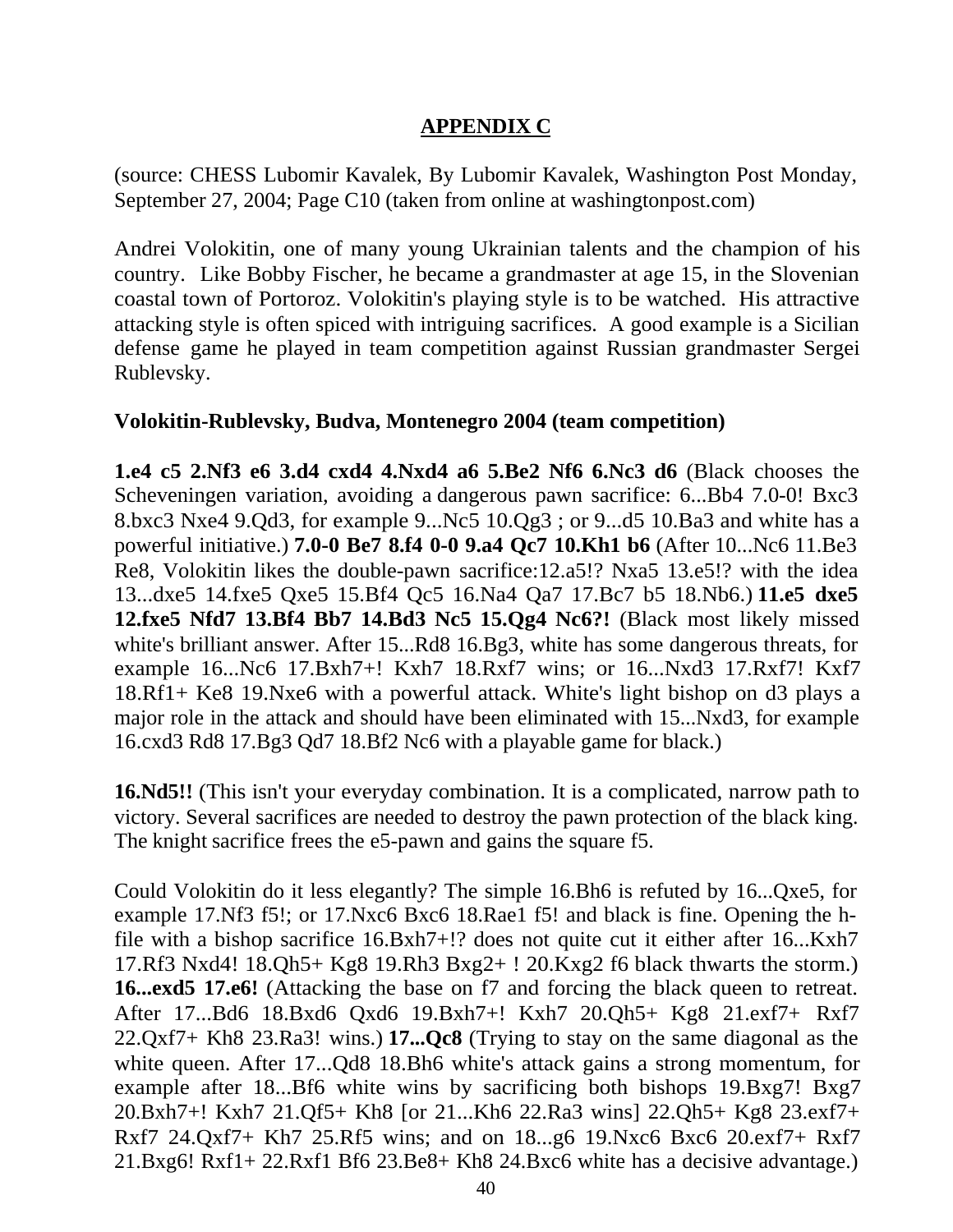**18.Bh6 g6 19.Bxf8 Bxf8** (After 19...Qxf8 20.Rxf7 wins.) 20.exf7+ Kh8 (After 20...Kg7 21.Qf4! black is hurting on the dark squares, for example 21...Be7 22.Rae1 Qd8 23.Re6! Nxd4 24.Qxd4+ Kh6 25.Qe3+ Bg5 26.Re8! wins.) **21.Bf5 Qc7** (Black is trying to stay above water at all cost, but now comes the second wave of the attack.)

**22.Bxg6!** (Volokitin had to see this sacrifice ahead of time. The black king can't be protected anymore.) **22...Ne5** (After 22...hxg6 23.Qxg6 Ne7 24.Qh5+ Kg7 25.Qg5+ Ng6 26.Rf6 wins. Bringing the queen to the kingside does not help either: 22...Qe5 23.Nxc6 Bxc6 24.Bxh7 Qg7 25.Bg6, threatening 26.Ra3 or 26.Rf3.) **23.Qg3** (An important pin.) **23...Bg7** (After 23...hxg6 24.b4 and the knight on c5 can't move, e.g. 24...Ne4 25.Qh4+ Kg7 26.Ne6 mate; and on 24...Bc8 25.bxc5 bxc5 26.Nf3 the pin wins.) **24.Bxh7! Kxh7** (Because of the threat 25.Qh3, black had to take the destructive bishop.) **25.Qh3+ Bh6** (After 25...Kg6 26.Qf5+ Kh6 27.Ra3, threatening 29.Rh3 mate, white wins.) **26.Rf6 Nxf7 27.Raf1 Rf8 28.Qh5** (Black is in various pins and can't free himself.) **28...Kg8 29.Qg6+ Bg7 30.Nf5 Ne6 31.Rxe6 Black resigned**.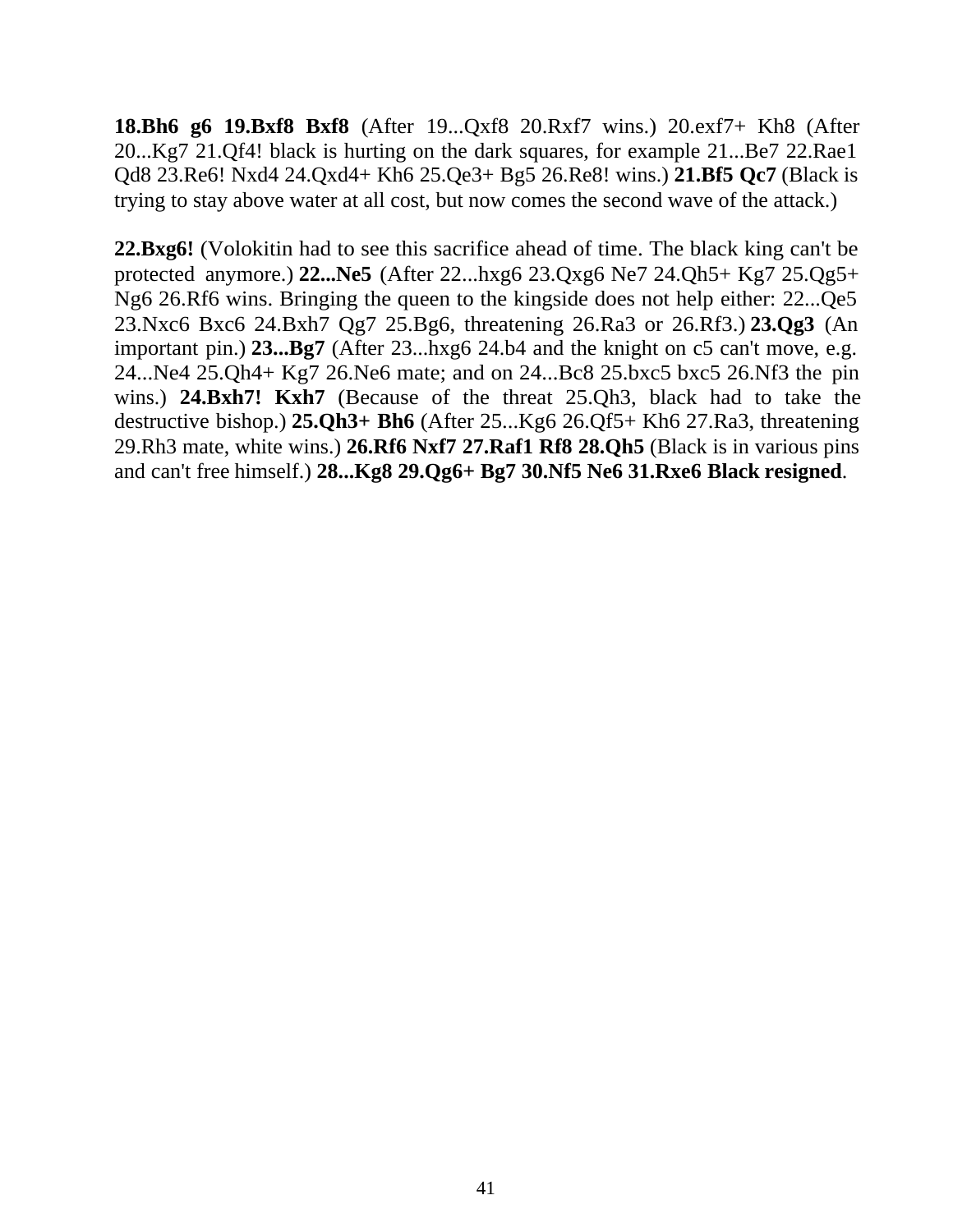# **APPENDIX D**

At the GM Fest at St. John's school in Vancouver on July 4, 2004, young Valentina Goutor played Swedish GM Pia Cramling to a win in GM Cramling's 28 game simul, after she made a desperate Exchange sacrifice, and GM Cramling missed a critical exchange of minor pieces.

(from ChessBC.com Reports http:// www.chessbc.com/reportsjuly4a.htm)}

## **Cramling, P - Goutor, V., GM Cramling simultaneous, St. John's, Vancouver, BC, 04.07.2004 [C42]**

**1.d4 Nf6 2.Nf3 g6** {Black intends to fianchetto, a standard opening move}

**3.Nc3 d5 4.Bf4** {Standard opening move and develops the Bishop. Some of the alternatives are Bg4 (develops Bishop and makes advancing Black's e-pawn risky as it will pin Black's Knight at f6.), Nc3 (develops the Knight), a3 (frees Bf1). Not so good, c3 or c4 (having started to develop, Black should conclude development); d5 (moving pawn again before development.); Qd3 (develops Queen way too early in the game.); Qd2 (same, and blocks Bc1); Nbd2 (blocks in Bc1).}

**4...Bg7 5.e3 O-O 6.Be2 Bg4** {Develops the Bishop; however, Black has been fairly even to this point, and this developing move gives White a slight advantage}

( $\{Fritz\}$  6...Nh5  $\{better move = (0.19)7.Be5 f6 8.Bg3 c6 9.Qd2 b5 10.0-0-0$ Qa5, or =  $(0.22)$ : 6...h6 7.Ne5 c6 8.0-0 Nbd7 9.Bd3 Qb6})

**7.Ne5** {brings pressure on Bishop at g4, and White is increasing pressure directed toward Black's castled King}

**7...Bxe2 8.Qxe2 Nbd7** {develops the Knight, but still  $+/-$ , better would have been c6 securing b5 preventing intrusion by White to b5 – Black would get back to fairly even game (=), instead of White retaining slight advantage  $+/-$ }

**9.h4** {not the best choice, h3 would have been better to consolidate control of g4; but GMs have tendency not to necessarily play the "best" book move especially in simuls}

**9...h5** {better would be c6 securing b5; or either Nh5 or c5; but e6 would overprotect d5. Black is losing the battle as White advantage and pressure keeps increasing}

**10.O-O-O** {opposition castling} **10...e6** {c5! or c6! much better (Fritz)}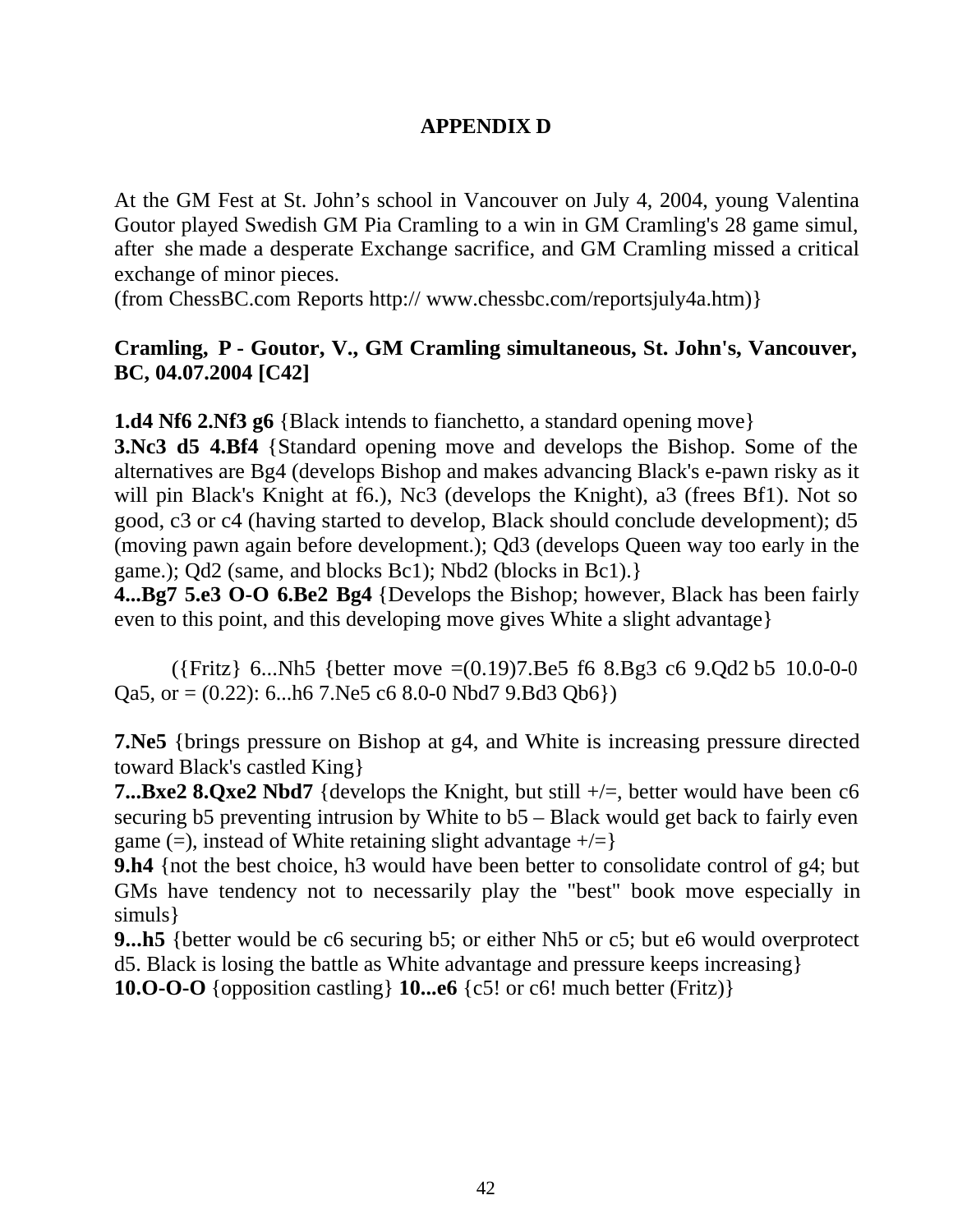(10...c5 11.Qb5 cxd4 12.Rxd4 Nxe5); or

(10...c5 11.Qb5 cxd4 12.exd4 e6); or

(10...c5 11.Nxd7 Qxd7 12.dxc5 Rfc8 13.Be5 Rxc5 14.Bd4); or

(10...c5 11.Bg5 cxd4 12.exd4 Qc7 13.Bf4 Qd8 14.Rhe1 e6 15.Qb5 Nxe5})

(10...c6 11.e4 dxe4 12.Nxe4 Nxe4 13.Qxe4 Nxe5 14.dxe5 Qa5 15.Rd7 Qxa2 16.Rxe7)

(10...c6 11.Nxd7 Qxd7 12.Be5 Qe6 13.f3 c5 14.Qb5 b6 15.Rhe1); or

(10...c6 11.e4 dxe4 12.Nxe4 Nd5 13.g3 Nxe5 14.dxe5 Qa5 15.Kb1 Rfd8 16.Rhe1;) or

(10...c6 11.Nxd7 Qxd7 12.f3 c5 13.dxc5 Rfc8 14.e4 Rxc5 15.Be3); or

(10...c6 11.Kb1 Rc8 12.e4 dxe4 13.Nxe4 Nxe4 14.Qxe4 Nf6 15.Qe3 Nd5 16.Qg3 Nxf4 17.Qxf4})

**11.f3** {now consolidates both e4 and g4} **11...c5 12.g4**

(12.Qb5 {increases attacking pressure on White's Knight and creates double threat with attack on Black's pawn at b7} 12...b6?? 13.Nc6 {decisive attack on Black's Queen} 13...Qe8 (13...Qc8 14.Ne7+) 14.Bd6!)

**12...Rc8 13.Nxd7 Qxd7** {instead of Black regaining a bit of equality =, White would have retained slight advantage  $\pm$ /= with 12...Nxd7}

**14.Be5!** {overprotects d4 and consolidates control of long diagonal; space for Black is significantly restricted}

**14...cxd4 15.exd4 hxg4 16.fxg4 Rxc3** {Black launches the Exchange sacrifice}

**17.bxc3 Ne4!** {White has no way to safely dislodge the outposted Knight, because he has "holes" in his pawn structure at d3 and c3. A "hole" is a square in a player's third or fourth rank that is not defended by one of the player's pawns.}

**18.Bxg7 Kxg7 19.Rd3 Qa4 20.Kb1 Rc8 21.Rhh3** {horizontal Rook-Rook battery} **21...Rc6** {intending 22...Rb6+ 23.Kc1 Qxa2 followed by mate with 24.Qa1#}

**22.c4 Qxc4** {pins White's Rook and threatens later attack on White's pawn at a2}

**23.Qh2?!** {Bad positioning for White's Queen, because later Queen has much difficult getting into play as defender for White's King.}

**23...Rb6+ 24.Rb3 Qxd4** {White misses critical exchange of the Rooks.} **25.Rhd3?!**

(25.Rxb6!)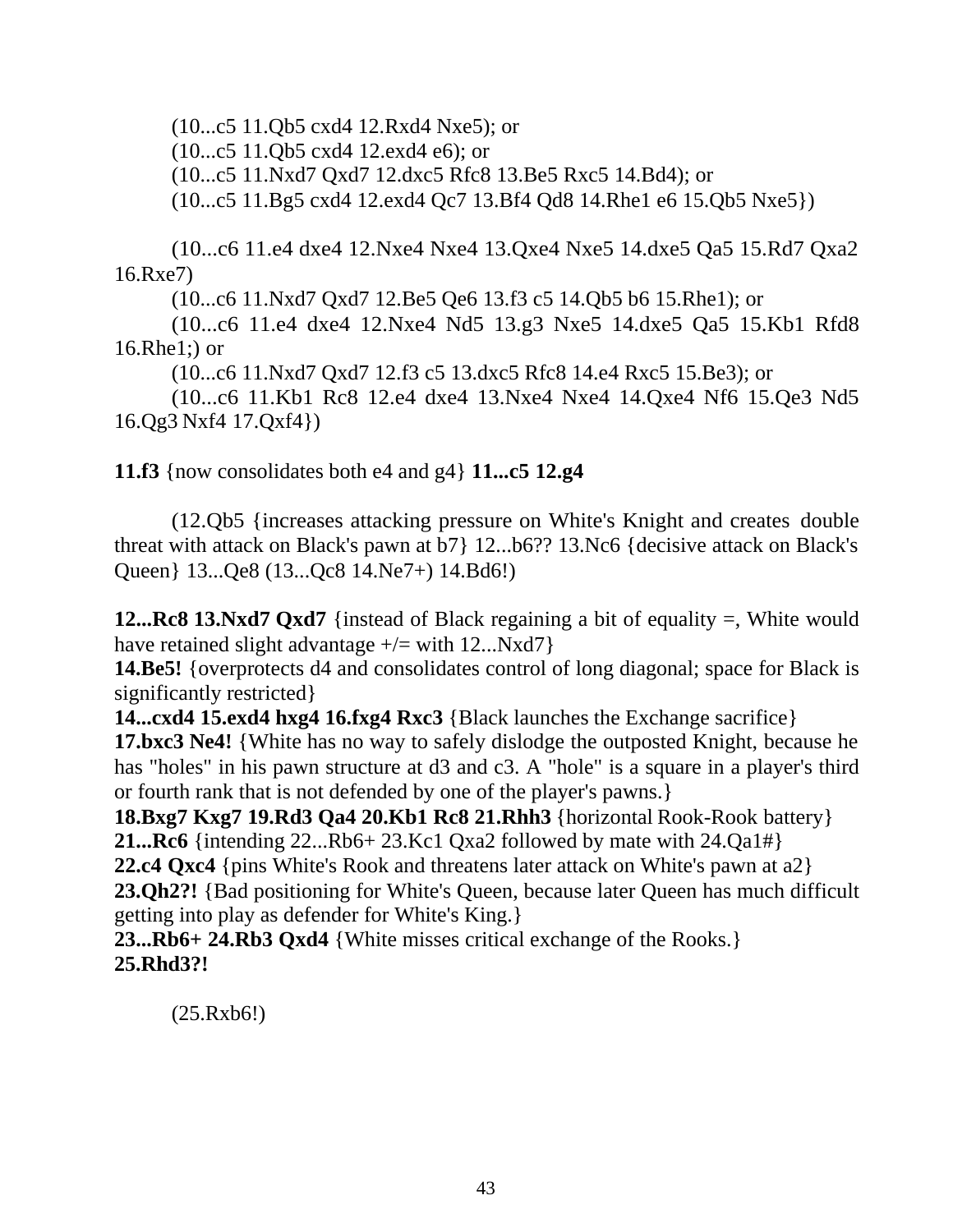**25...Nc3+** {Black's Knight begins a merry dance and wounds White badly}

**26.Kc1 Nxa2+ 27.Kd2 Qa1 28.Ke3?!** {Thinking perhaps to get King into the open and try to get White's Queen into play from its bad position. White misses second opportunity for the exchange of the Rooks.}

**28...Nb4 29.Rd4 Qc1+ 30.Kf3 Nxc2!!** {White is in very deep trouble with both Rooks attacked at the same time.} 31.Qe5+ Kh7 32.Rxb6 {White is too late with the exchange of the Rooks.}

**32...Nxd4+ 33.Qxd4 axb6** {White tries to battle on, but down four pawns is simple too much material advantage for Black.}

**34.h5?!** {Not much White can do, taking pawn at b6 in exchange for the Rook would not be any better.}

## **34...Qb1 35.hxg6+ Qxg6**

(35...Kxg6 {Slightly better, but does not really matter with White being four pawns down.})

(35...fxg6 {Ok too, not as good as other two choices, but again really does not matter with White being four pawns down.})

# **36.Qxb6 Qe4+ 37.Kg3 d4** {Defends pawn at b7.}

**38.Qc7 Kg7!** {Defends pawn at f7, blocking White from any ability to get back into the game. $\}$  0-1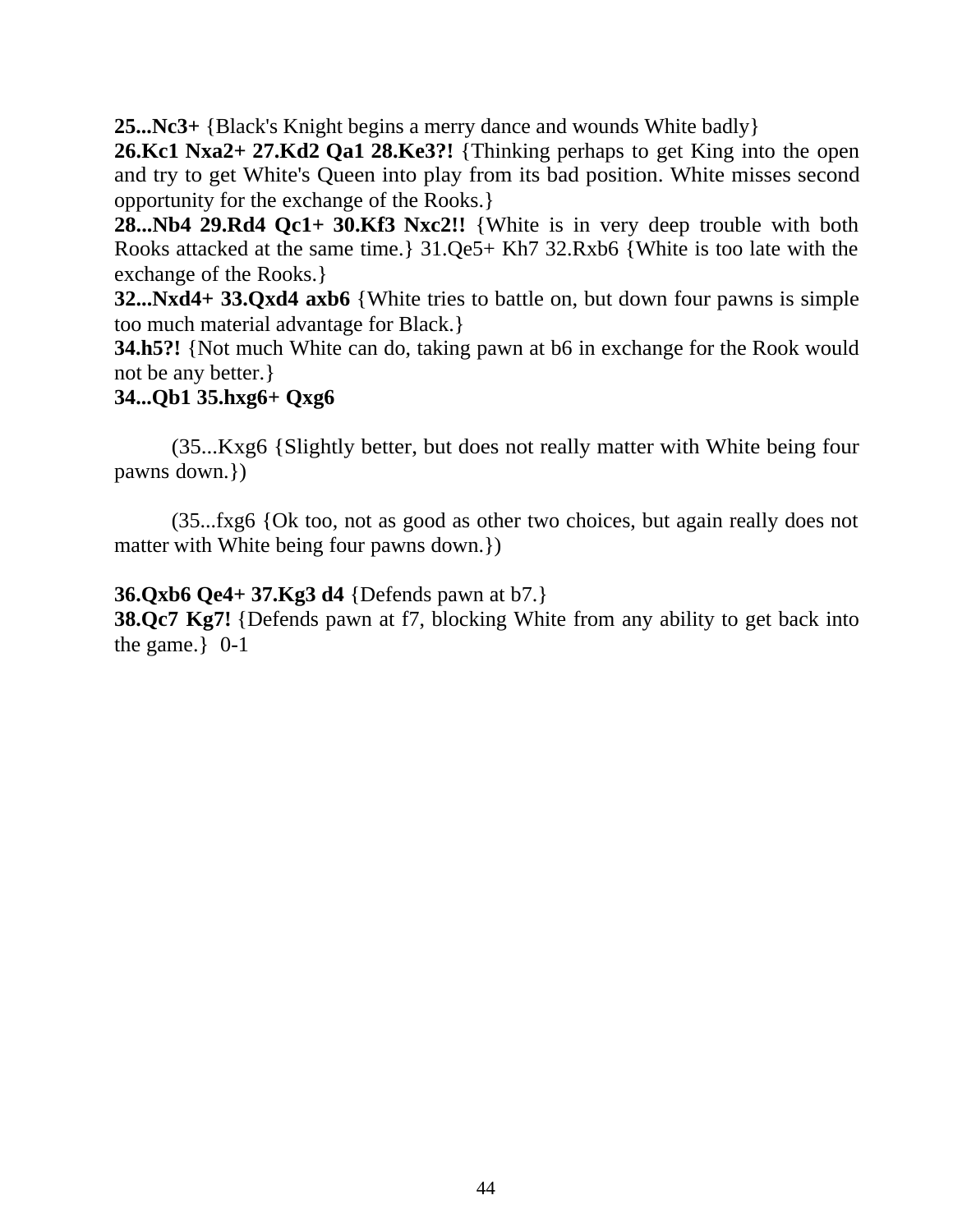# **EXHIBIT E**

**Sacrificial Waterfall** (from David Bronstein, 200 Open Games (trsl. Philip J. Booth, Dover Publications NY 1973 © 1973 David Bronstein; Translation © 1973 B.T. Batsford Ltd.)

# **Bronstein, D. – Pramshuber, I., Krems, International Tournament, 1967**

**1.e4 e5 2.Nf3 Nc6 3.Bb5 a6 4.Ba4 Nf6 5.O-O Be7 6.Bxc6?!** {This is somewhat risky on White's part. Perhaps thinking Black will capture with the b-pawn, it leaves Black with better development, a tempo up to develop quicker, and a Bishop Pair.}

**6...dxc6!** {Generally, the principle is to capture with a pawn toward the center if possible. However, Black is going to double the pawns in the c-file whether captures back with the b-pawn or the e-pawn. Taking with the e-pawn prevents partly opening the b-file, and opens the e-file for activation and development of the Queen's Bishop and the Queen.}

**7.d3 Nd7** {blocks in the Queen and the Bishop, and Black will need to waste a tempo to get them developed}

**8.Nbd2 O-O 9.Nc4 f6** {with White's King Bishop off the board, opening the a2 to g8 diagonal is not dangerous for Black} 10.Nh4 {"Knight on the rim is dim"}

**10...Re8 11.f4 exf4 12.Bxf4 Ne5 13.Ne3 Ng6** {offering Black's Knight for a trade sacrifice to consolidate defensive pawn structure in front of Black's King; while trade of the Knights will open the h-file, White will have great difficulties exploiting the open h-file}

**14.Nxg6 hxg6 15.Kh1 Be6 16.Qf3** {White considered his position better, with improved prospects over Black's better development.}

**16...Rc8 17.Rae1 Bc5!** {taking control of the a7 to g1 diagonal with White's King at h1}

**18.Nd1 Qd7 19.Nc3 Bb4 20.Bd2 Bxa2!** {White is caught by this surprising sacrifice move, and does not see the implications.}

**21.b3** {Black obviously saw the blocking pawn advance coming.}

**21...Rcd8 22.Re3 a5 23.Qf2?** {White lines up Rook and Queen on a7-g8 diagonal with Black having King's Bishop at b4 and c5 open. White's intent was centered on Rh4, followed by Rh8+.}

 $(23.0e2)$  {better continuation for White}  $23...Bxc3$   $24.Bxc3$  a4  $25.Rg3$  axb3 26.Rxg6)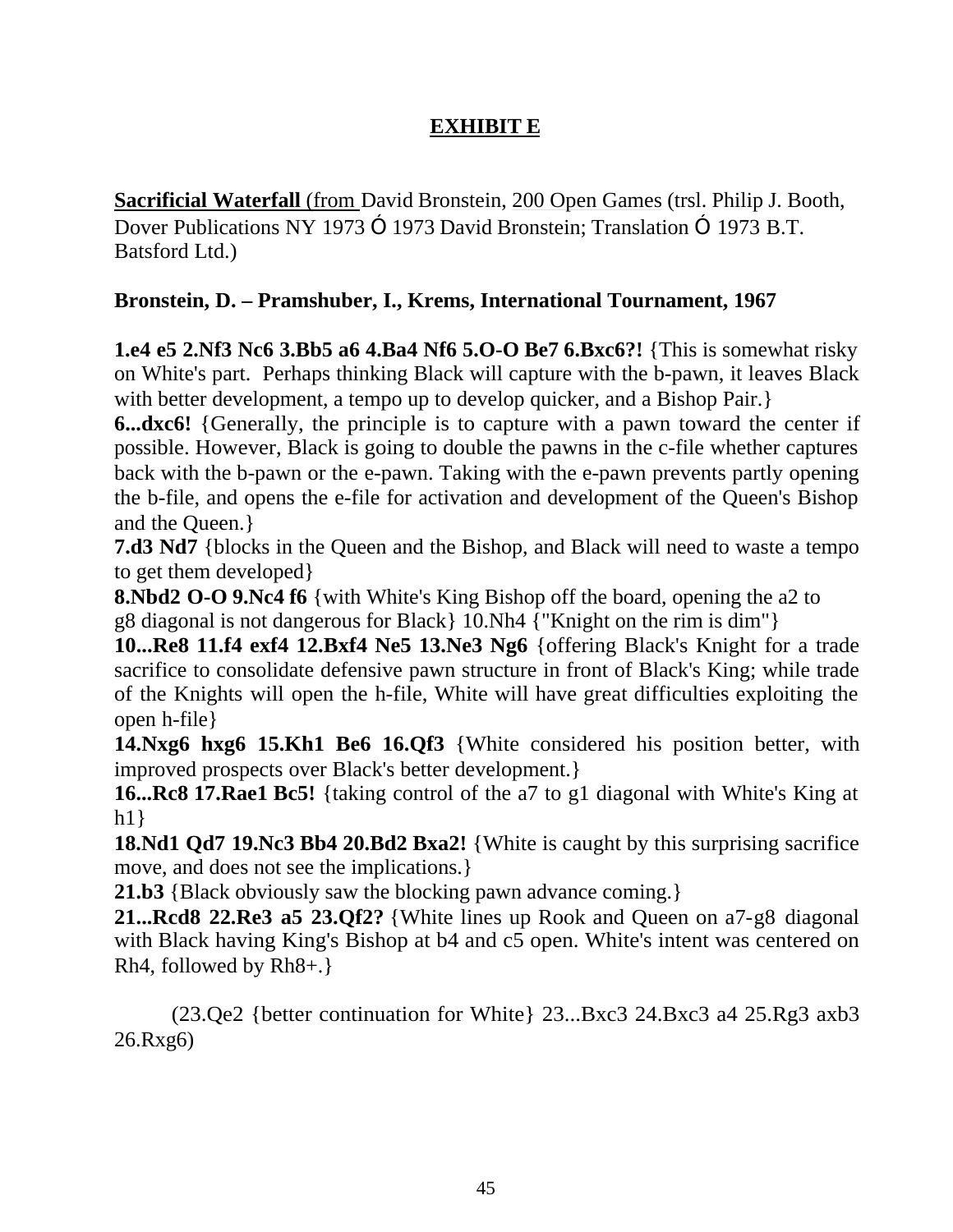Now the continuation of the Sacrificial Waterfall.

**23...Bxb3 24.cxb3 Bc5! 25.Rfe1 Qxd3! 26.Rxd3 Bxf2! 27.Rxd8 Rxd8 28.Re2 Bd4 29.g3 Be5 30.Na4 b6 31.Bc3 Rd3 32.Rc2 b5 33.Bxa5 bxa4 34.bxa4 Rd4 35.Rxc6 Rxa4 36.Bxc7 Bxc7 37.Rxc7 Rxe4 38.h4 Re2 39.Kg1 Kf8 40.Kf1 Re7 41.Rc8+** {game drawn on move 50}  $1/2-1/2$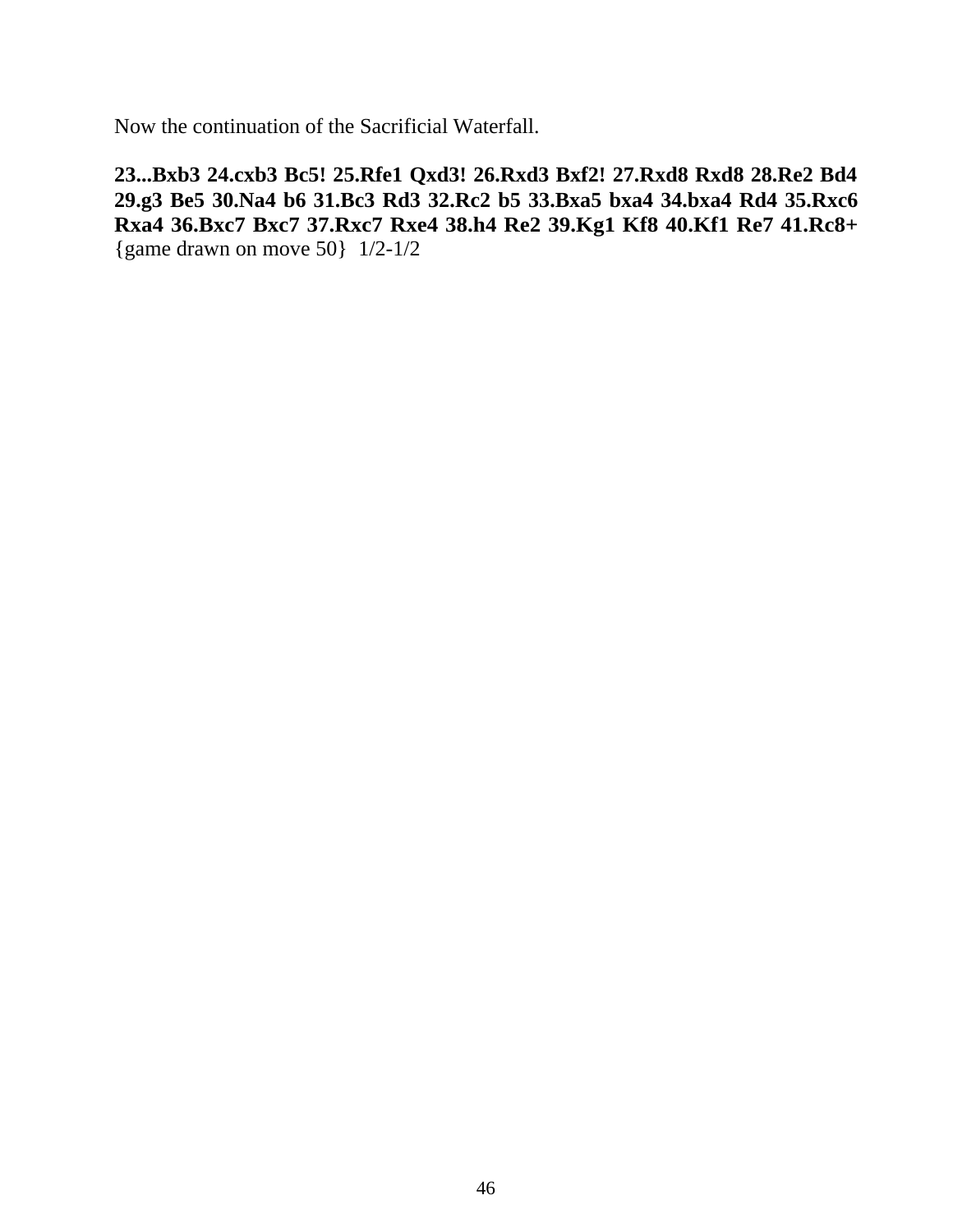## **EXHIBIT F**

In this game, playing Black, I combined an En prise sacrifice of a pawn as a Decoy sacrifice followed by an Exchange sacrifice. The Exchange sacrifice acted as a Line Clearance sacrifice to open the a-file to allow movement of the Black King deep into White's space to force a win.

# **PiecefulChaos – mal57, 5/12 Blitz ICC game challenge, 2005**

A tough defensive pawn structure is formed in the game. White blunders allowing Black to set up and use a Double Sacrifice. Black first does an En prise sacrifice of a pawn as a Decoy sacrifice luring White's King to the h-file. Black follows with an Exchange sacrifice to gain the win. Black throws in some Zwischenzug moves to focus White's concentration on the lure of the pawn sacrifice. The battle to break past the difficult defensive pawn structure that developed principally starts at move 50. I provide here the full game so that if you desire, you may review the first 49 moves to see how we arrived at the pawn structure that developed.

**1.e4 e6 2.d4 d5 3.Nd2 c5 4.c3 cxd4 5.cxd4 Bb4 6.e5 Nc6 7.Nf3 Qb6 8.a3 Bxd2+ 9.Qxd2 Nge7 10.Be2 Na5 11.Bd1 Nf5 12.O-O Bd7 13.b4 Nc4 14.Qg5 Qd8 15.Qxd8+ Rxd8 16.g4 Ne7 17.h3 h5 18.g5 g6 19.h4 Ra8 20.Bb3 Bb5 21.Kg2 a5 22.bxa5 Nxa5 23.Ba4 Bxa4 24.Rh1 Nb3 25.Rb1 Nc6 26.Be3 Nca5 27.Nd2 b5 28.Rb2 Nc6 29.Nxb3 Na5 30.Nxa5 Rxa5 31.Ra1 Ra6 32.Rb4 O-O 33.Rc1 Rb8 34.Rc7 Rbb6 35.Kf3 Rc6 36.Rxc6 Rxc6 37.Rb2 Rc3 38.Ra2 Kf8 39.Ke2 Ke7 40.Bd2 Rb3 41.Bb4+ Kd7 42.f3 Rb1 43.Kf2 Rd1 44.Ke3 Rh1 45.Kf2 Rxh4 46.Ke3 Rh1 47.Rg2 Rb1 48.Kf4 Rb3 49.Rd2 Rb1.**

Let us look at the position after move 49.



**50.Kg3 Bb3!** {Black's intent is to block the c-file and prevent White's Rook from stopping Black's King moving to the a-file.}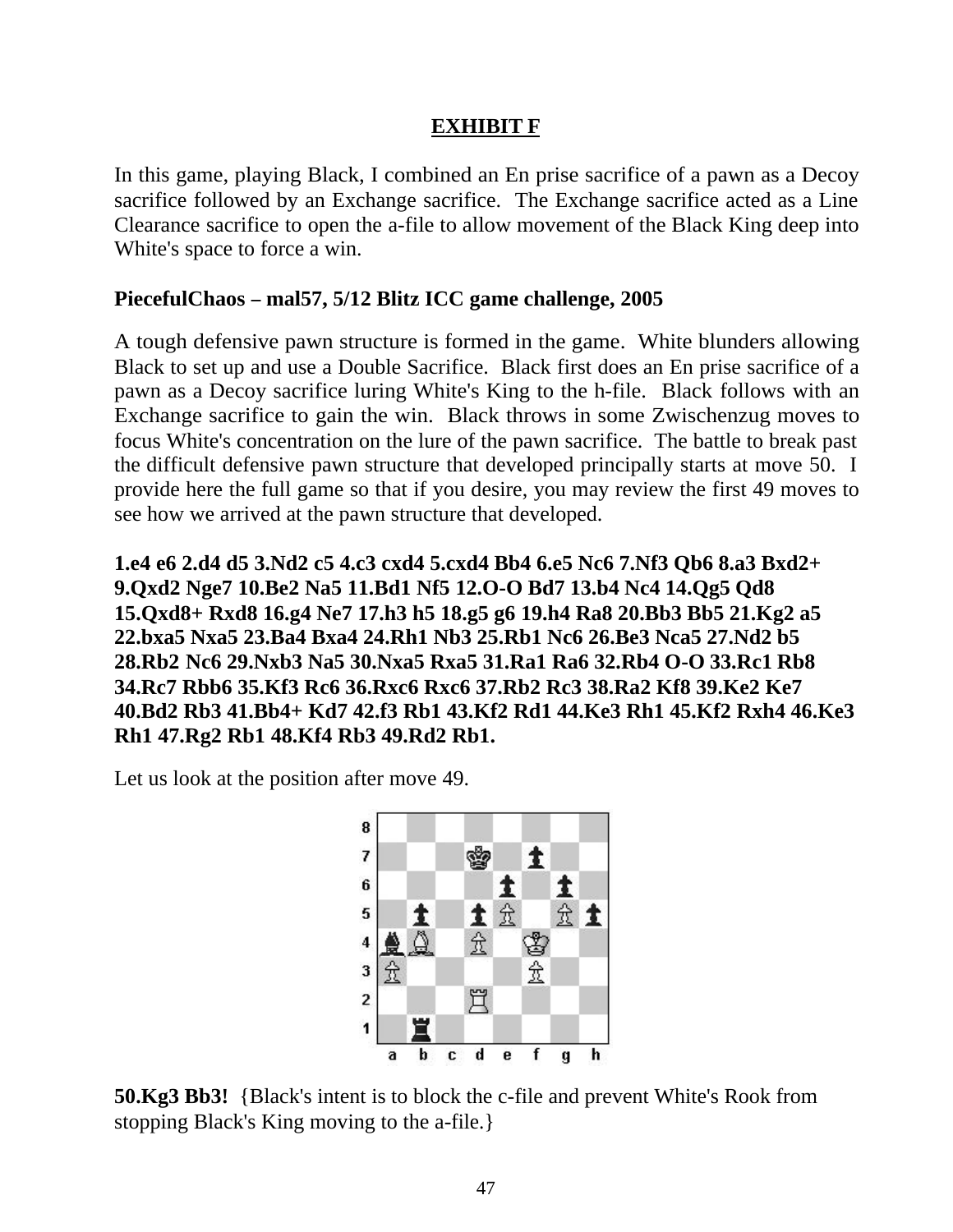**51.Rd3** {Black anticipated this attack on Black's Bishop.}

**51...Bc4!** {Blocks c-file.}

**52.Rd2 Rb3** {Absolute pins White's pawn at f3.}

**53.Rf2 Rd3 54.Bc5?!** {Opens up h5.}

**54...Kc6 55.Kh4 Kb7 56.Kg3 Ka6 57.Kh4??** {Surprisingly, White leaves h5 undefended allowing White to bring Black's King into play on the a-file.}

(57.Bb4 {White could have ensured a draw with this move. The strong defensive pawn structure would have prevented Black from opening the a-file for Black's King.})

**57...Ka5 58.Kg3 Ka4** {Black at this point is in position to launch the Exchange sacrifice}

(59...Rxa3 60.Bxa3 Kxa3 {However, I was concerned with the position of White's King. I felt it better to lure White's King farther away into the h-file so that White's King could not maneuver back to defense in the center in time after the Exchange sacrifice.}

**59.Kh4 Kb3** {A meaningless move on my part, not sure what I was thinking.} **60.Kg3 Ka4 61.Kh4 Rb3** {Blocks White from moving White's Rook to b2, a possible defensive maneuver for White.}

**62.Kg3 Rb1 63.Kg2 Bd3 64.Bb4 h4!** {Black offers the tempting pawn sacrifice lure} **65.Kh3 Rh1+** {A short cat-and-mouse series of Zwischenzug moves follows.} **66.Kg2 Rb1 67.Kh3 Rh1+ 68.Kg2 Rd1** {Black cannot go back to b1 because of the Three-Move Repetition Draw rule. My thought was to make it look like I was doing something...defending Black's Bishop.}

Position after White's 69th move just before the En prise sacrifice.



**69.Kh3 Ra1!**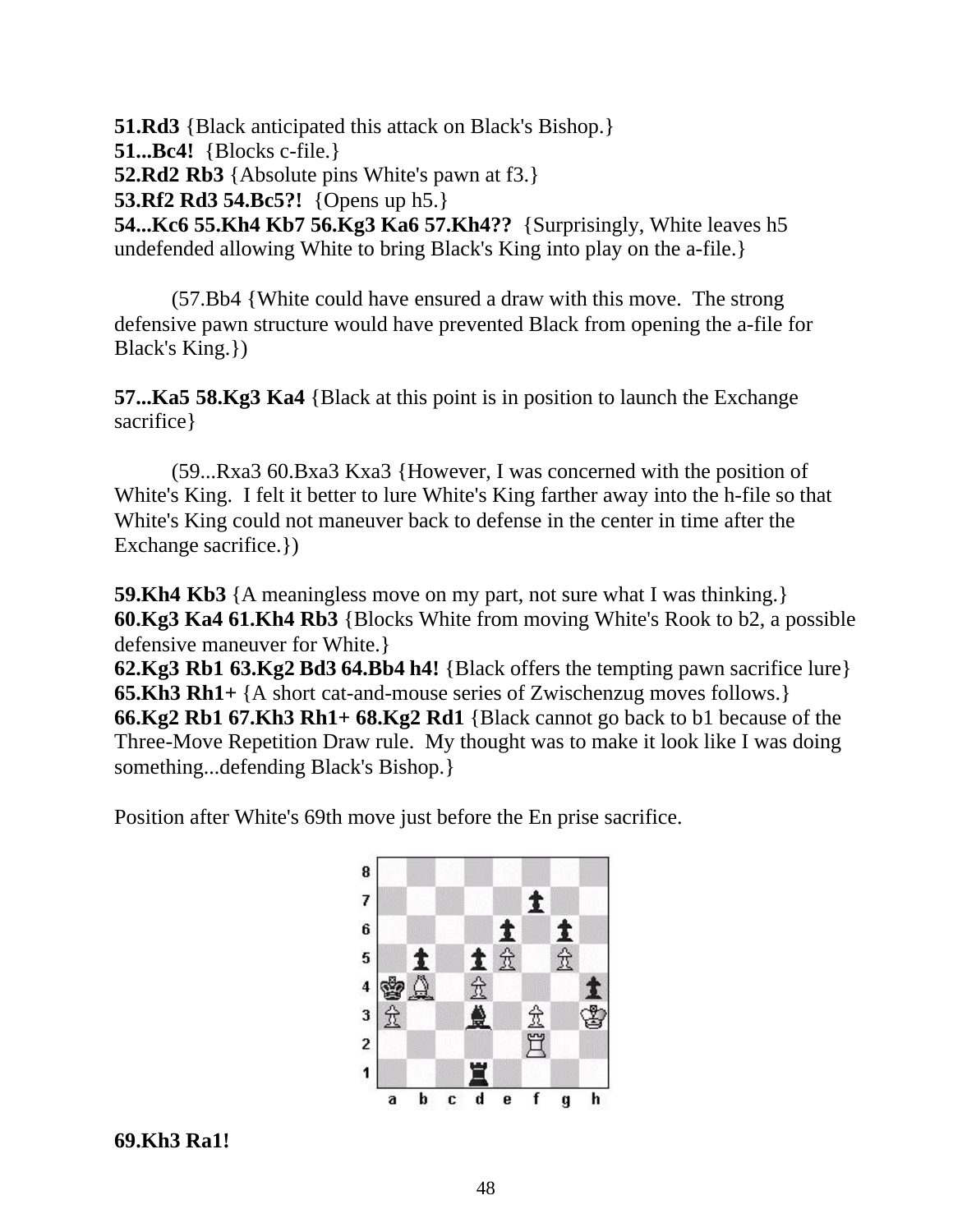**70.Kxh4** {White's King takes the bait and is lured to h4.} **70...Rxa3! 71.Bxa3**

**71...Kxa3** {From here on out, Black plays for the win. However, my play is a long series of somewhat confusing moves. Examination after the game revealed I had a much more direct route to accomplish the goal.}

Let us look at the position after move 71.



**72.f4 b4 73.Rd2 Bf5** {Better would have been 73...Bc4! blocking the open c-file and defending c3 for the pawn advance. However, I focused on trying to lure White to utilize the open c-file for the Rook, believing White would seize the opportunity to get into Black's space behind Black's strong defensive pawn structure to try to attack from the rear and breakthrough.}

**74.Rc2??** {White does precisely that, but with a really blunderous move. I could just simply captured White's Rook with Black's Bishop from f5. It is ALWAYS BETTER TO SIMPLIFY. I calculated that it did not matter because White's King was too far away to provide any defense, and so did not capture White's Rook. I just deserved the tediously long struggle to a win in the rest of the game failing to apply this principle.}

(74.Bxc2 {Black would have an easy win.})

**74...b3 75.Rc7 b2 76.Rxf7** {White follows the path Black believed White would take. However, with Black's Bishop at f5, there is no way for White successfully to breakthrough Black's defensive pawn structure. This is why Black positioned Black's Bishop at f5 earlier intending to lure White's Rook behind Black's defensive pawn structure, where it would be ineffectual. Black's En prise sacrifice of the pawn at f7 therefore gained White nothing.}

(cont'd next page)